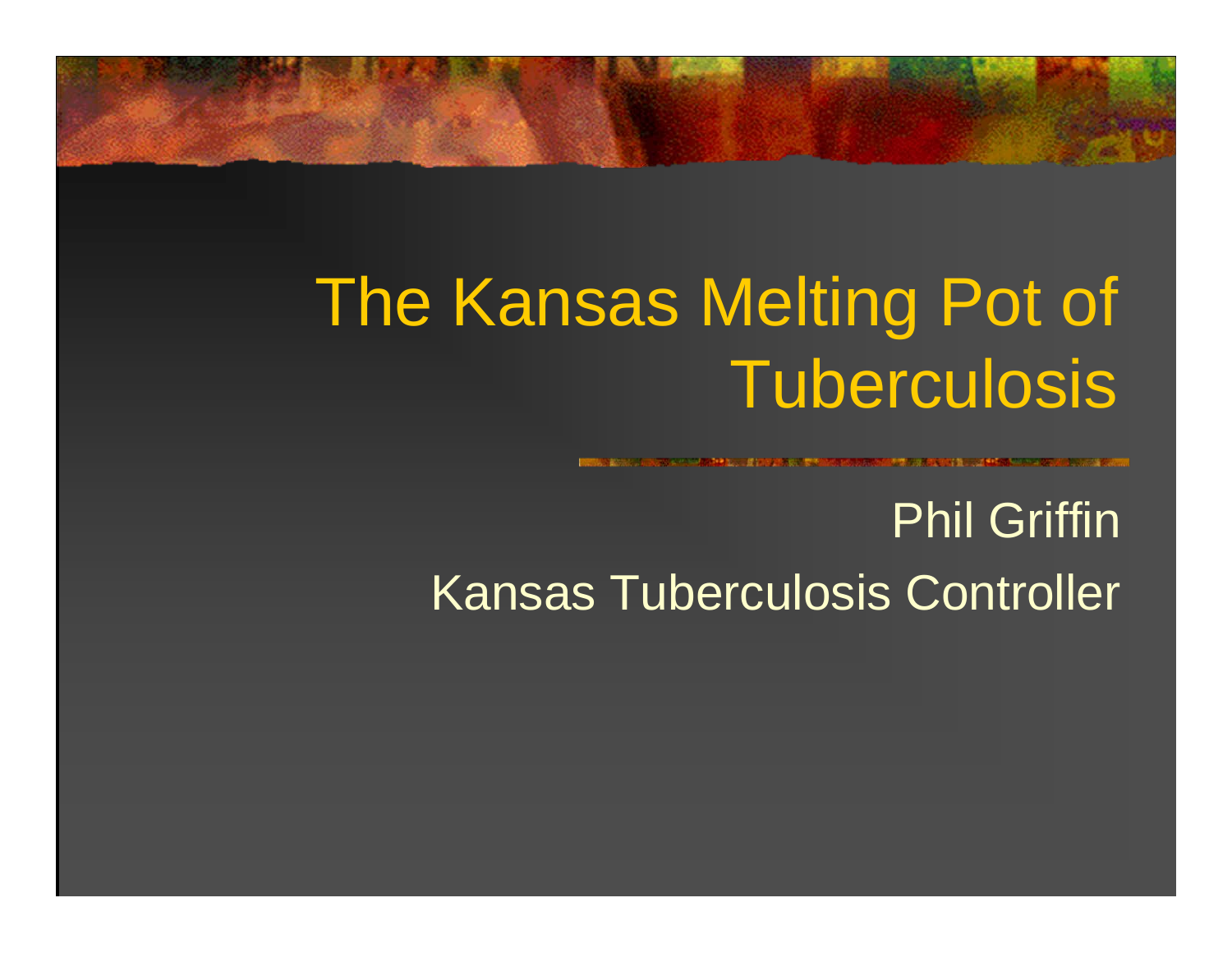### **Objectives**

■ Basic Tuberculosis 101 in a small nutshell **Describe Tuberculosis in Kansas** ■ Case study demonstration of the impact of Tuberculosis on a Kansas community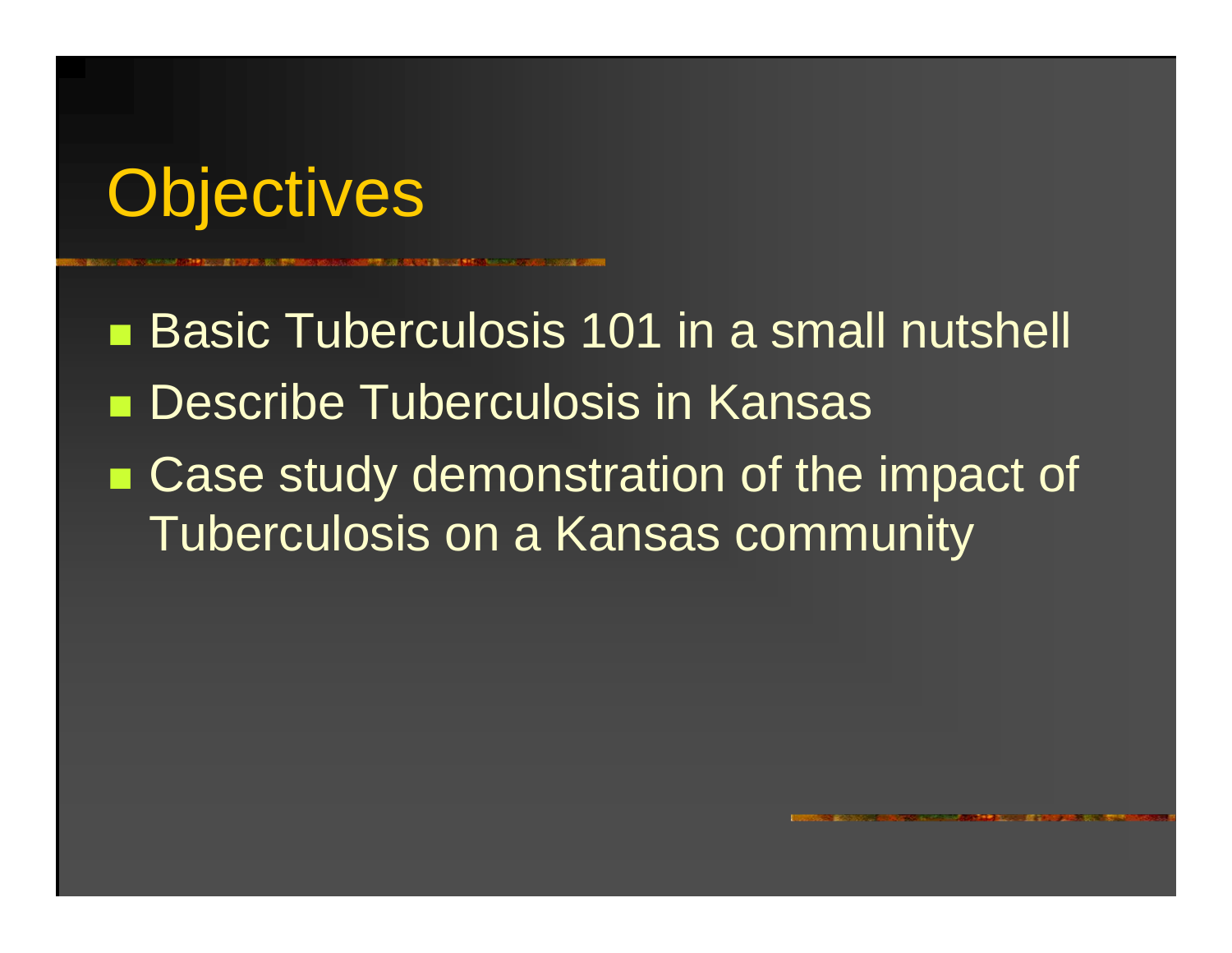### Tuberculosis Impact

**Approximately one-third of the** world's population is infected with M. tuberculosis.

**Iomer In the United States, it is a** estimated that 9-14 million people have TB infection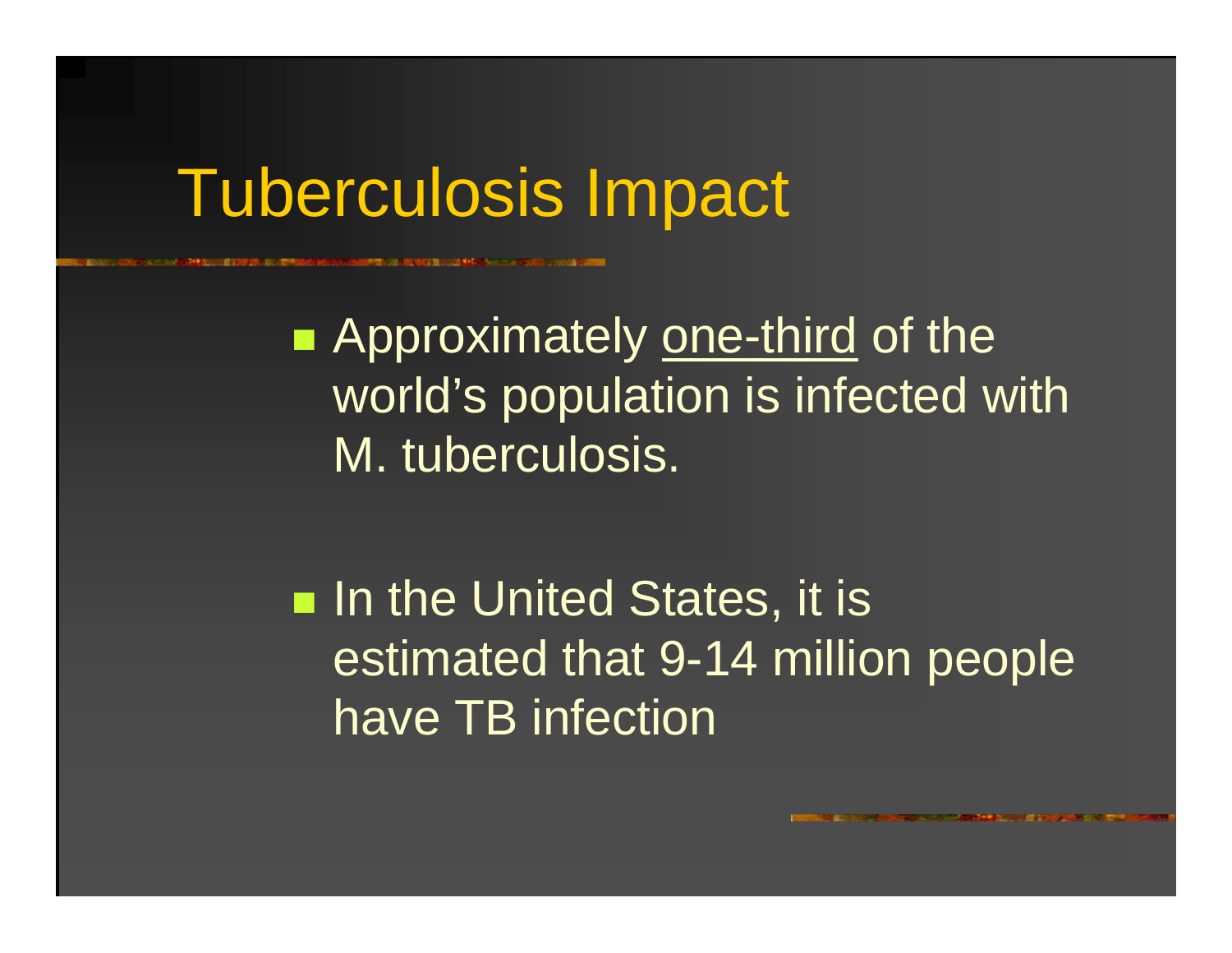# How you get TB infection

■ Exposed to someone who has <u>active</u> TB disease

- **Tubercle bacilli (germs) are spread in the** air by coughing, speaking loudly, singing etc.
- **These germs are then inhaled by another** person and deposited in their body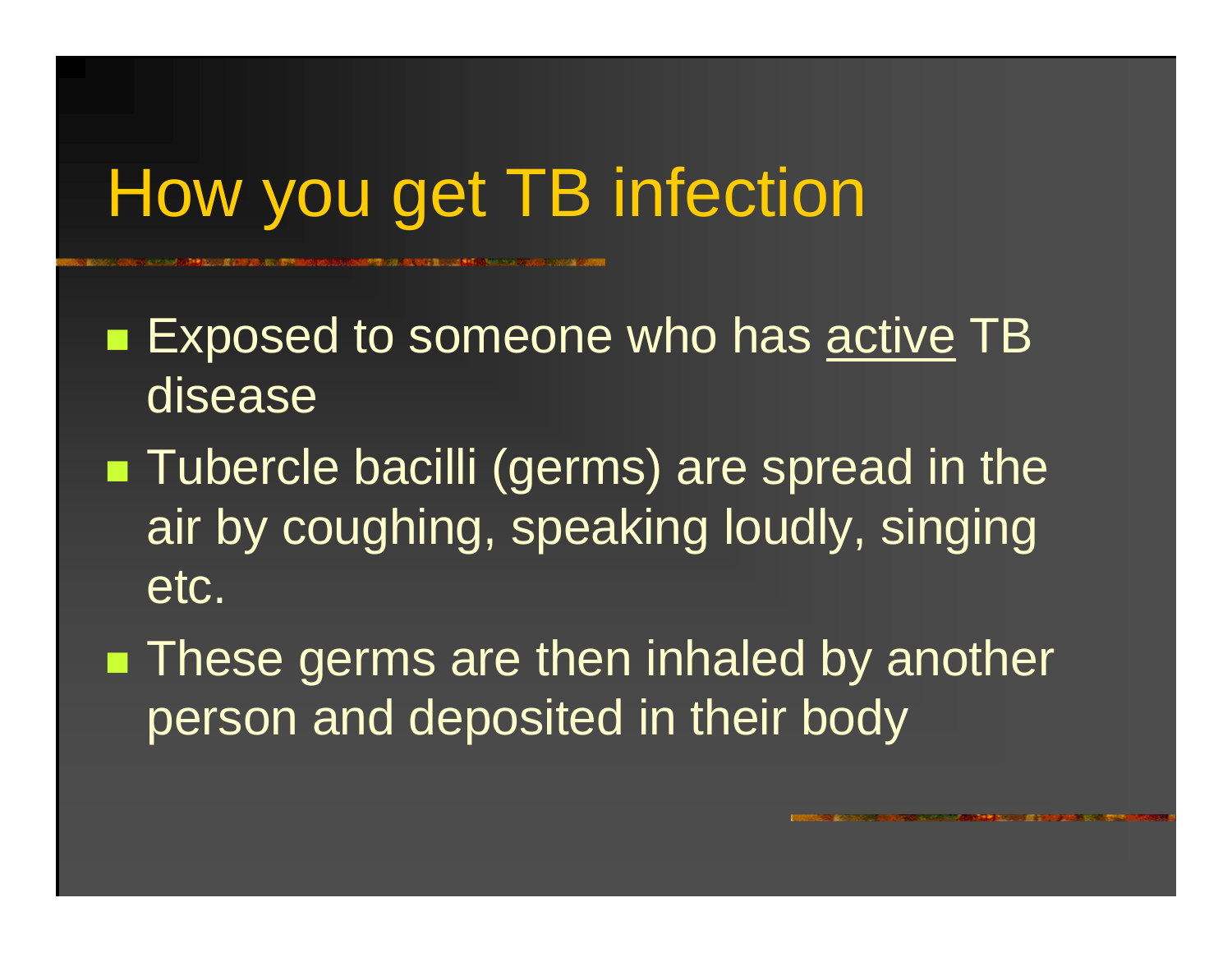### Transmission of TB

**The more prolonged and intense the** exposure, the greater the likelihood that transmission will occur.

■ TB occurs most commonly in lungs (85% of the time), but can occur in other parts of the body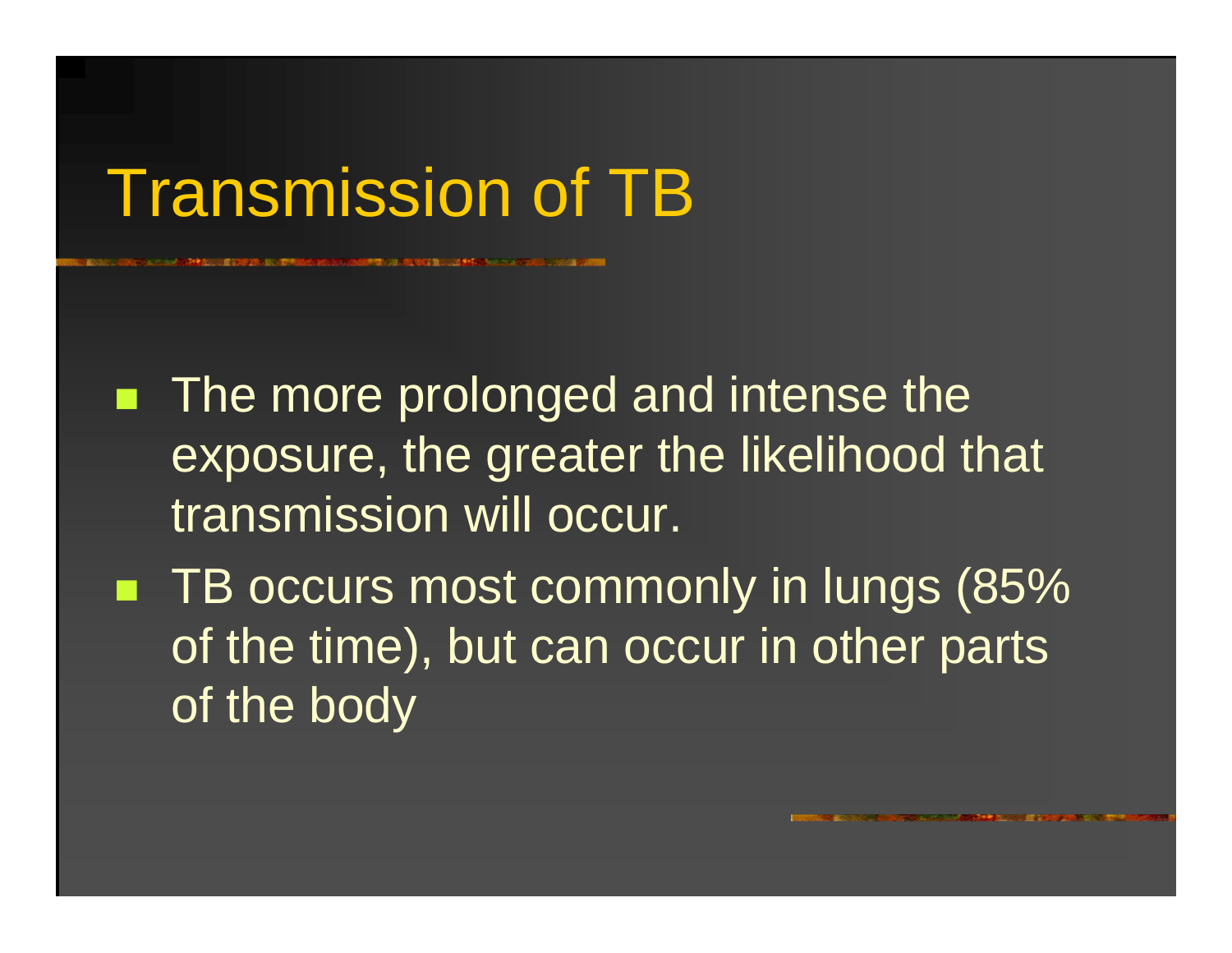### **Other Factors that Determine TB** transmission

- $\blacksquare$  Infectiousness of the person with TB disease
- **Environment in which exposure occurred**
- **Length of time spent with the infectious TB** patient
- **Number 10 Strength) of the TB bacterially**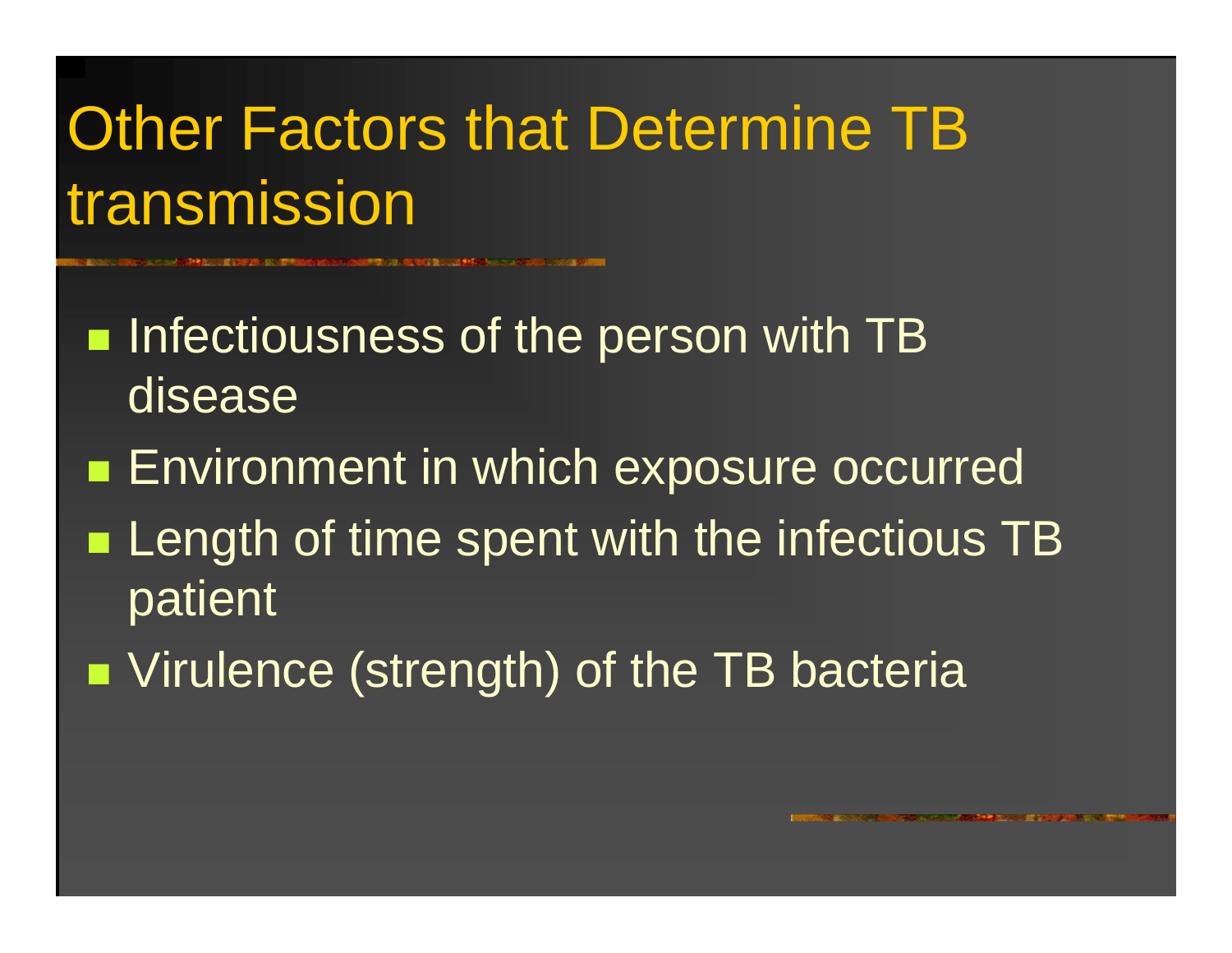### Tuberculosis Infection

### **How do we determine TB infection?**

**• Positive skin test** 

**Normal Chest x-ray** 

■ Asymptomatic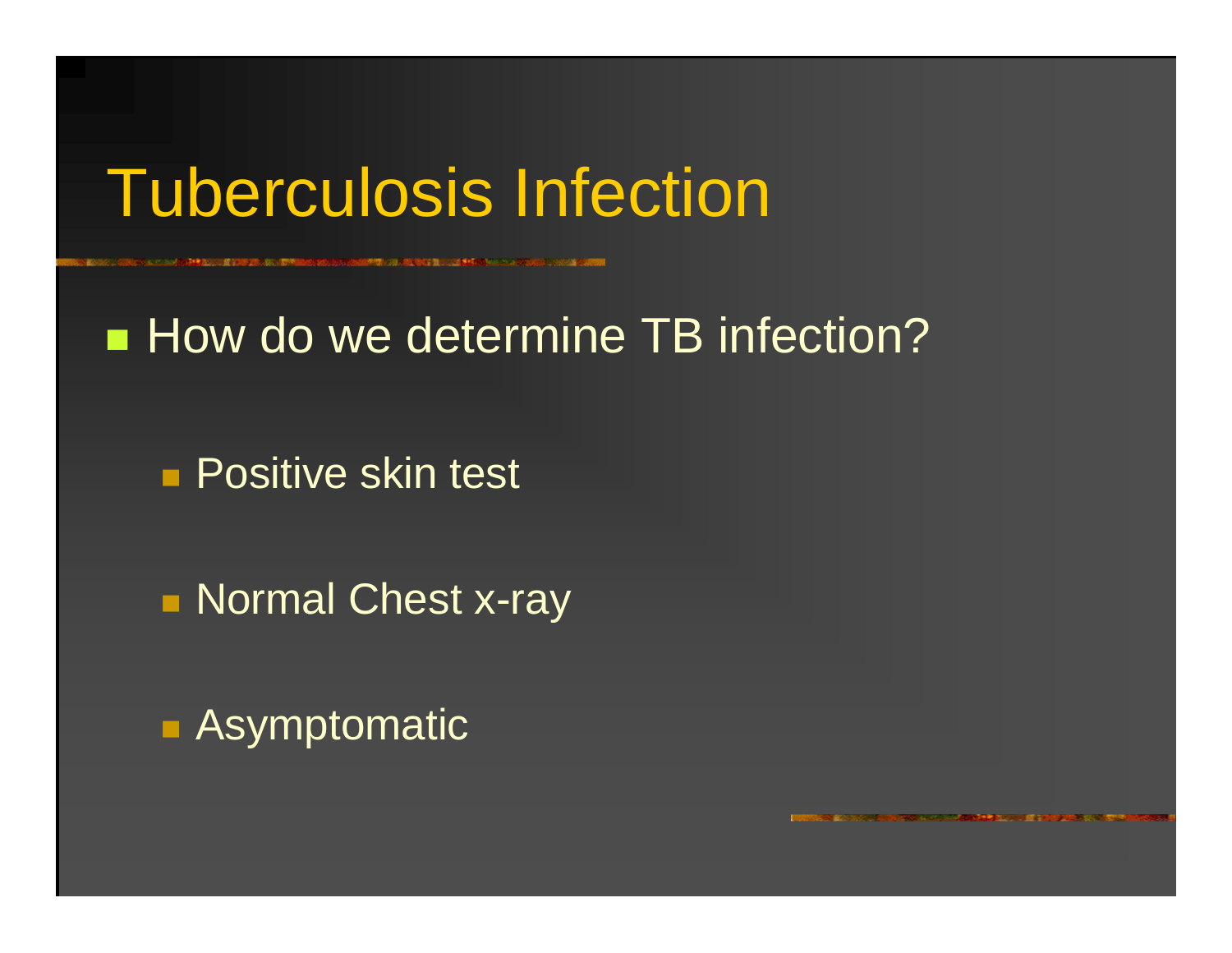### Before treating TB Infection

- Active disease should be ruled out
- **CONTRACTOR Determine if there is a history of treatment for** LTBI or disease
- **Determine if there are contraindications to** treatment
- **Obtain information about current and** previous drug therapy
- Recommend HIV testing if risk factors are present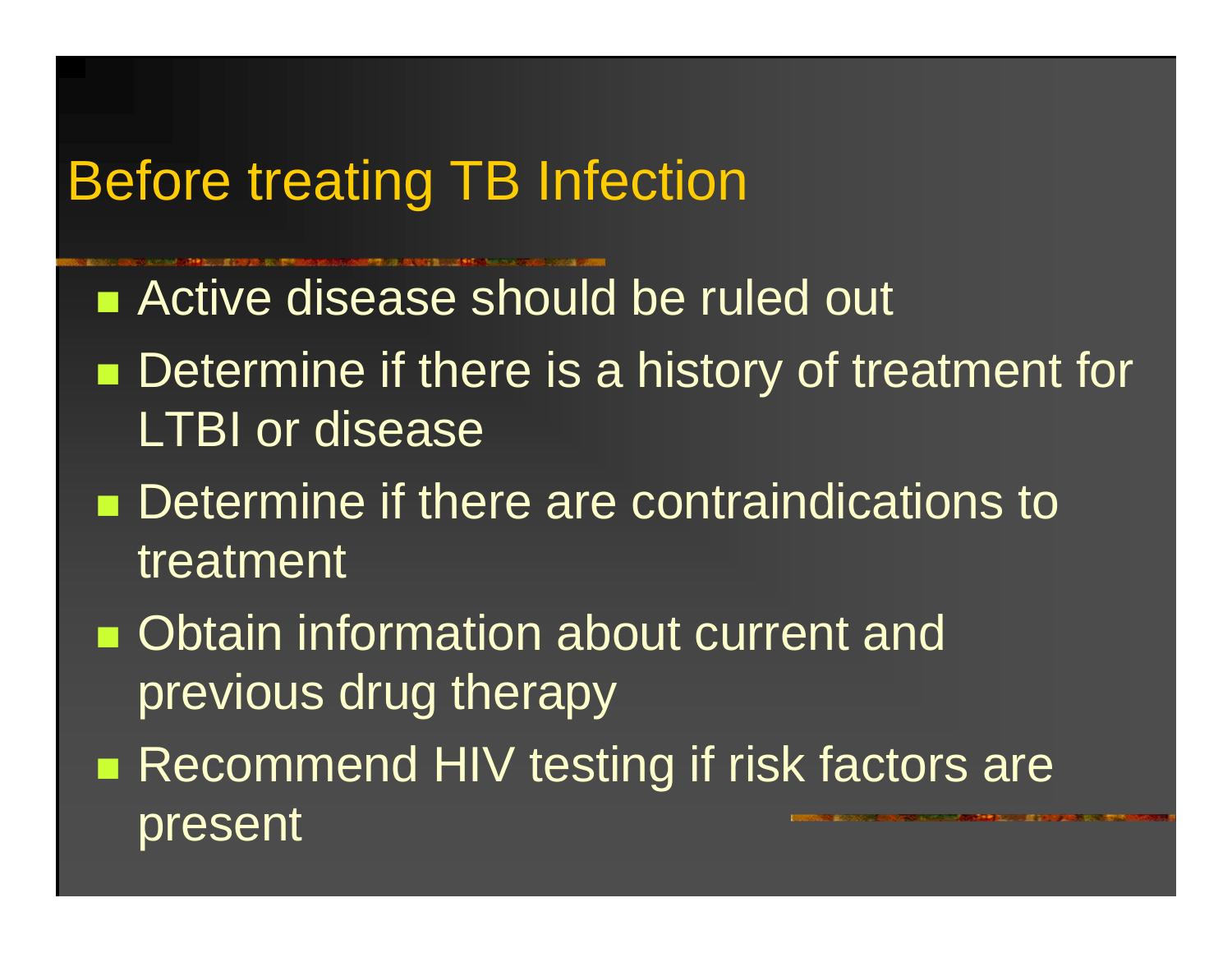### How do we treat TB infection?

**External Isoniazid 300 mg daily for 9 months** 

**• Medication is free from KDHE TB Program** 

**Nonthly monitoring from the local health** department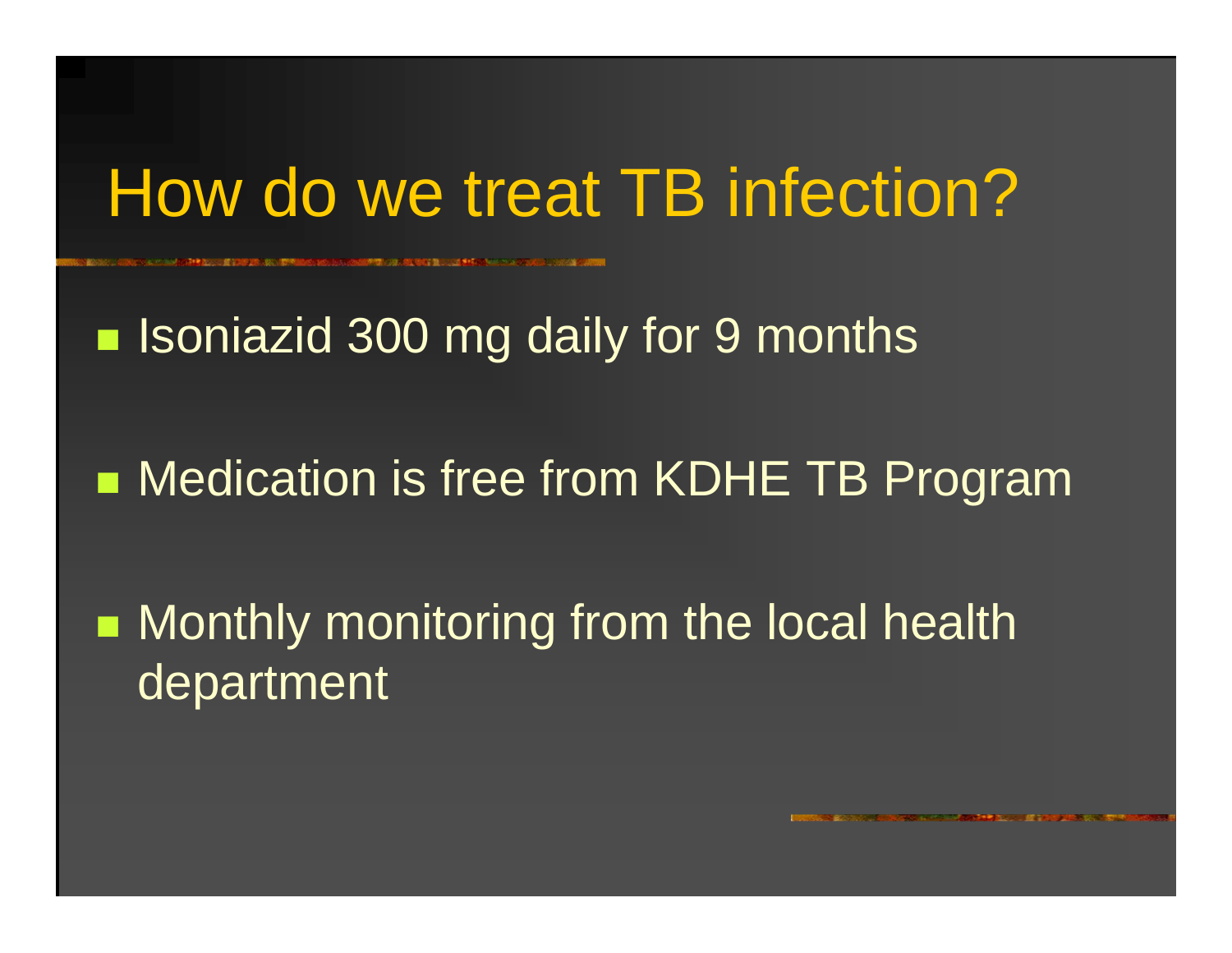## Can TB infection be spread?

### **n** No

- Someone who is infected can not spread tuberculosis
	- With treatment, an individual decreases their chance of going on and developing active disease by approximately 90-95%
	- Without treatment, an individual could live their entire life with the infection and never break down into active disease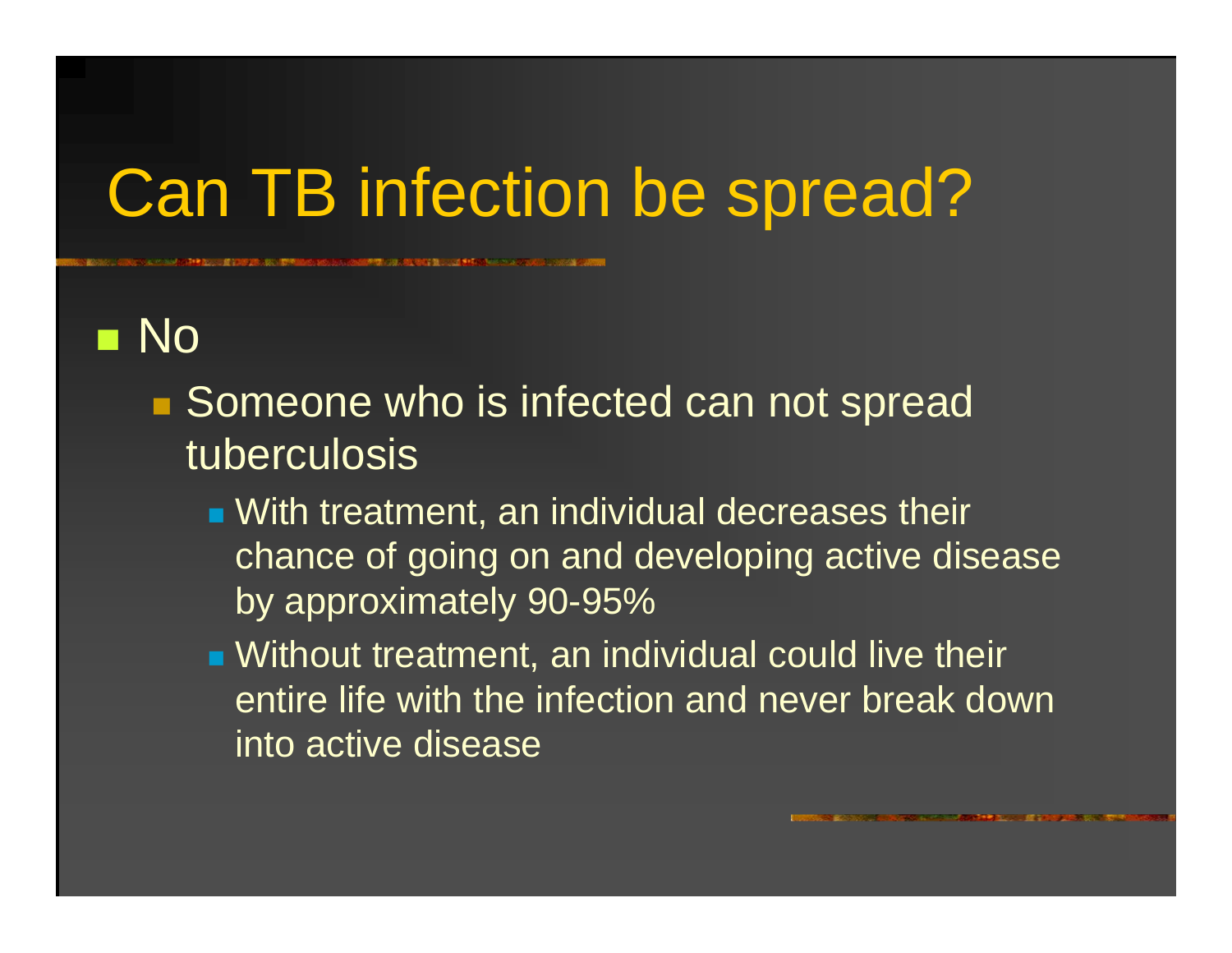### Infection to Disease

■ Some individuals do break down once infected and go on to develop active disease **Typically this is a long process and the individual** has some other condition or a compromised immune system that enables this break down to occur

> ■ Diabetes, HIV, organ transplant, gastric bypass surgery, prolonged corticosteroid therapy, end stage renal disease, silicosis, cancer of the head or neck, etc.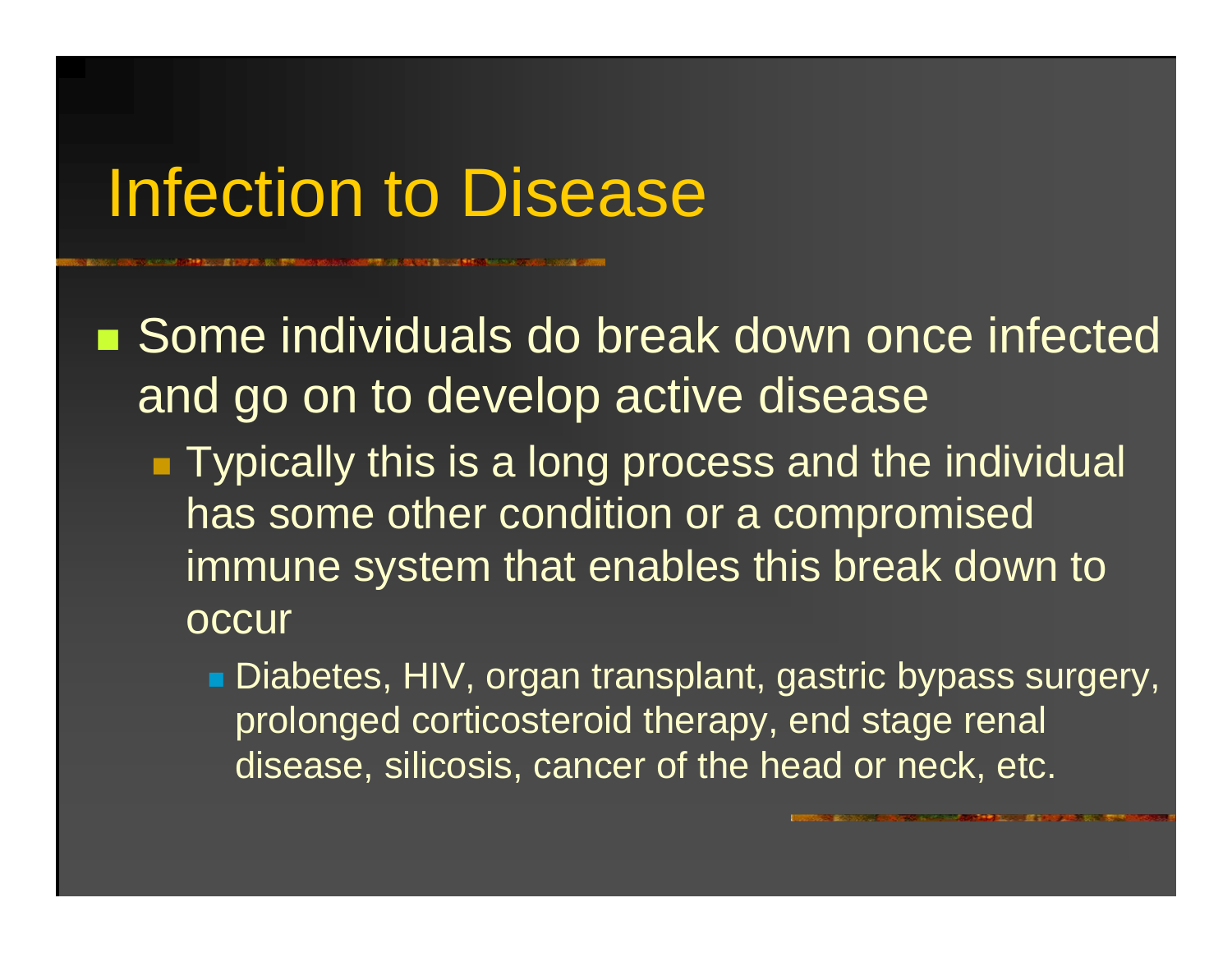### TB Disease

**Occurs when the inactive tubercle bacilli** become active in the body (the body's immune system becomes weak and the bacilli wake up)

■ May be infectious (TB of the lungs and throat) **■ Usually have clinical symptoms and don't feel** well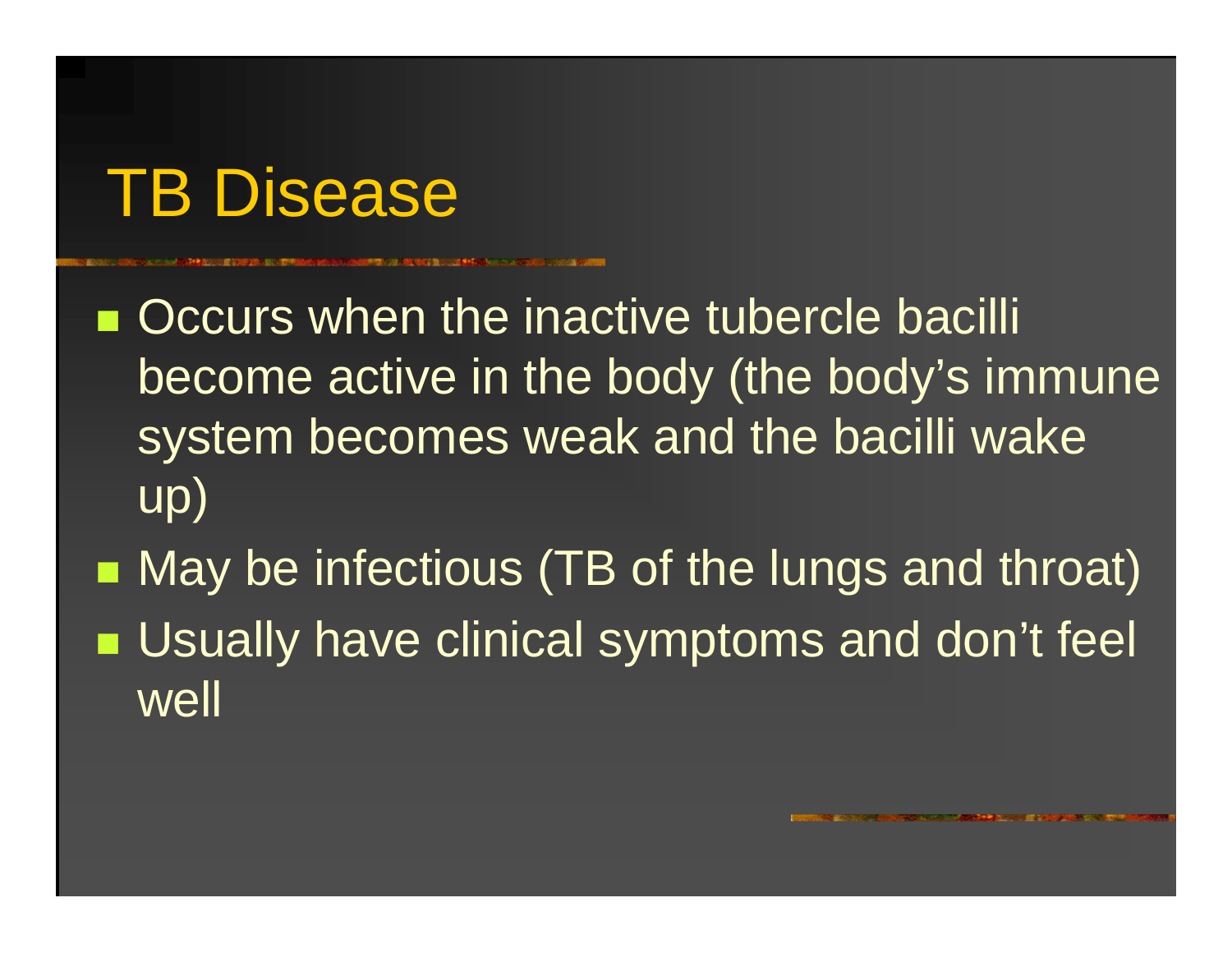# Symptoms of TB Disease

- **Prolonged cough (2-3 weeks)**
- ■ Chest pain
- $\blacksquare$  Hemoptysis
- **Fever**
- Chills
- **Night Sweats**
- Fatigue
- **Loss of appetite**
- **Neight loss/failure to gain weight**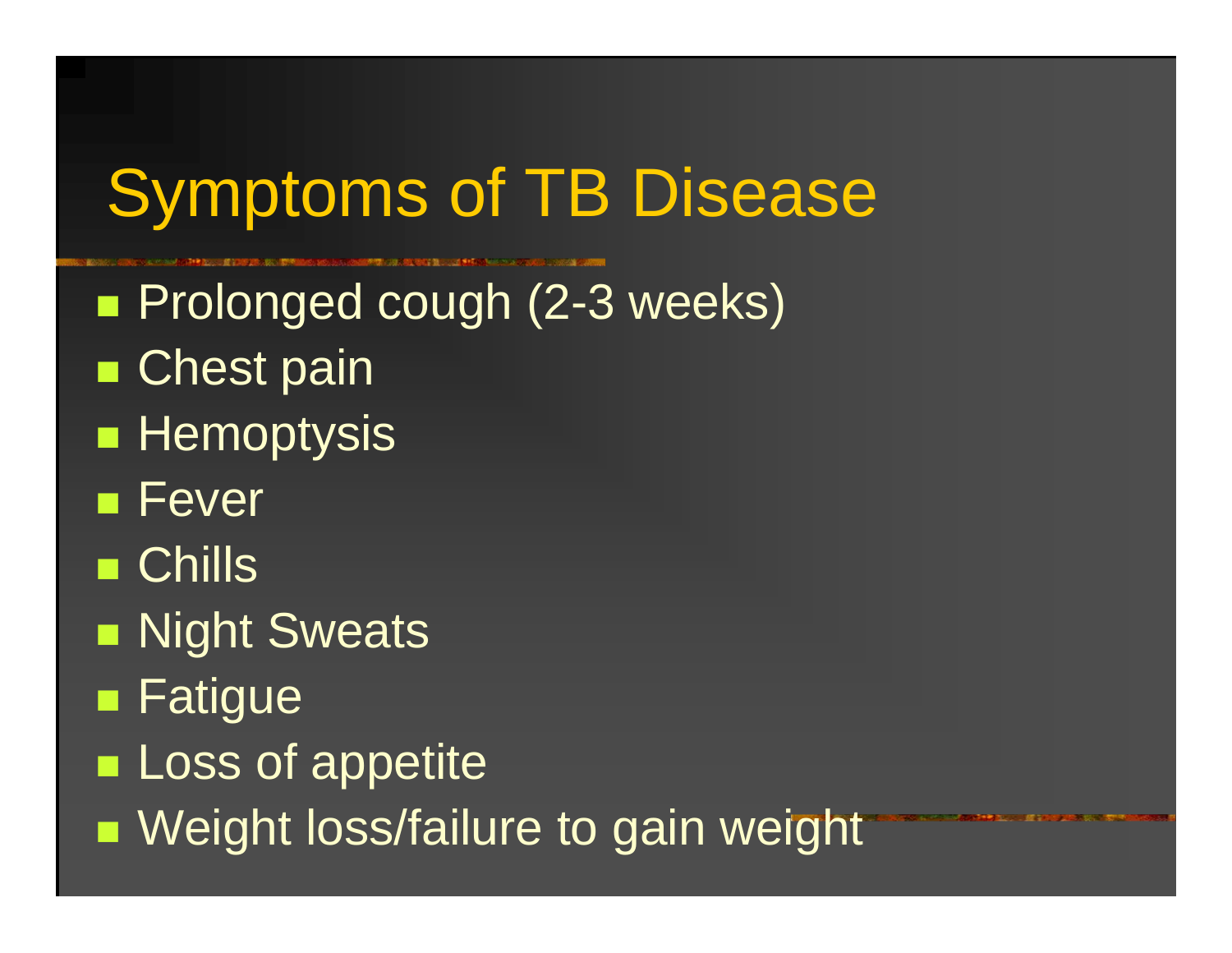### **Other Clinical evidence**

### **How do we determine TB disease?**

**Usually have a positive skin test** 

**L** Usually have an abnormal x-ray

**Usually have one or more symptoms**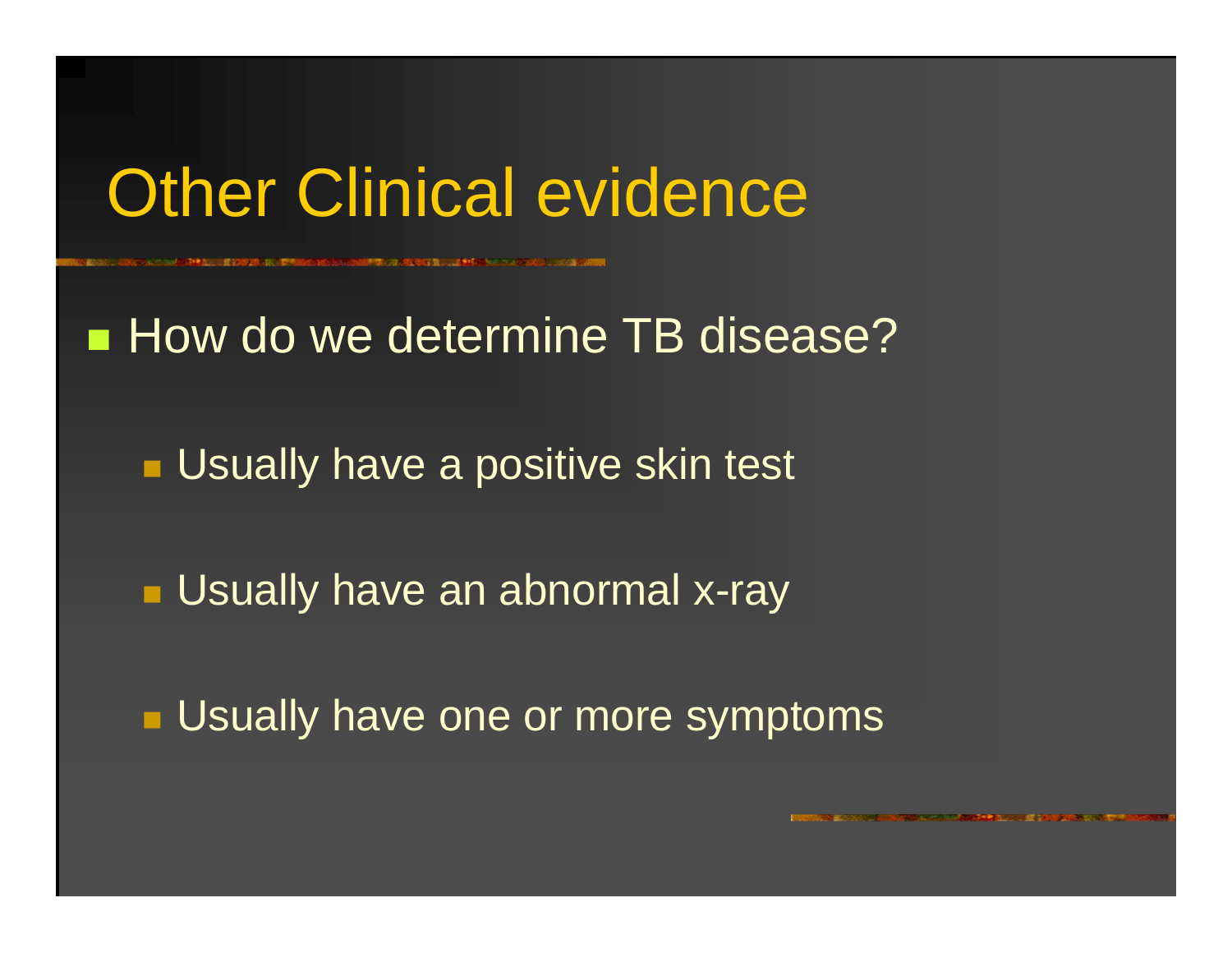### How do we treat TB disease?

■ Combination therapy of INH, RIF, PZA, EMB taken for 6-12 months

**• Medication is free from KDHE TB Program** 

■ Directly observed therapy to ensure that the patient is adhering to the prescribed treatment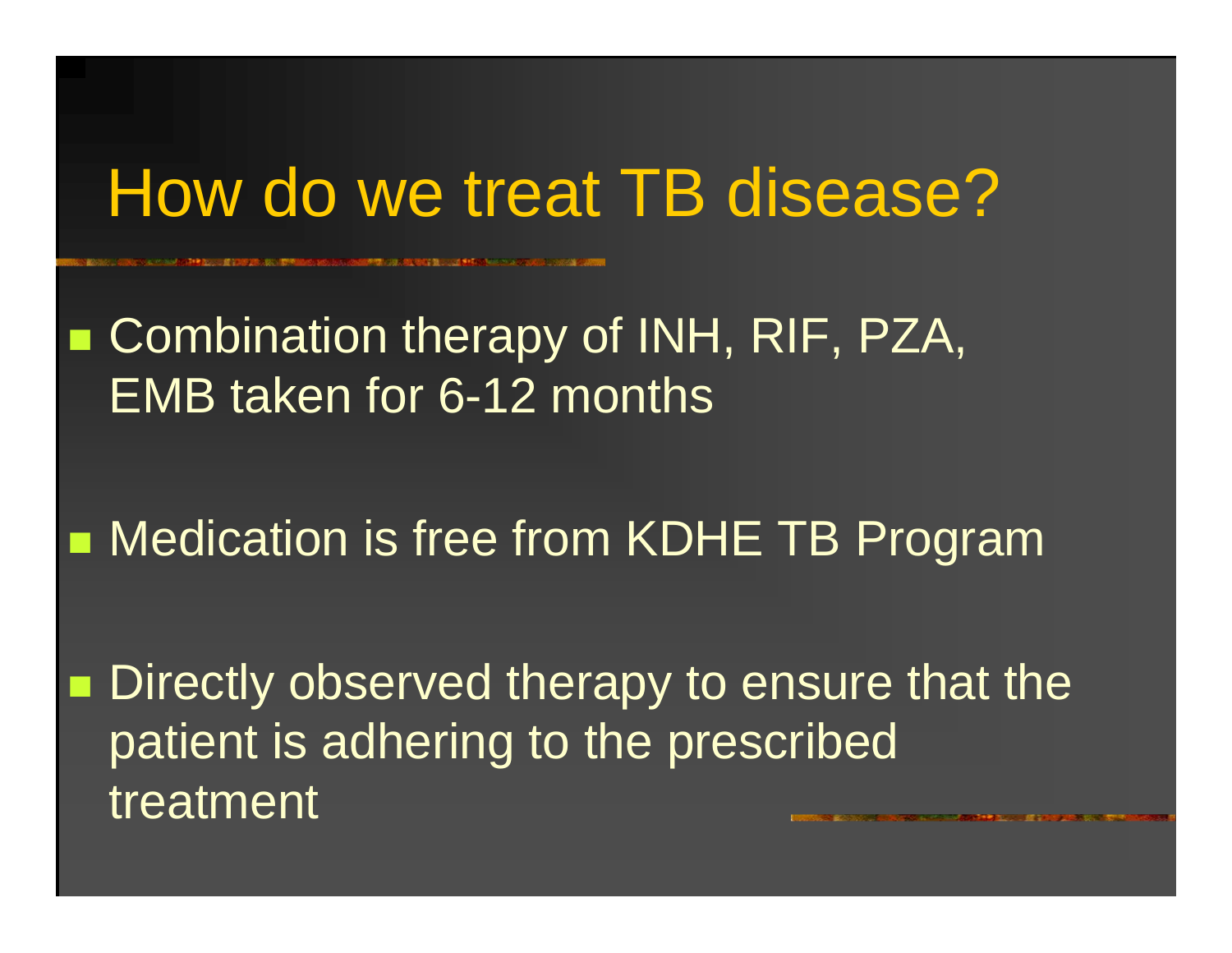### Can TB disease be spread?



■ Someone who has TB disease can spread the germ to others and cause them to have TB infection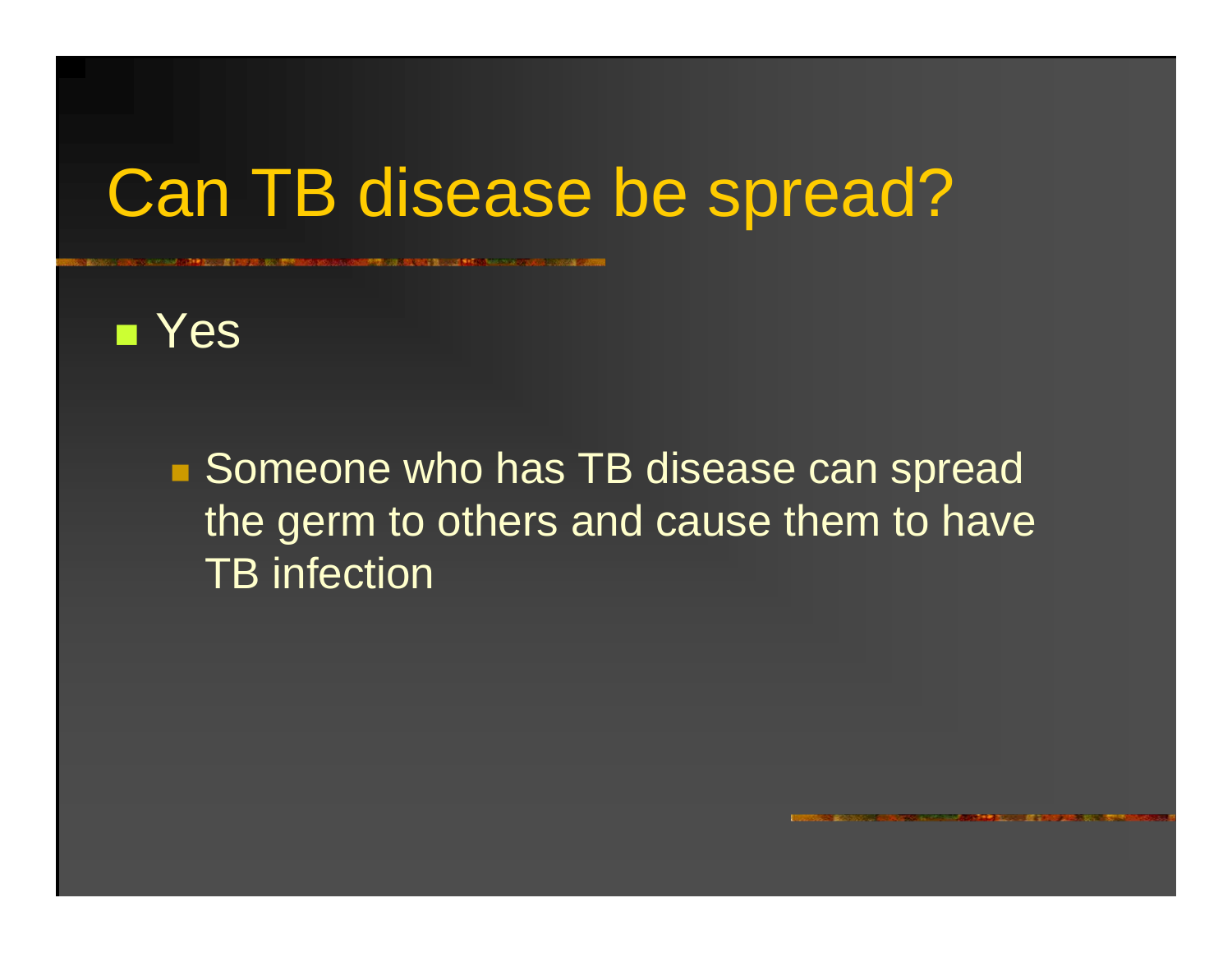### Infectiousness of TB Disease

- **Persons with active TB Disease of the** lungs and throat are considered infectious if they:
	- **Rate coughing**
	- **Are undergoing cough-inducing procedures**
	- **Have sputum smears that are positive for** Acid-fast bacilli and are not receiving therapy
	- **Have just started TB therapy**
	- Have poor clinical response to therapy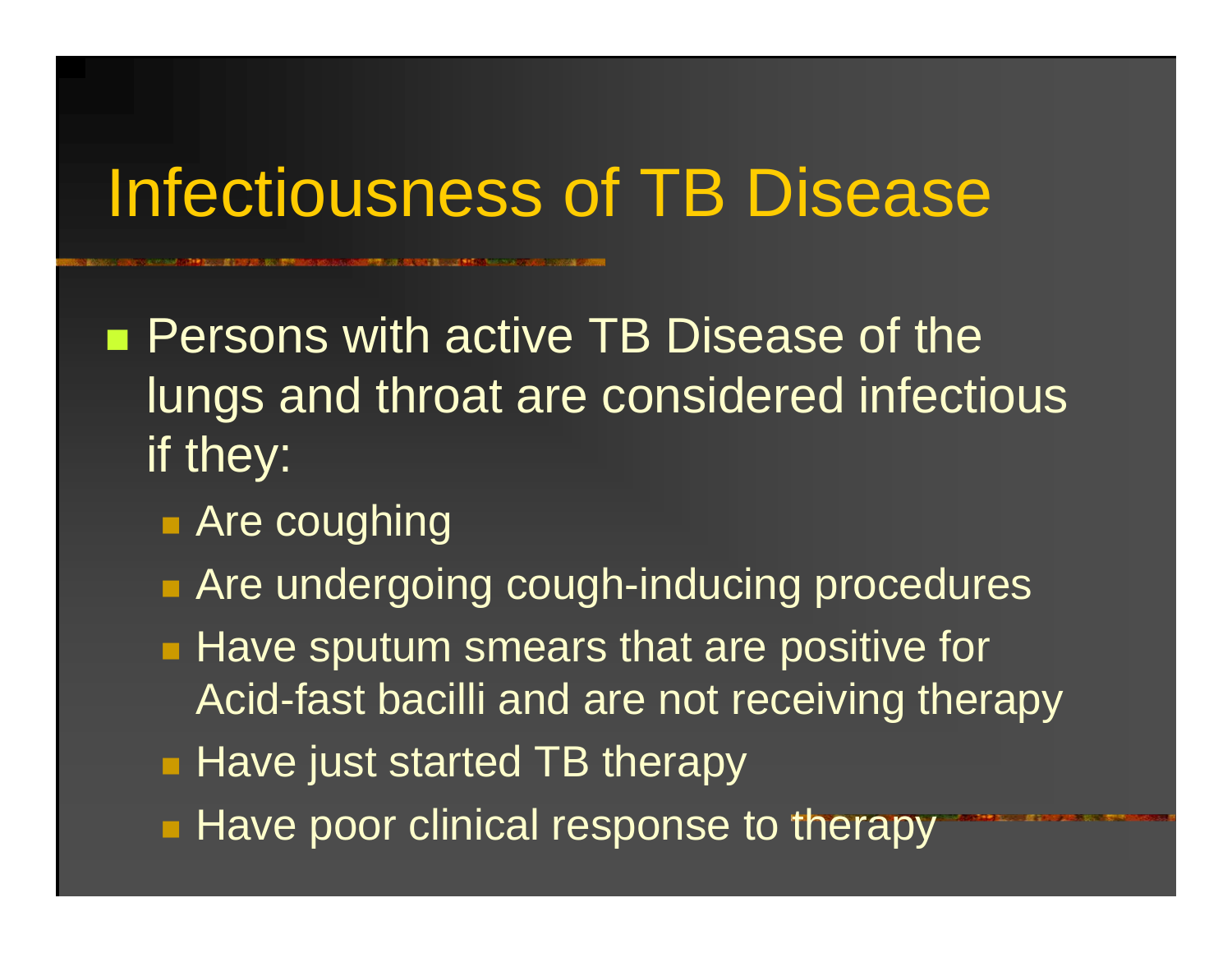### TB germs cannot be spread by:

- Brief contact
- Casual contact
- **Sharing dishes and utensils**
- **Using towels and linens**
- **Handling food**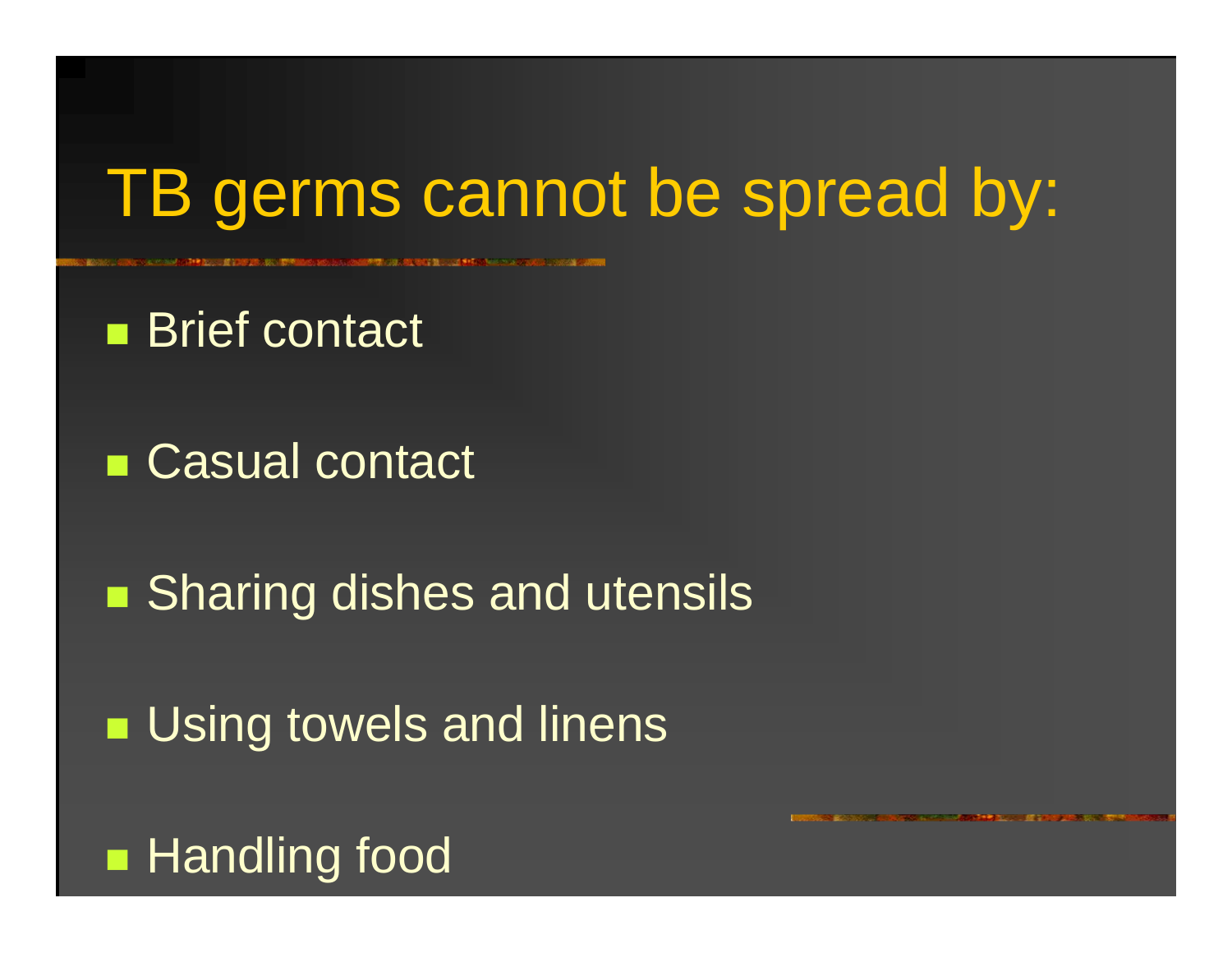If you have been exposed to TB disease

- **One cannot take the germ home and** expose his/her family and friends to the TB germ
- ■ TB disease is preventable. If TB infection occurs after exposure one can take medicine to decrease the chances of developing disease. **TB** disease is curable.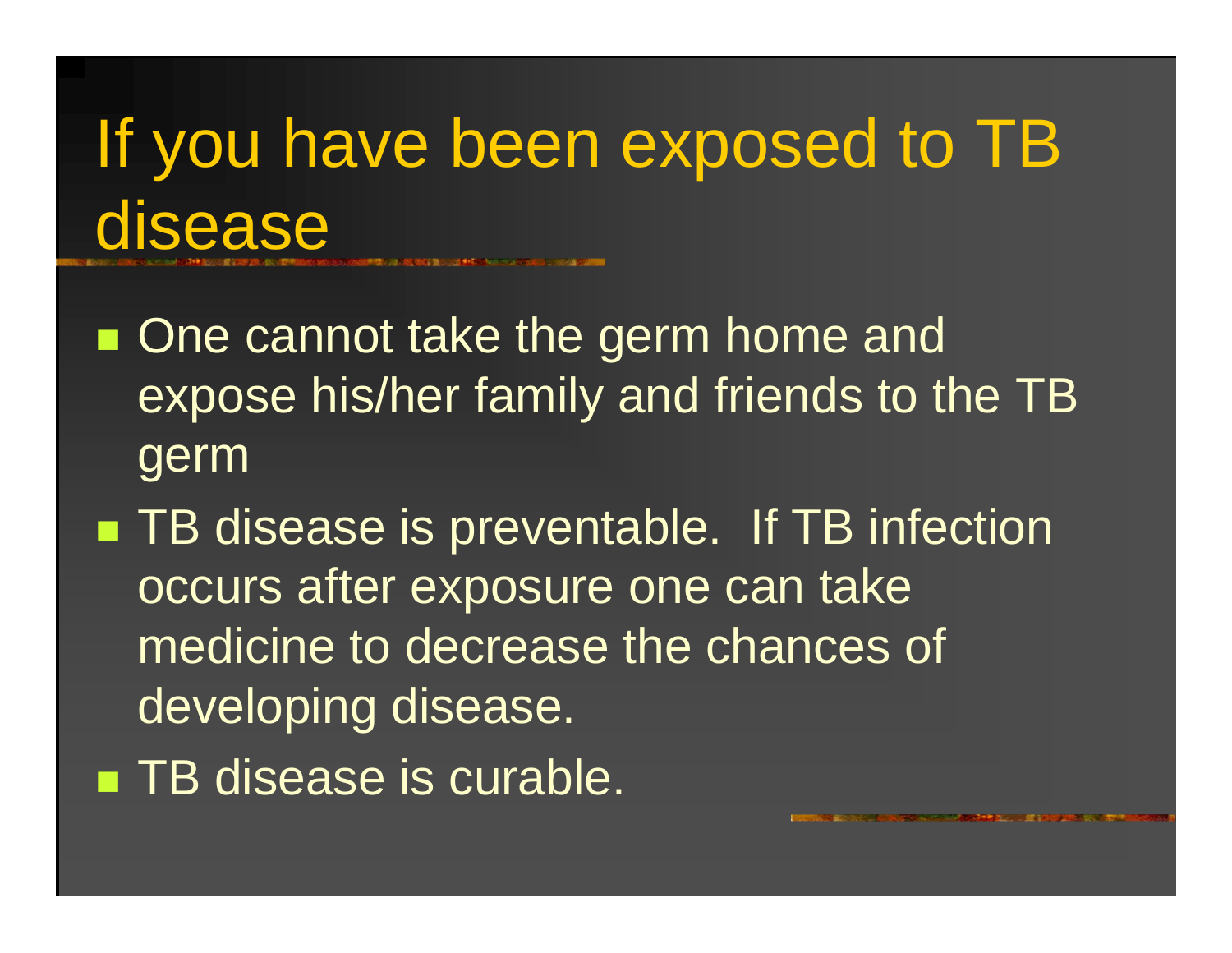# **TB Infection vs. TB Disease**

F Tubercle bacilli in body

- **THE SKIN THE SKIN THE SKIN ST** (usually positive)
- $\blacksquare$  Chest x-ray (usually normal)
- **Sputum smear & culture** negative
- п Asymptomatic
- **PERSON IS NOT INFECTIOUS**
- **Tubercle bacilli in body**
- **THE SKIN THE SKIN THE SKIN ST** (usually positive)
- . Chest x-ray (usually abnormal)
- Т, Sputum smear & culture positive
- Г Usually has symptoms
- **DETEN INFECTIOUS** BEFORE TREATMENT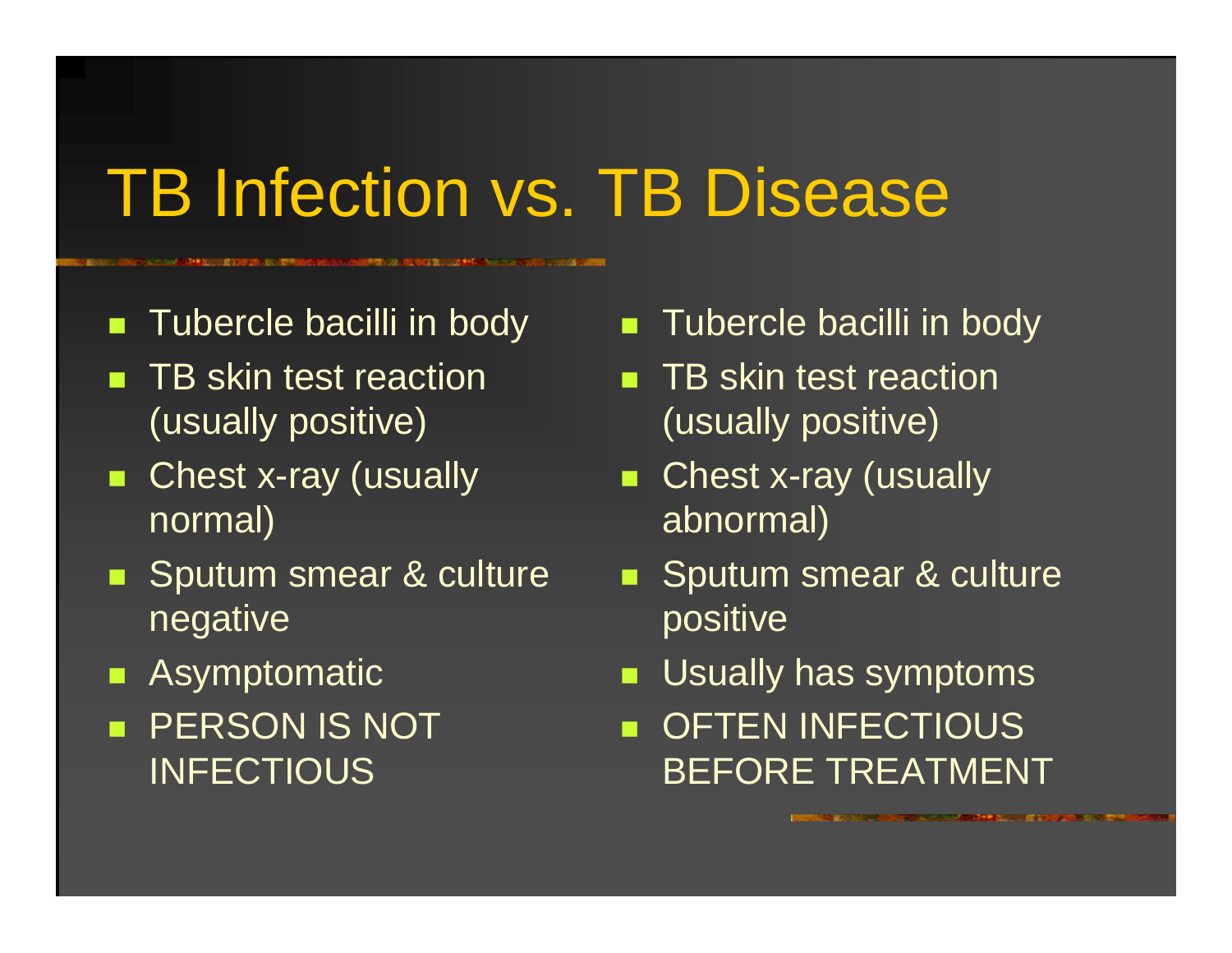### Kansas Demographics

A five year review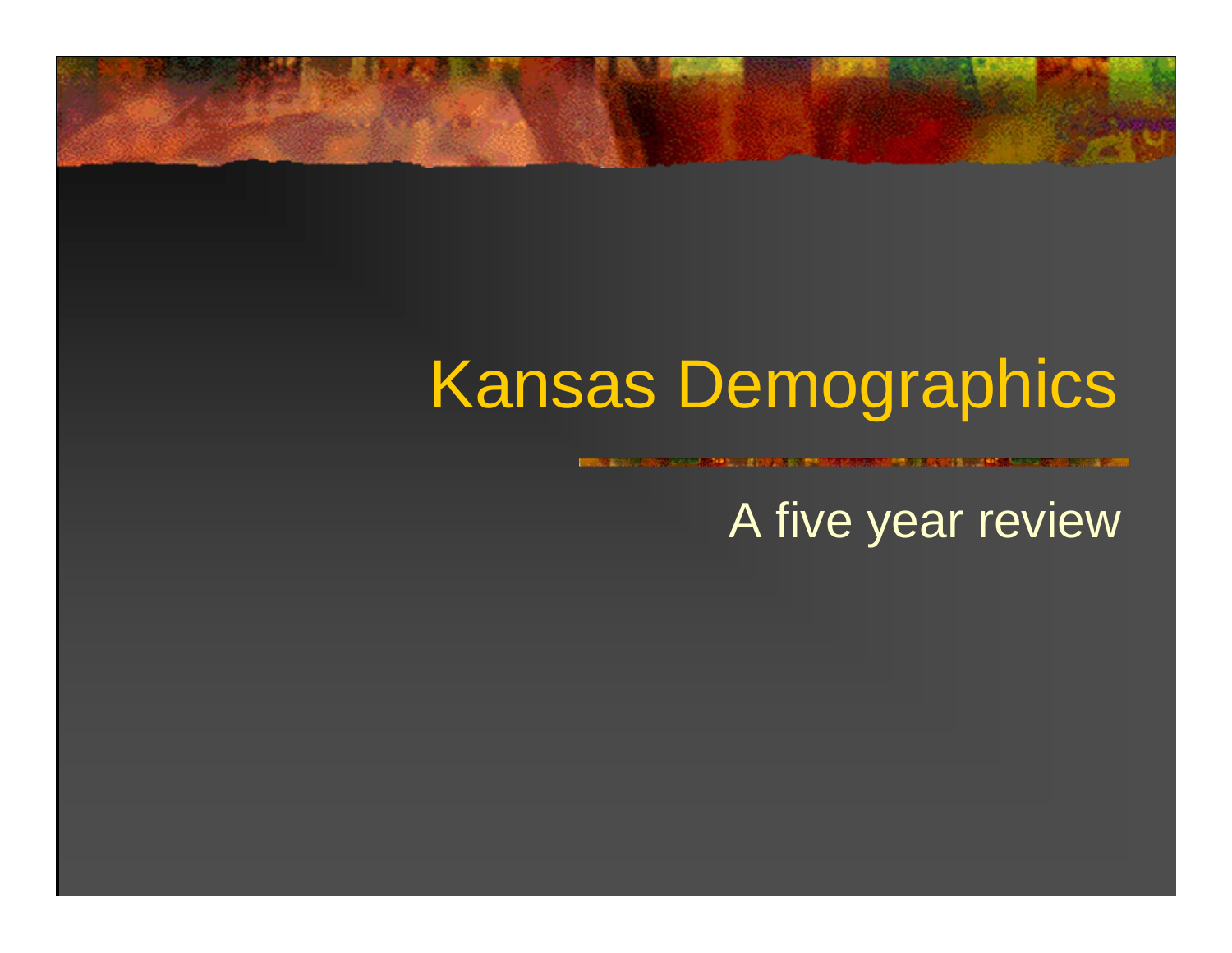### Twenty Years of Case Counts



**Year**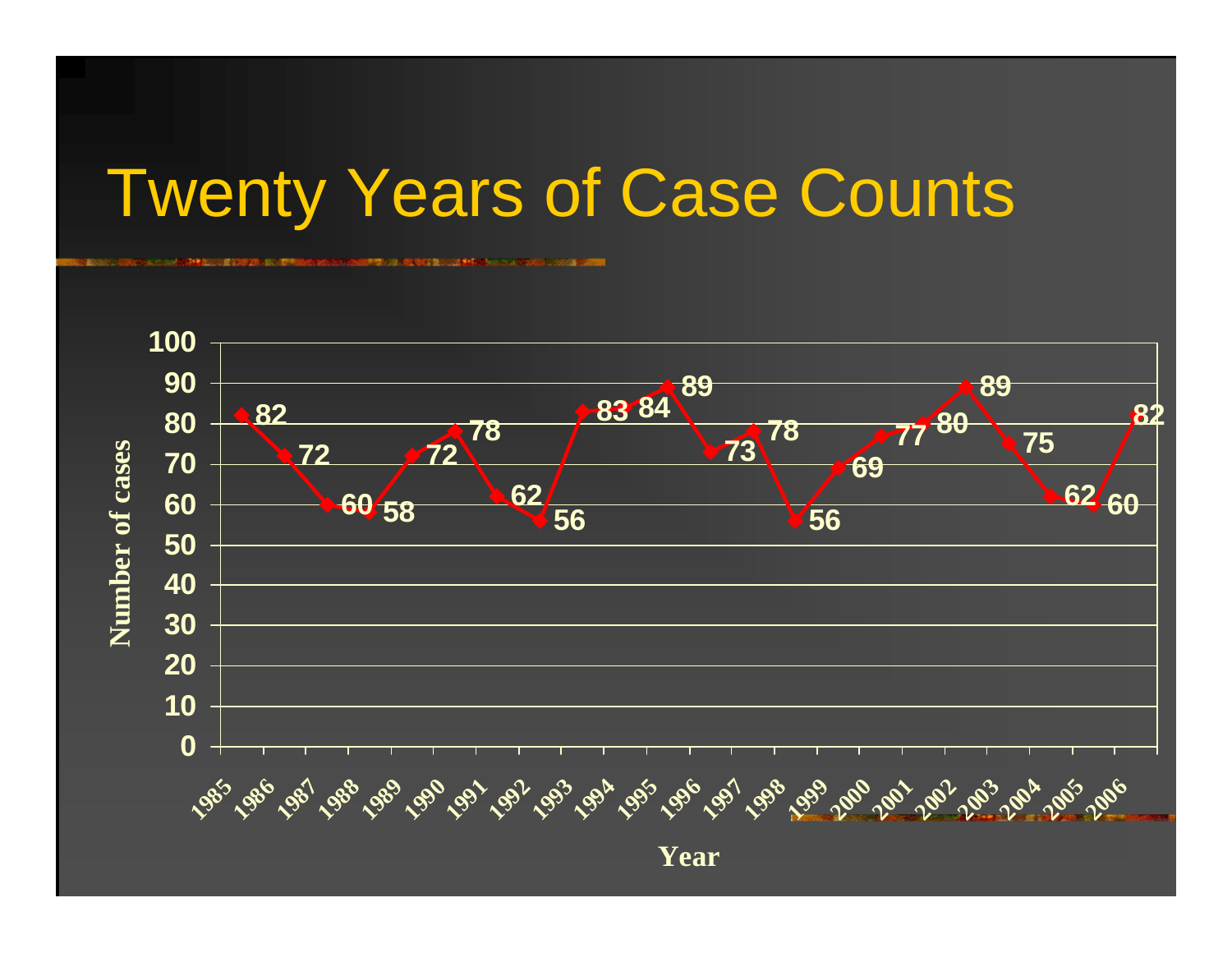# Case Rate Comparing KS to US



$$
\leftarrow \mathsf{KS} - \mathsf{US}
$$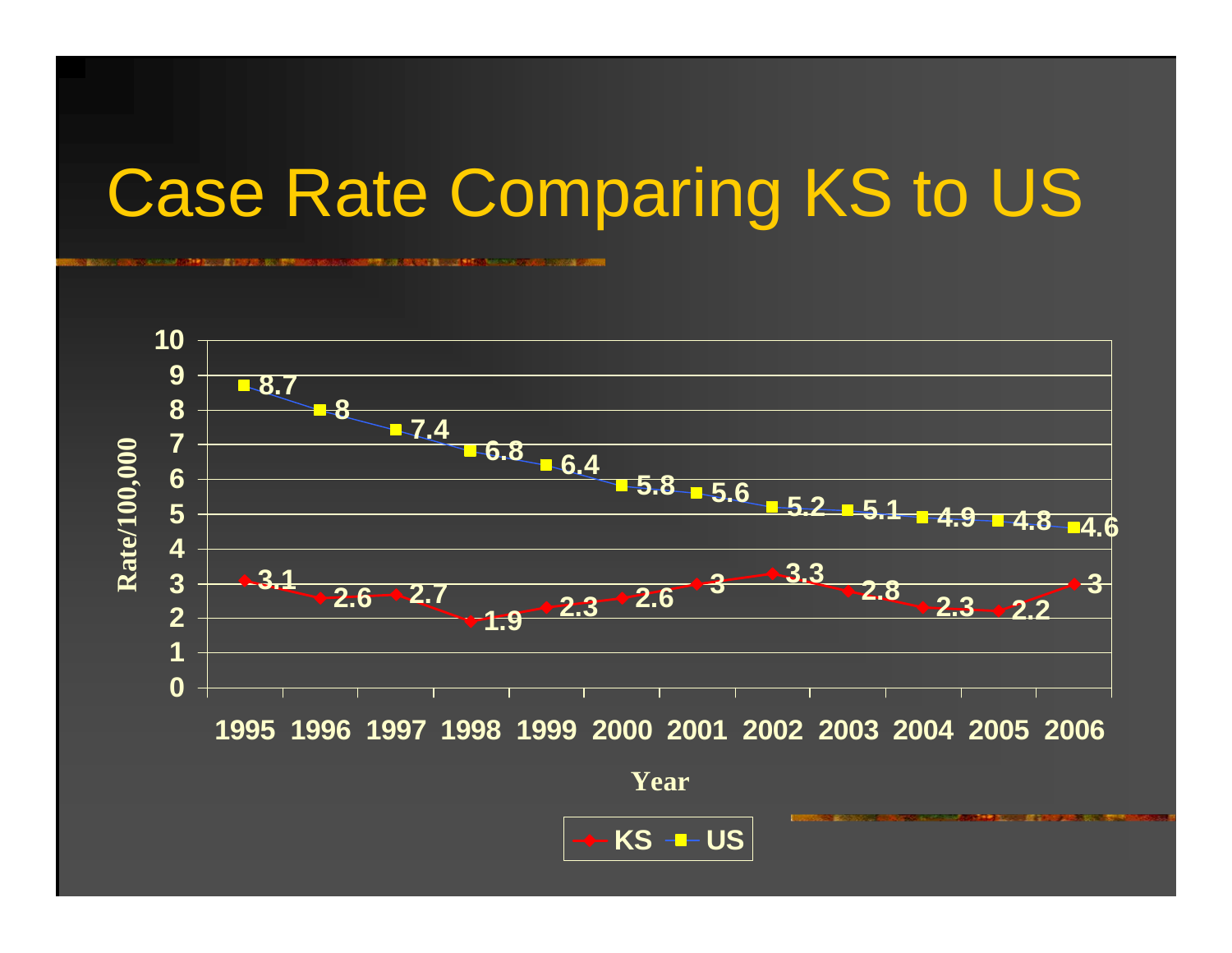

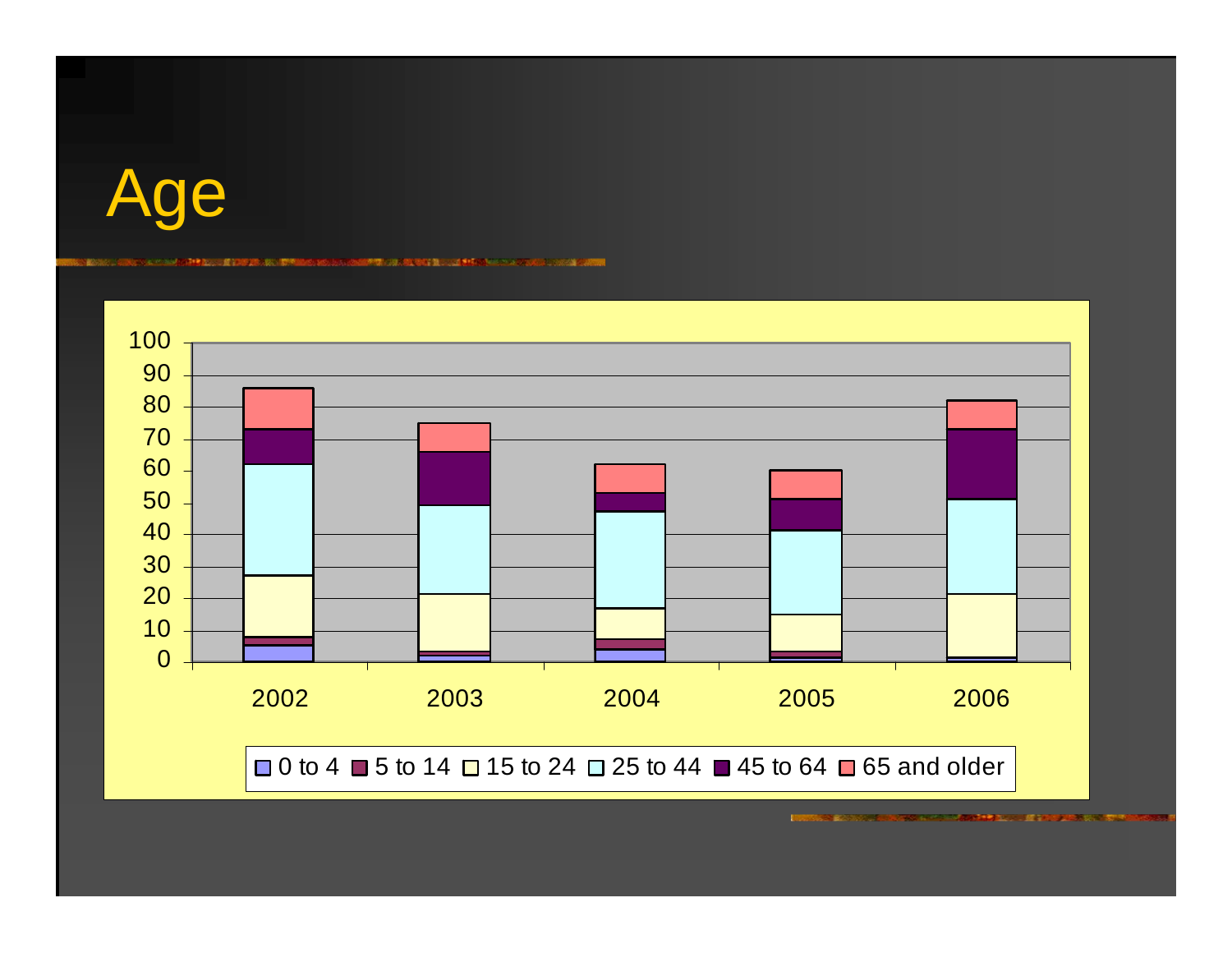### Race

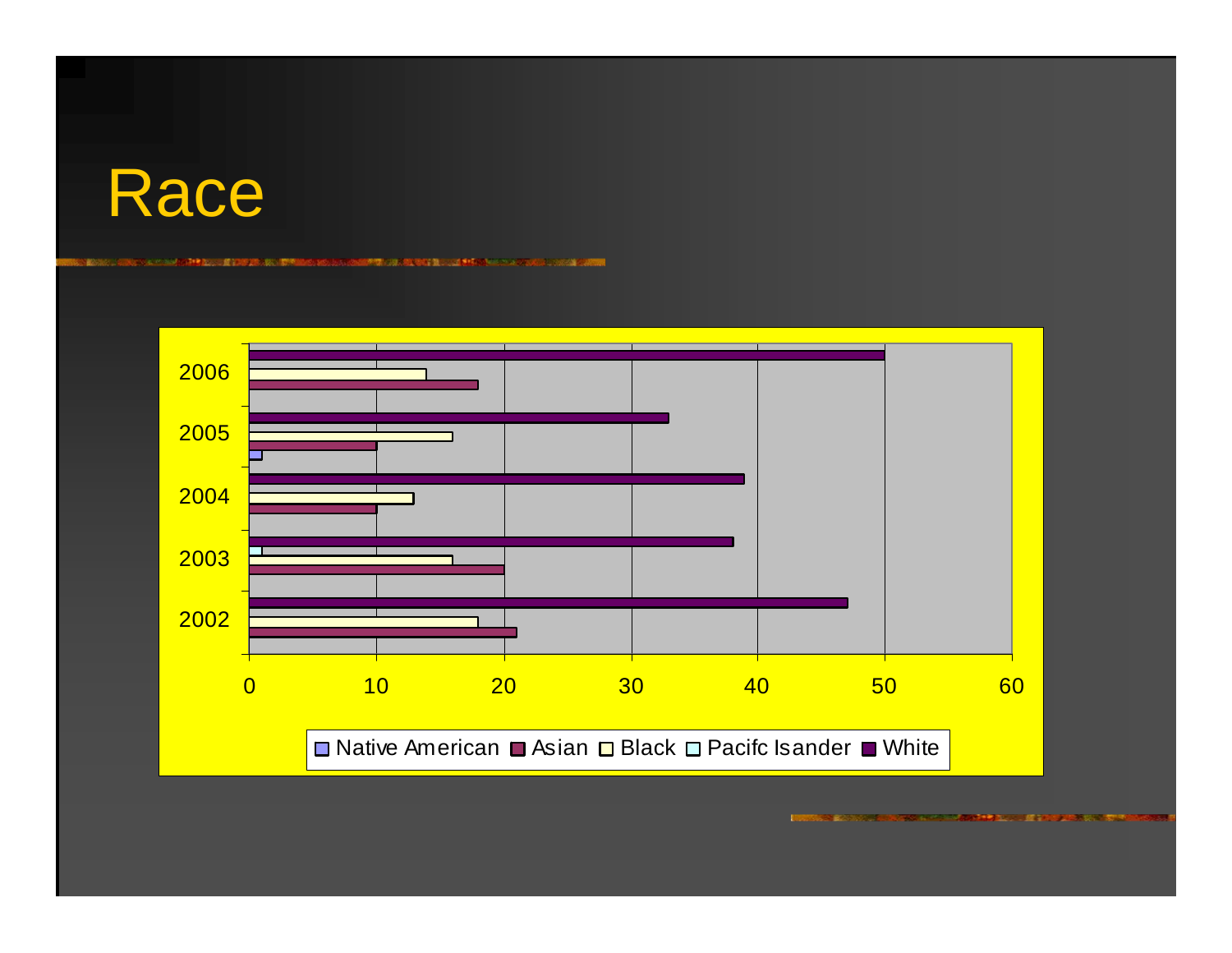

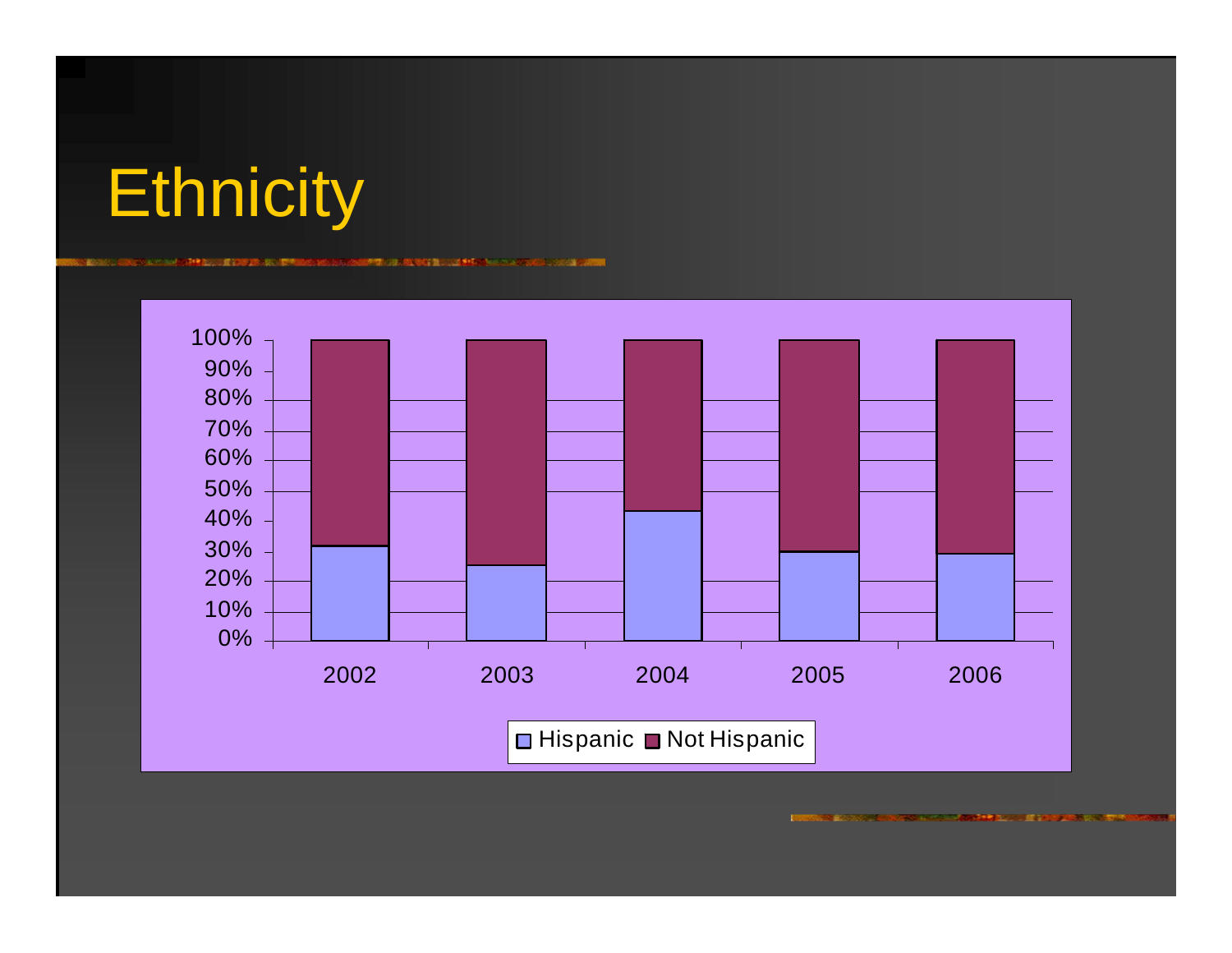

**CASE A CASE AND THE REAL** 

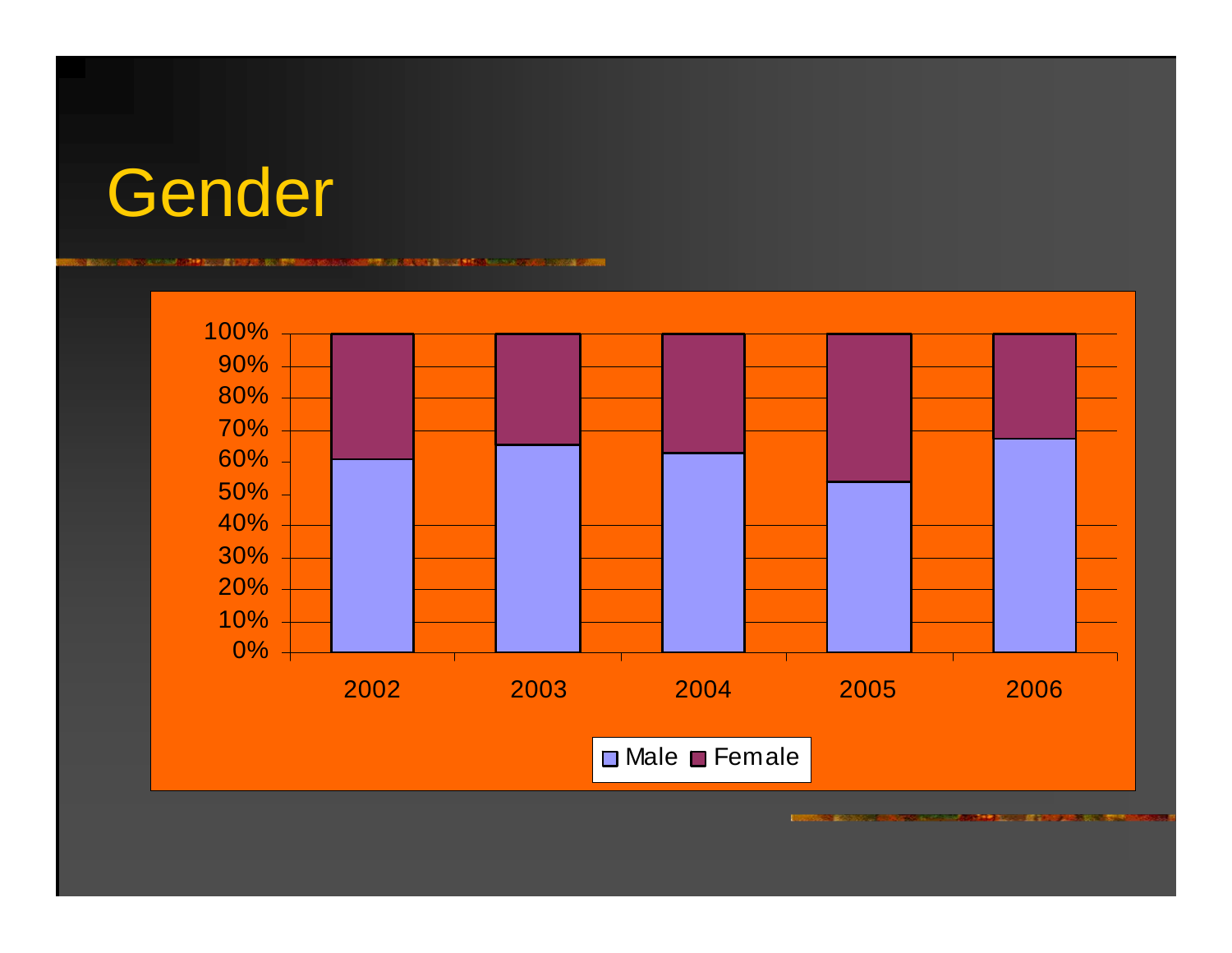### Residential Risk Factors

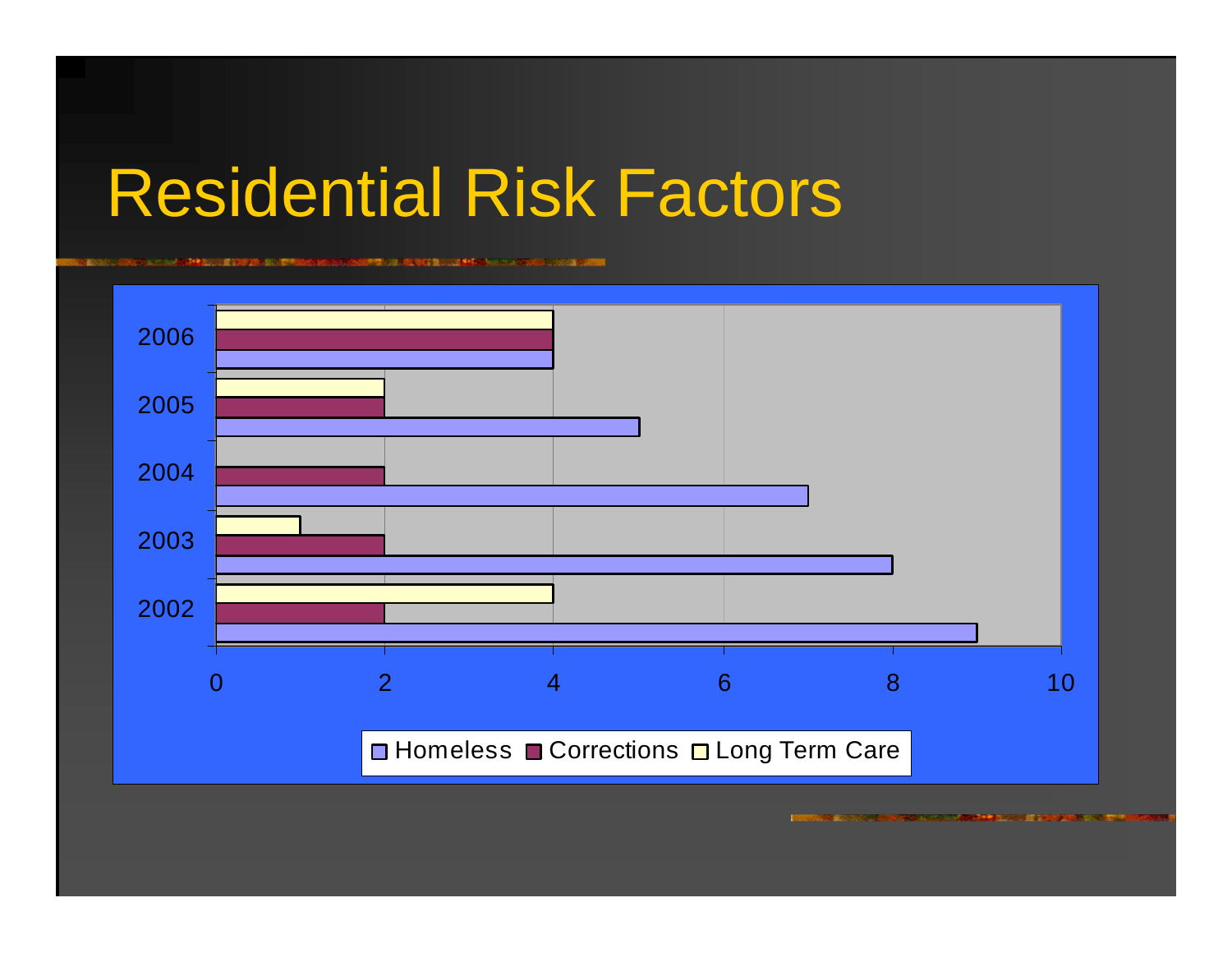### Clinical Risk Factors

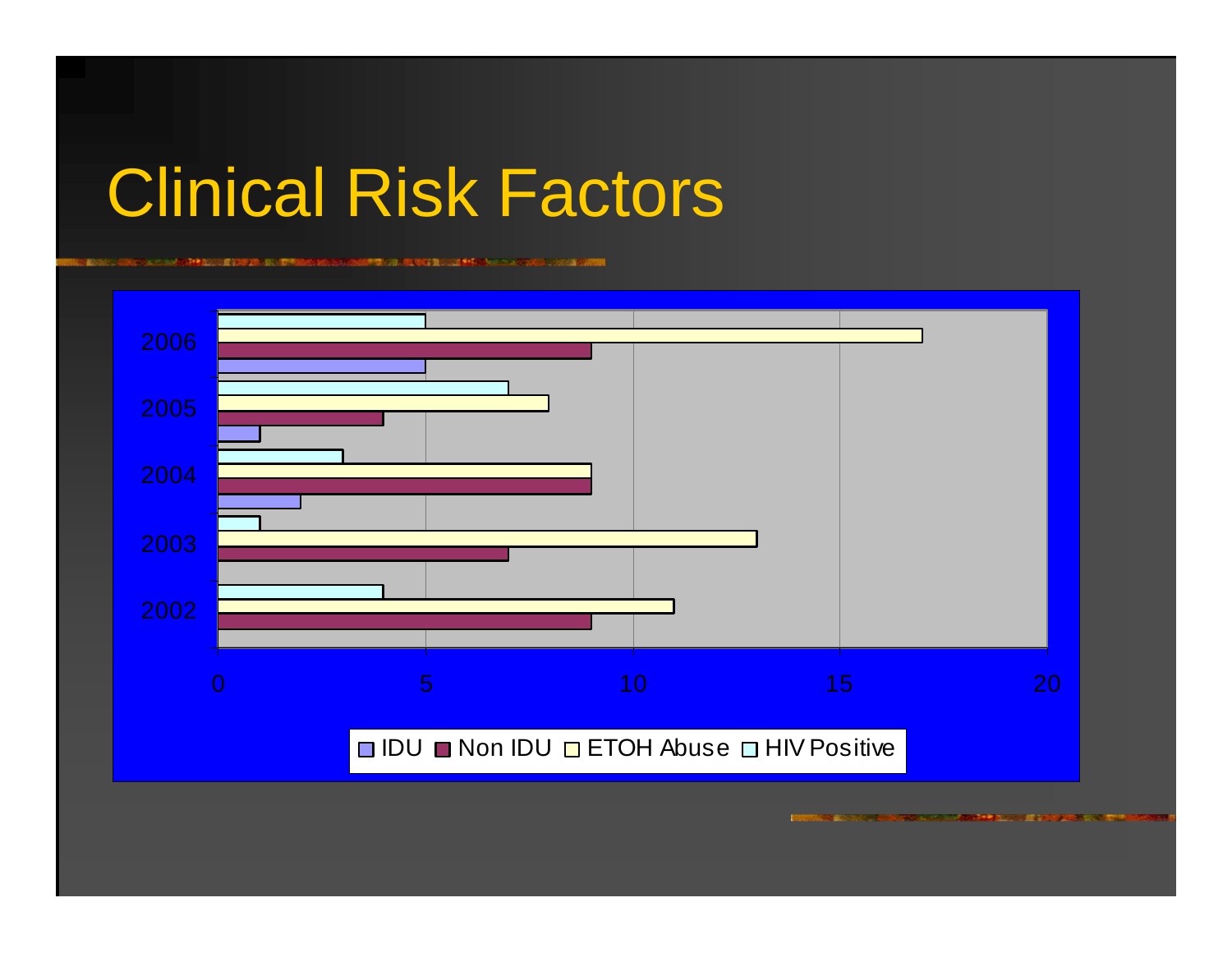### Disease Site

**New York Committee Committee** 

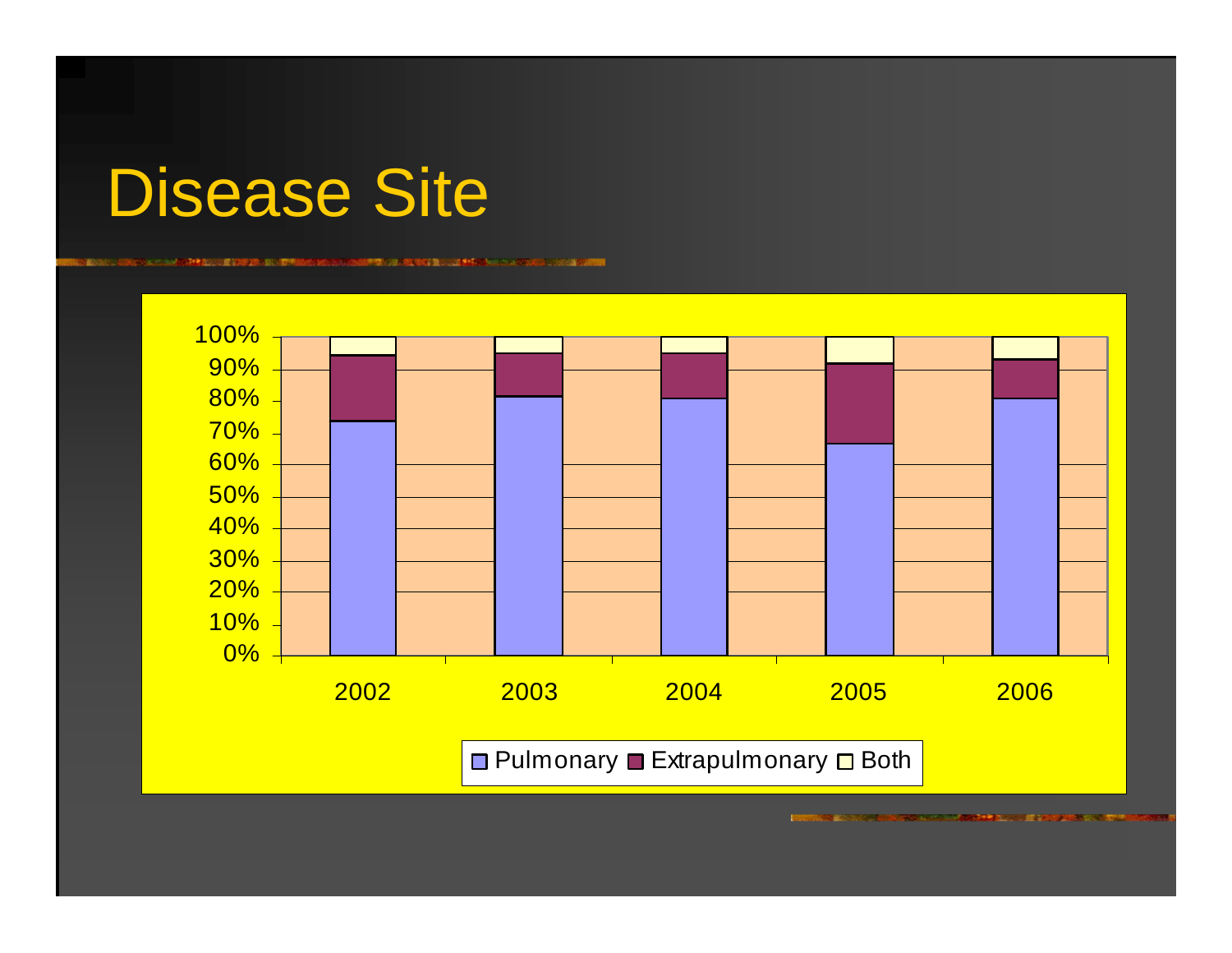### Likelihood of Infectiousness

**Production and in the contract of the contract of the contract of the contract of the contract of the contract** 

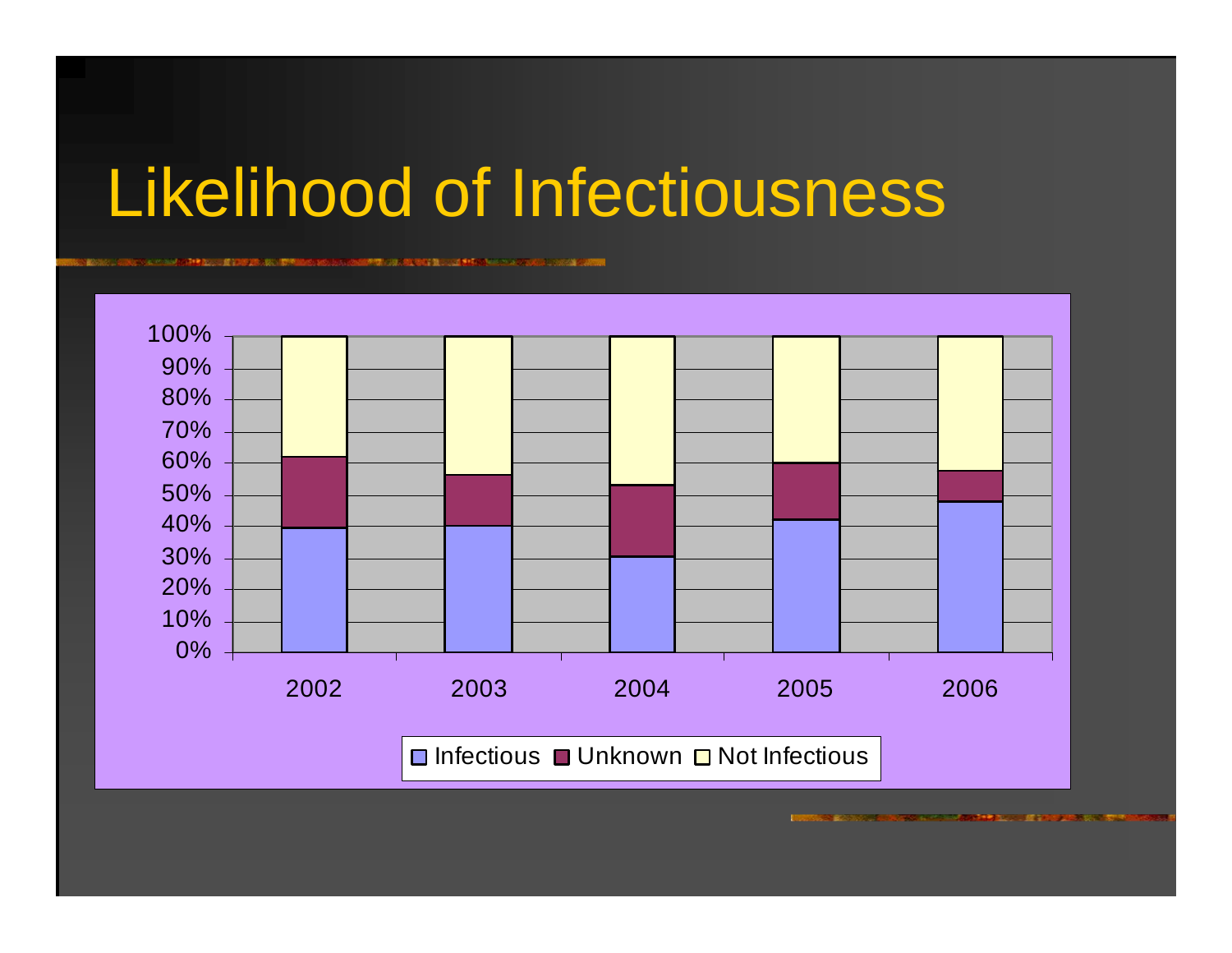**Some predictability** 

- **Nany areas see cases only once in ten** years
- **CONTRACTOR Distribution may explain some of the** diversity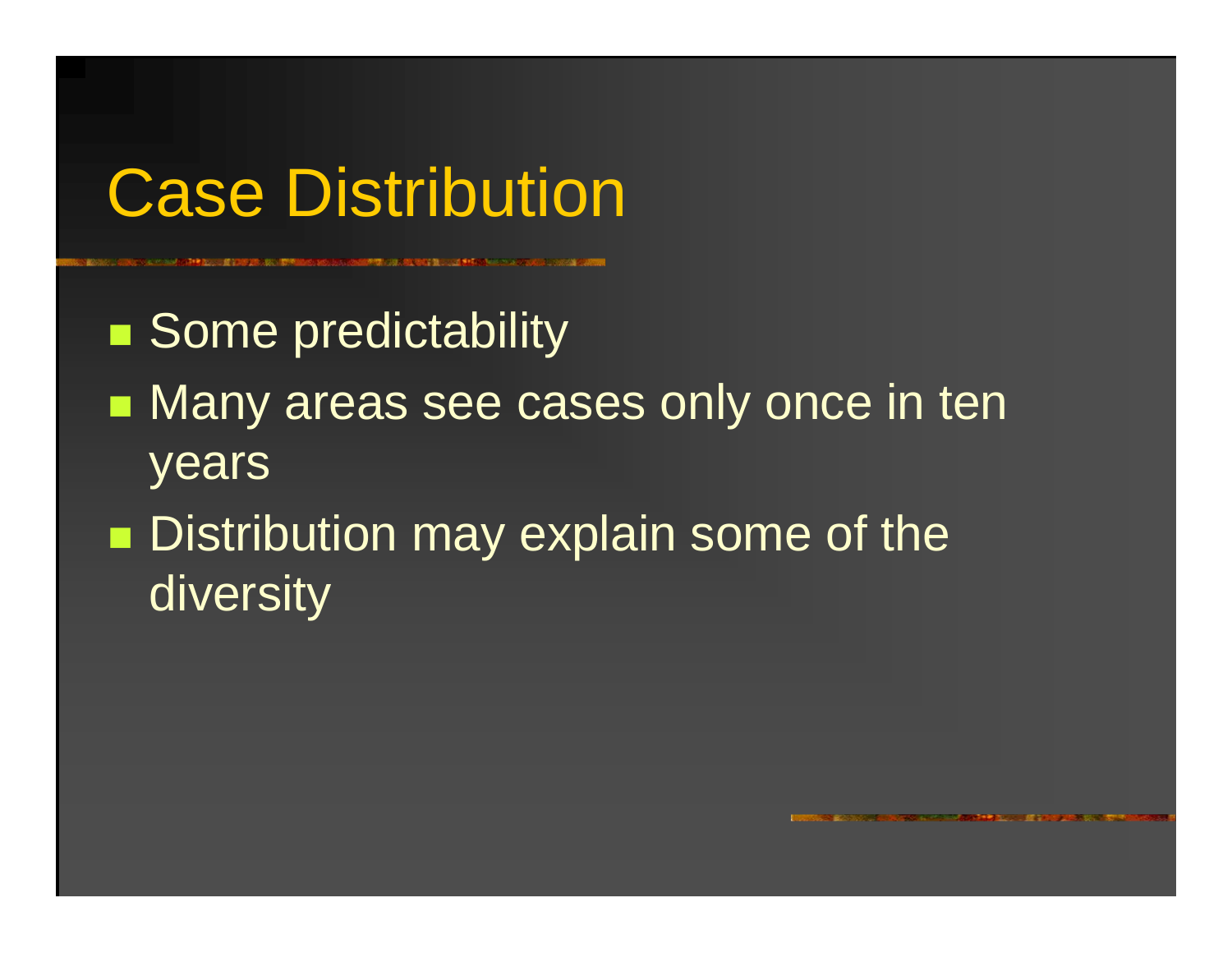| <b>CONTRACTOR BE</b><br>二重主 |                 |                |                |                |                 |                |                |                  |                  |                  |               |                 |                  |                |                 |                 |
|-----------------------------|-----------------|----------------|----------------|----------------|-----------------|----------------|----------------|------------------|------------------|------------------|---------------|-----------------|------------------|----------------|-----------------|-----------------|
|                             | <b>CHEYENNE</b> | <b>RAWLINS</b> |                | <b>DECATUR</b> | <b>NORTON</b>   | PHILUPS        | <b>SMITH</b>   | <b>JEWELL</b>    | <b>REPUBLIC</b>  | WASHINGTON       |               | <b>MARSHALL</b> | <b>NEMAHA</b>    | <b>BROWN</b>   |                 |                 |
|                             |                 |                |                |                |                 |                |                |                  |                  |                  |               |                 |                  |                |                 |                 |
|                             |                 |                |                |                |                 |                |                |                  |                  |                  |               |                 |                  |                | DONIPHAN        |                 |
|                             |                 |                |                |                |                 |                |                |                  |                  |                  |               |                 |                  |                |                 |                 |
|                             |                 |                |                |                |                 |                |                |                  | <b>CLOUD</b>     |                  |               |                 |                  |                | <b>ATCHISON</b> |                 |
|                             | <b>SHERMAN</b>  |                | <b>THOMAS</b>  | SHERIDAN       | <b>GRAHAM</b>   | <b>ROOKS</b>   | <b>OSBORNE</b> | <b>MITCHELL</b>  |                  | <b>CLAY</b>      |               | POTTAWA-        |                  | <b>JACKSON</b> |                 |                 |
|                             |                 |                |                |                |                 |                |                |                  |                  |                  |               | <b>TOMIE</b>    |                  |                |                 |                 |
|                             |                 |                |                |                |                 |                |                |                  | <b>OTTAWA</b>    |                  |               |                 |                  |                | JEFF-<br>ERSON  | LEAVEN-         |
|                             |                 |                |                |                |                 |                |                |                  |                  |                  | <b>RILEY</b>  |                 |                  |                |                 | EAVENT          |
|                             |                 |                |                |                |                 |                |                | <b>LINCOLN</b>   |                  |                  |               |                 |                  | SHAWNEE        |                 |                 |
|                             | WALLACE         | <b>LOGAN</b>   |                | GOVE           | <b>TREGO</b>    | <b>ELLIS</b>   | <b>RUSSELL</b> |                  |                  | <b>DICKINSON</b> |               |                 | <b>WABAUNSEE</b> |                |                 |                 |
|                             |                 |                |                |                |                 |                |                |                  | <b>SALINE</b>    |                  |               | <b>GEARY</b>    |                  |                |                 |                 |
|                             |                 |                |                |                |                 |                |                |                  |                  |                  |               |                 |                  |                | DOUGLAS         | <b>JOHNSON</b>  |
|                             |                 |                |                |                |                 |                |                | <b>ELLSWORTH</b> |                  |                  |               | <b>MORRIS</b>   |                  | OSAGE          |                 |                 |
|                             |                 |                |                |                |                 |                |                |                  |                  |                  |               |                 | <b>LYON</b>      |                |                 | MIAMI           |
|                             | GREELEY         | <b>WICHITA</b> | SCOTT          | LANE           | <b>NESS</b>     | <b>RUSH</b>    | <b>BARTON</b>  |                  |                  |                  |               |                 |                  |                | <b>FRANKLIN</b> |                 |
|                             |                 |                |                |                |                 |                |                |                  | <b>MCPHERSON</b> | <b>MARION</b>    |               |                 |                  |                |                 |                 |
|                             |                 |                |                |                |                 |                |                | <b>RICE</b>      |                  |                  |               | CHASE           |                  |                |                 |                 |
|                             |                 |                |                |                |                 |                |                |                  |                  |                  |               |                 |                  | <b>COFFEY</b>  | <b>ANDERSON</b> | <b>LINN</b>     |
|                             |                 |                |                |                |                 | PAWNEE         |                |                  |                  |                  |               |                 |                  |                |                 |                 |
|                             | <b>HAMILTON</b> | <b>KEARNY</b>  |                | <b>FINNEY</b>  | <b>HODGEMAN</b> |                | STAF-<br>FORD  |                  |                  |                  |               |                 |                  |                |                 |                 |
|                             |                 |                |                |                |                 |                |                | <b>RENO</b>      | <b>HARVEY</b>    |                  |               |                 |                  |                |                 |                 |
|                             |                 |                |                |                |                 |                |                |                  |                  |                  | <b>BUTLER</b> |                 | <b>GREENWOOD</b> |                | <b>ALLEN</b>    | <b>BOURBON</b>  |
|                             |                 |                |                | GRAY           |                 | <b>EDWARDS</b> |                |                  |                  |                  |               |                 |                  | WOODSON        |                 |                 |
|                             |                 |                |                |                | <b>FORD</b>     |                |                |                  | <b>SEDGWICK</b>  |                  |               |                 |                  |                |                 |                 |
|                             |                 |                |                |                |                 |                | PRATT          |                  |                  |                  |               |                 |                  |                |                 |                 |
|                             | <b>STANTON</b>  | <b>GRANT</b>   | <b>HASKELL</b> |                |                 | <b>KIOWA</b>   |                | KINGMAN          |                  |                  |               |                 |                  | WILSON         | <b>NEOSHO</b>   |                 |
|                             |                 |                |                |                |                 |                |                |                  |                  |                  |               |                 | <b>ELK</b>       |                |                 | <b>CRAWFORD</b> |
|                             |                 |                |                |                |                 |                |                |                  |                  |                  |               |                 |                  |                |                 |                 |
|                             |                 |                |                | <b>MEADE</b>   | <b>CLARK</b>    |                | <b>BARBER</b>  | <b>HARPER</b>    | <b>SUMNER</b>    |                  | COWLEY        |                 |                  |                |                 |                 |
|                             | <b>MORTON</b>   | <b>STEVENS</b> | <b>SEWARD</b>  |                |                 | COMANCHE       |                |                  |                  |                  |               |                 |                  | MONT-          | <b>LABETTE</b>  |                 |
|                             |                 |                |                |                |                 |                |                |                  |                  |                  |               |                 | CHAUTAUQUA       | <b>GOMERY</b>  |                 | <b>CHEROKEE</b> |
|                             |                 |                |                |                |                 |                |                |                  |                  |                  |               |                 |                  |                |                 |                 |
|                             |                 |                |                |                |                 |                |                |                  |                  |                  |               |                 |                  |                |                 |                 |
|                             |                 |                |                |                |                 |                |                |                  |                  |                  |               |                 |                  |                |                 |                 |
|                             |                 |                |                |                |                 |                |                |                  |                  |                  |               |                 |                  |                |                 |                 |
|                             |                 | $1 - 5$ cases  |                |                |                 | 6 cases        |                |                  | 12 cases         |                  |               |                 |                  | 29 cases       |                 |                 |
|                             |                 |                |                |                |                 |                |                |                  |                  |                  |               |                 |                  |                |                 |                 |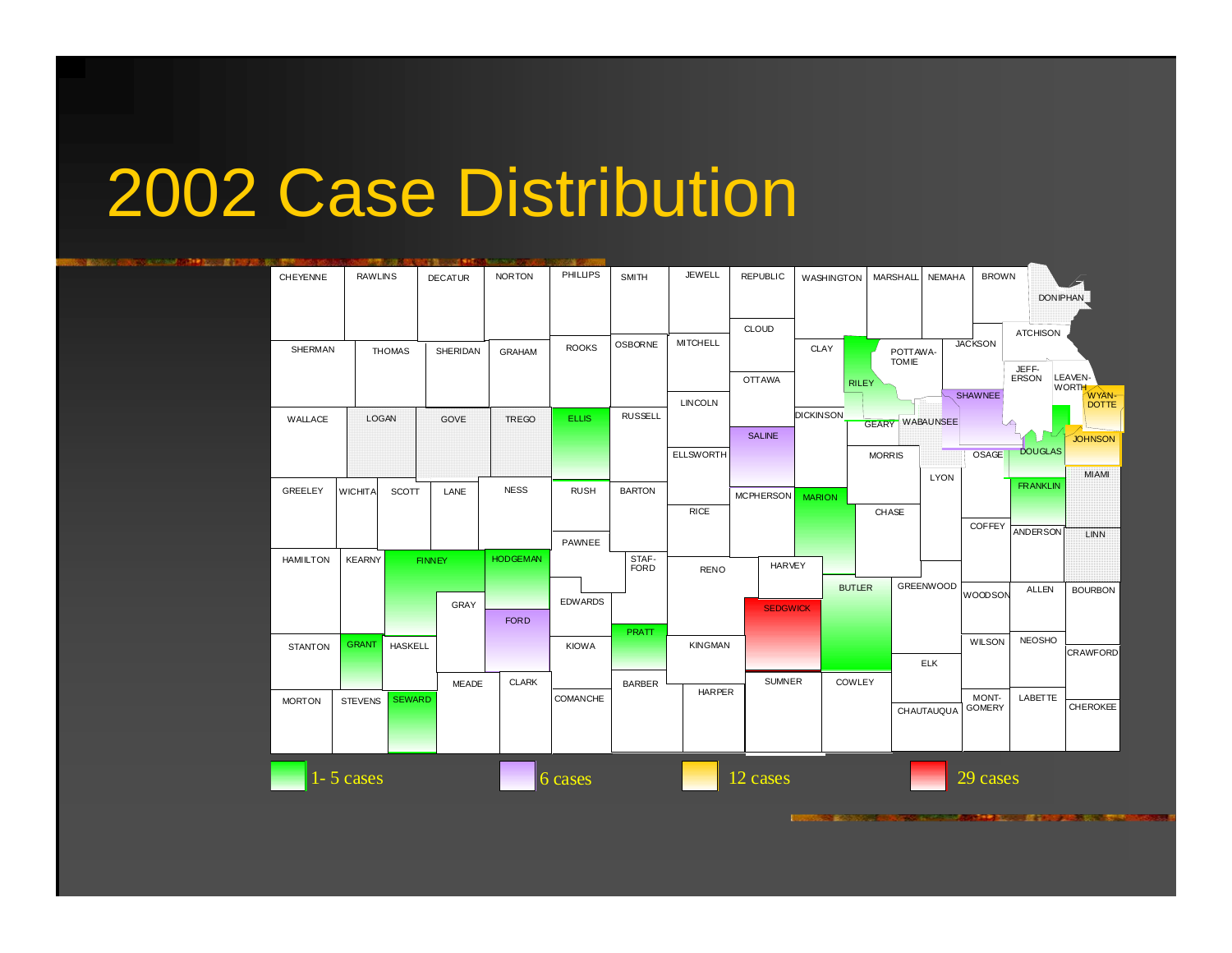<u>in manakan baru meng</u> **AT REGISTAN MARKET AND A STARTED AND A STARTED ENTERNATION Constitution** 100103-003

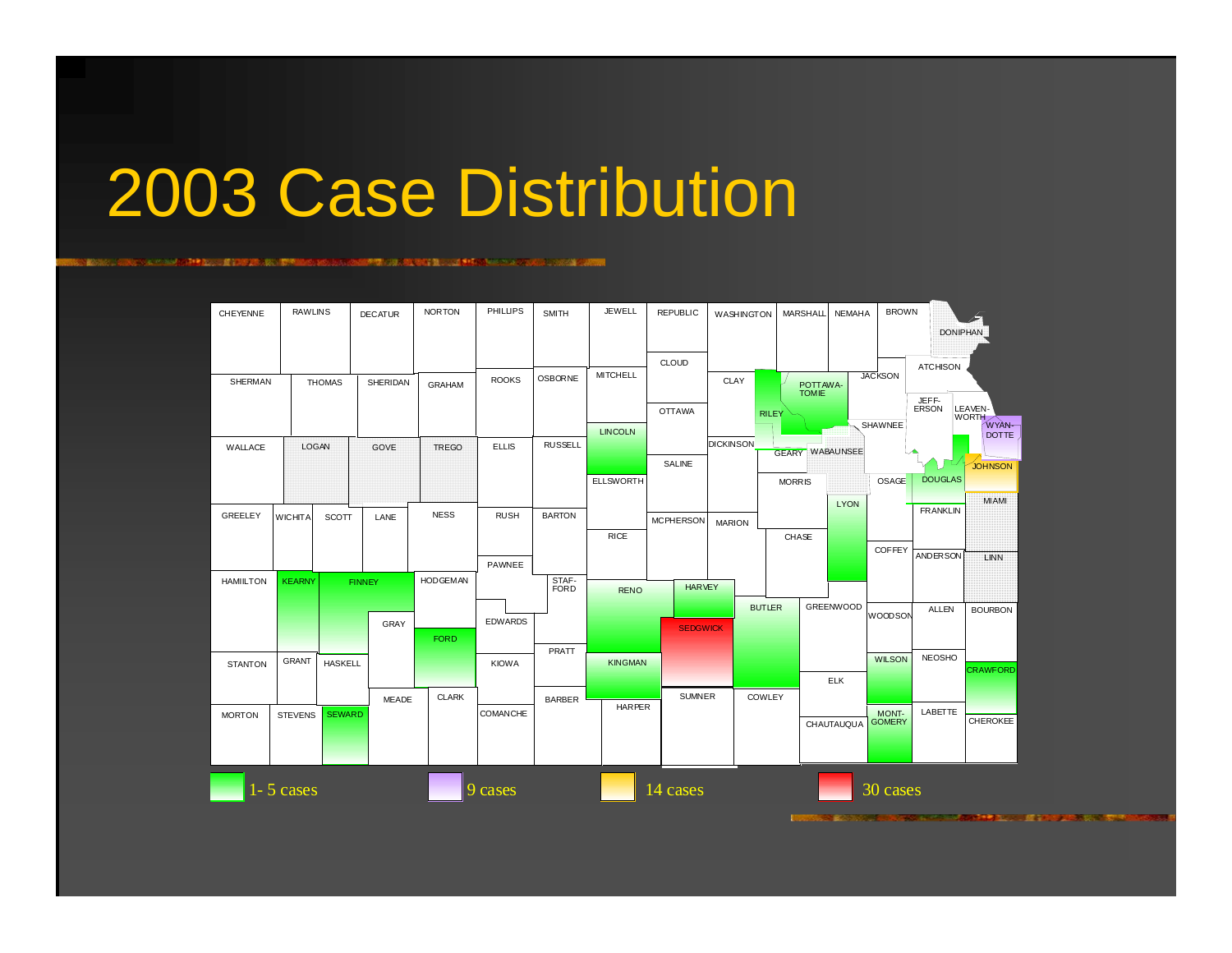<u> State v se svojetnik koje stanov</u> **Manufacture NY INSEE ALANA** ALANA AMIN'NY FIVONDRONAN-PAOSITRA **ENERGIO COURSE** 

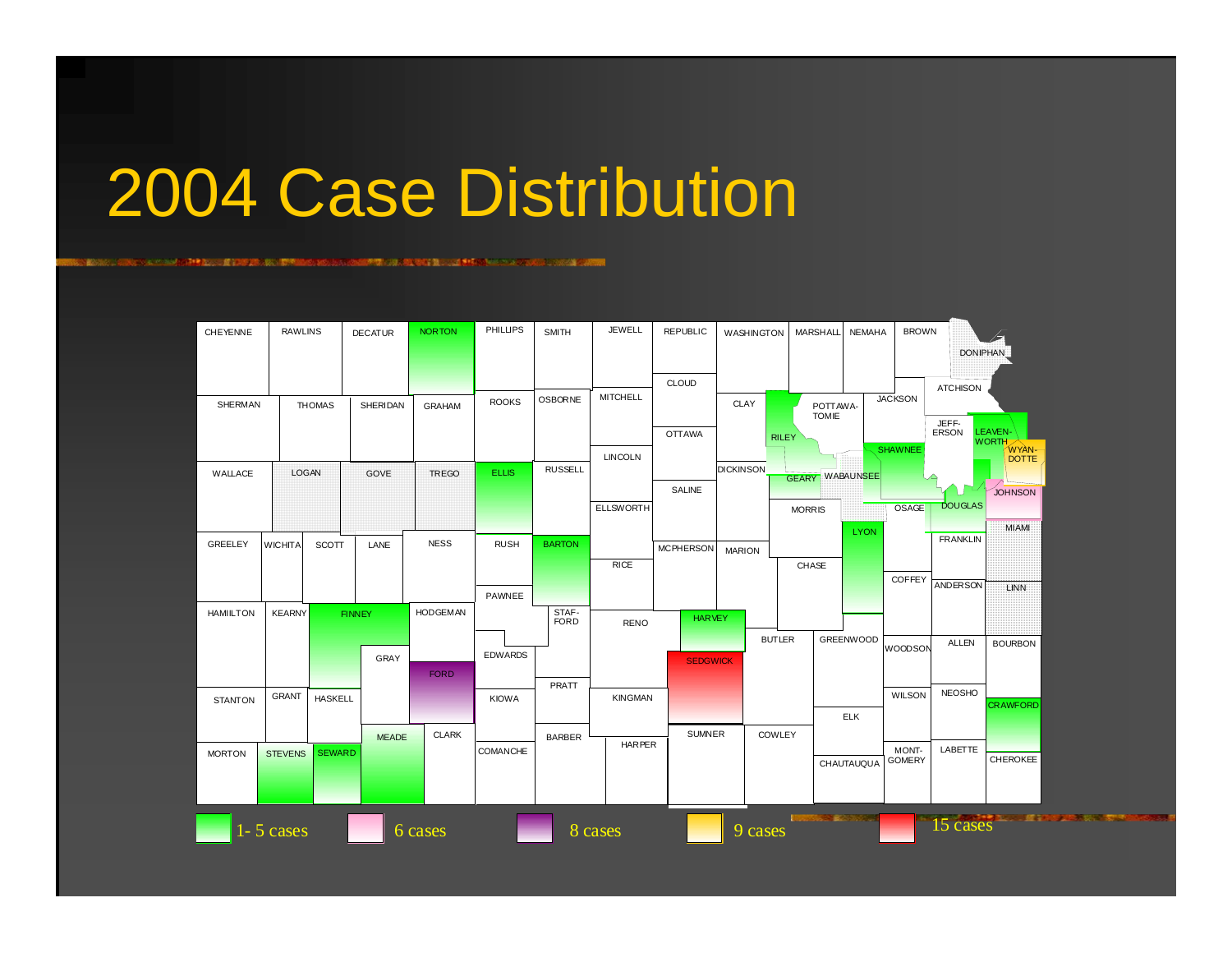n de la componenta **Exception of the Second Property SERIOLENS PR語には、書店で** 

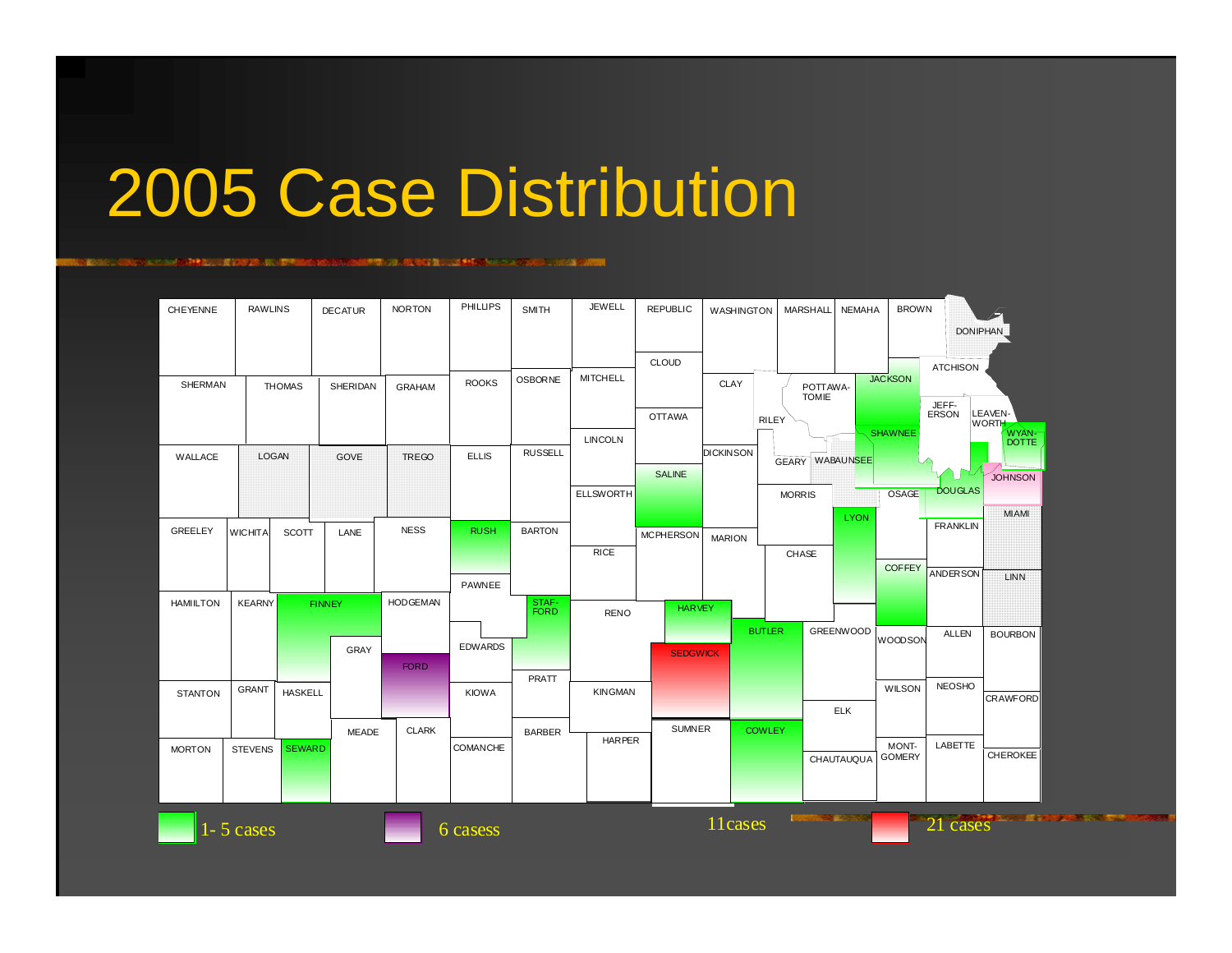<u> 1999 - 1999 - 1999 - 1990 - 1990 - 1990 - 1990 - 1990 - 1990 - 1990 - 1990 - 1990 - 1990 - 1990 - 1990 - 1990</u>

| CHEYENNE        | <b>RAWLINS</b> |                | <b>DECATUR</b> | <b>NORTON</b>   | PHILLIPS        | <b>SMITH</b>   | <b>JEWELL</b>    | <b>REPUBLIC</b>  | WASHINGTON       |               | <b>MARSHALL</b> | <b>NEMAHA</b>    | <b>BROWN</b>   |                 |                       |
|-----------------|----------------|----------------|----------------|-----------------|-----------------|----------------|------------------|------------------|------------------|---------------|-----------------|------------------|----------------|-----------------|-----------------------|
|                 |                |                |                |                 |                 |                |                  |                  |                  |               |                 |                  |                |                 | DONIPHAN              |
|                 |                |                |                |                 |                 |                |                  | <b>CLOUD</b>     |                  |               |                 |                  |                | <b>ATCHISON</b> |                       |
| <b>SHERMAN</b>  |                | <b>THOMAS</b>  | SHERIDAN       | <b>GRAHAM</b>   | <b>ROOKS</b>    | <b>OSBORNE</b> | <b>MITCHELL</b>  |                  | <b>CLAY</b>      |               | POTTAWA-        |                  | <b>JACKSON</b> |                 |                       |
|                 |                |                |                |                 |                 |                |                  |                  |                  |               | <b>TOMIE</b>    |                  |                | JEFF-<br>ERSON  | LEAVEN-               |
|                 |                |                |                |                 |                 |                |                  | <b>OTTAWA</b>    |                  | <b>RILEY</b>  |                 |                  | <b>SHAWNEE</b> |                 | <b>WORTH</b><br>WYAN- |
| WALLACE         | <b>LOGAN</b>   |                | GOVE           | <b>TREGO</b>    | <b>ELLIS</b>    | <b>RUSSELL</b> | <b>LINCOLN</b>   |                  | <b>DICKINSON</b> | <b>GEARY</b>  |                 | <b>WABAUNSEE</b> |                |                 |                       |
|                 |                |                |                |                 |                 |                |                  | <b>SALINE</b>    |                  |               |                 |                  |                |                 | JOHNSON               |
|                 |                |                |                |                 |                 |                | <b>ELLSWORTH</b> |                  |                  |               | <b>MORRIS</b>   |                  | <b>OSAGE</b>   | <b>DOUGLAS</b>  |                       |
| <b>GREELEY</b>  | <b>WICHITA</b> | SCOTT          | LANE           | <b>NESS</b>     | <b>RUSH</b>     | <b>BARTON</b>  |                  | <b>MCPHERSON</b> |                  |               |                 | <b>LYON</b>      |                | <b>FRANKLIN</b> | <b>MIAMI</b>          |
|                 |                |                |                |                 |                 |                | <b>RICE</b>      |                  | <b>MARION</b>    |               | CHASE           |                  |                |                 |                       |
|                 |                |                |                |                 | PAWNEE          |                |                  |                  |                  |               |                 |                  | COFFEY         | ANDER SON       | LINN                  |
| <b>HAMILTON</b> | <b>KEARNY</b>  |                | <b>FINNEY</b>  | <b>HODGEMAN</b> |                 | STAF-<br>FORD  |                  | <b>HARVEY</b>    |                  |               |                 |                  |                |                 |                       |
|                 |                |                |                |                 |                 |                | <b>RENO</b>      |                  |                  | <b>BUTLER</b> |                 | <b>GREENWOOD</b> |                |                 |                       |
|                 |                |                | <b>GRAY</b>    |                 | <b>EDWARDS</b>  |                |                  | <b>SEDGWICK</b>  |                  |               |                 |                  | <b>WOODSON</b> | <b>ALLEN</b>    | <b>BOURBON</b>        |
|                 |                |                |                | <b>FORD</b>     |                 | PRATT          |                  |                  |                  |               |                 |                  |                |                 |                       |
| <b>STANTON</b>  | <b>GRANT</b>   | <b>HASKELL</b> |                |                 | <b>KIOWA</b>    |                | <b>KINGMAN</b>   |                  |                  |               |                 |                  | <b>WILSON</b>  | <b>NEOSHO</b>   | <b>CRAWFORD</b>       |
|                 |                |                |                |                 |                 |                |                  | <b>SUMNER</b>    |                  |               |                 | <b>ELK</b>       |                |                 |                       |
| <b>MORTON</b>   | <b>STEVENS</b> | <b>SEWARD</b>  | <b>MEADE</b>   | <b>CLARK</b>    | <b>COMANCHE</b> | <b>BARBER</b>  | <b>HARPER</b>    |                  |                  | <b>COWLEY</b> |                 |                  | <b>MONT-</b>   | <b>LABETTE</b>  |                       |
|                 |                |                |                |                 |                 |                |                  |                  |                  |               |                 | CHAUTAUQUA       | <b>GOMERY</b>  |                 | <b>CHEROKEE</b>       |
|                 |                |                |                |                 |                 |                |                  |                  |                  |               |                 |                  |                |                 |                       |

1 - 5 Cases

8 Cases

10 Cases 25 Cases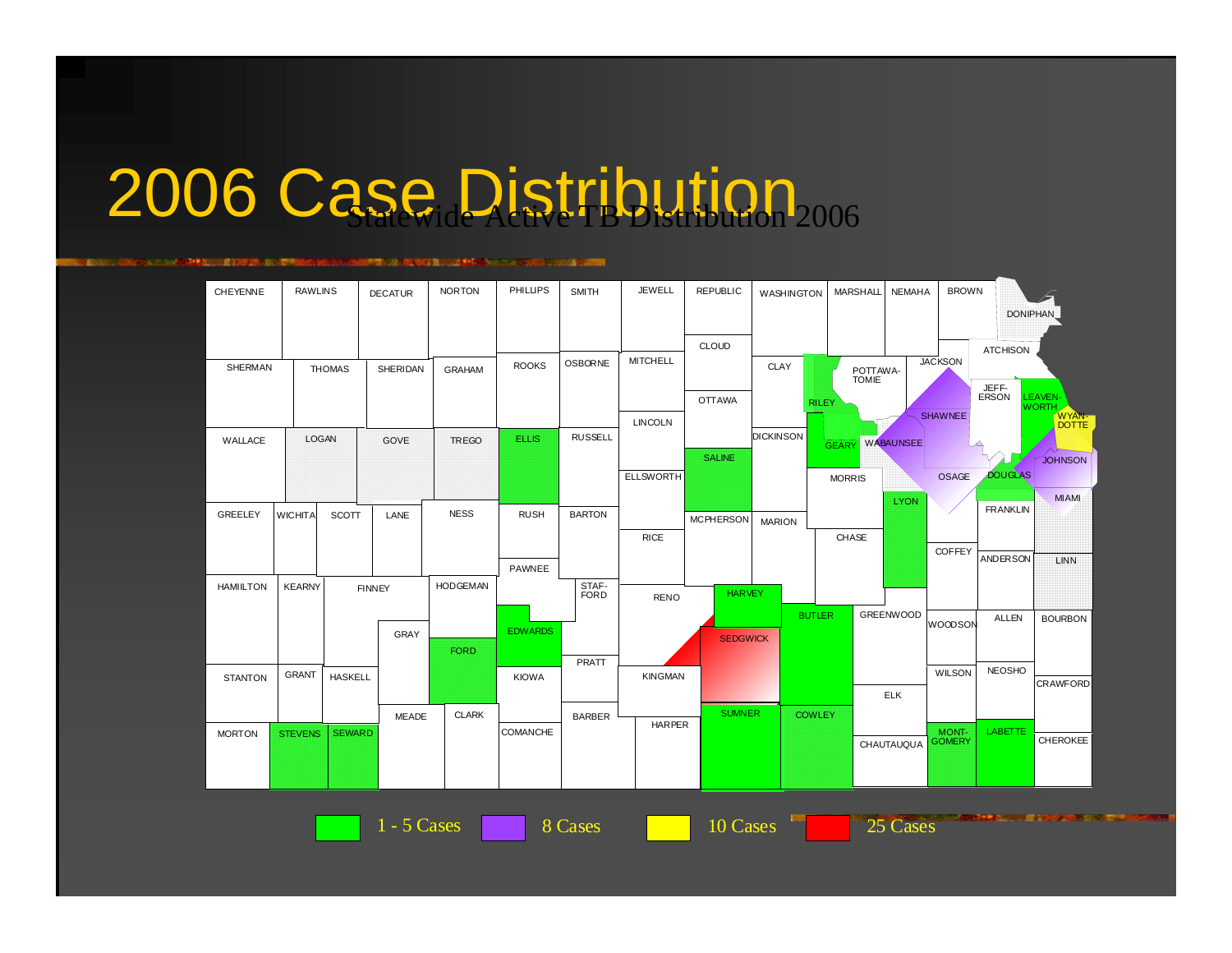# The Melting Pot

■ 50% - 63% of cases are foreign born individuals

■ 36 countries of birth have been represented in Kansas in the past five years

■ Most cases are diagnosed within two to five years of arrival in Kansas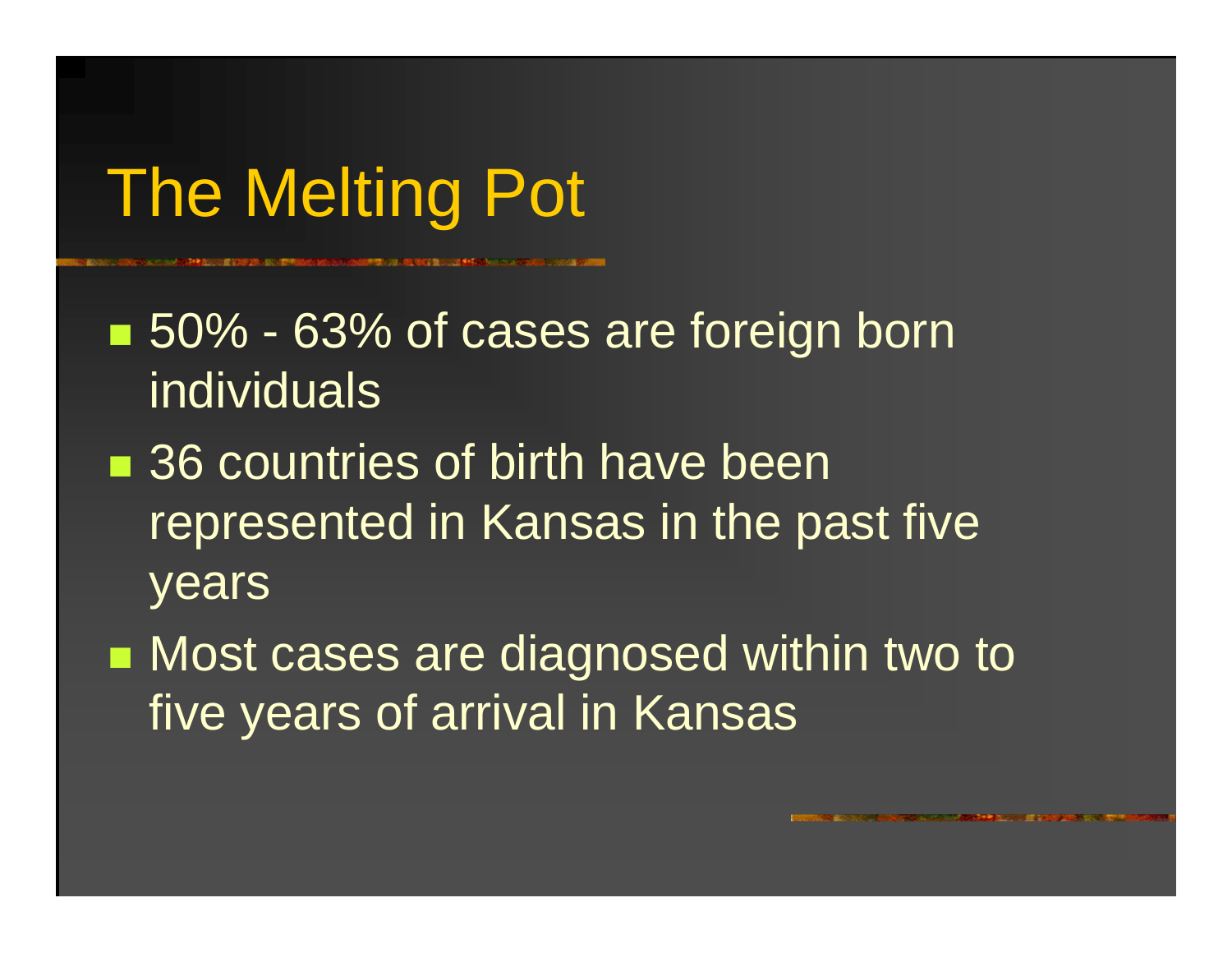# Foreign Born vs US Born

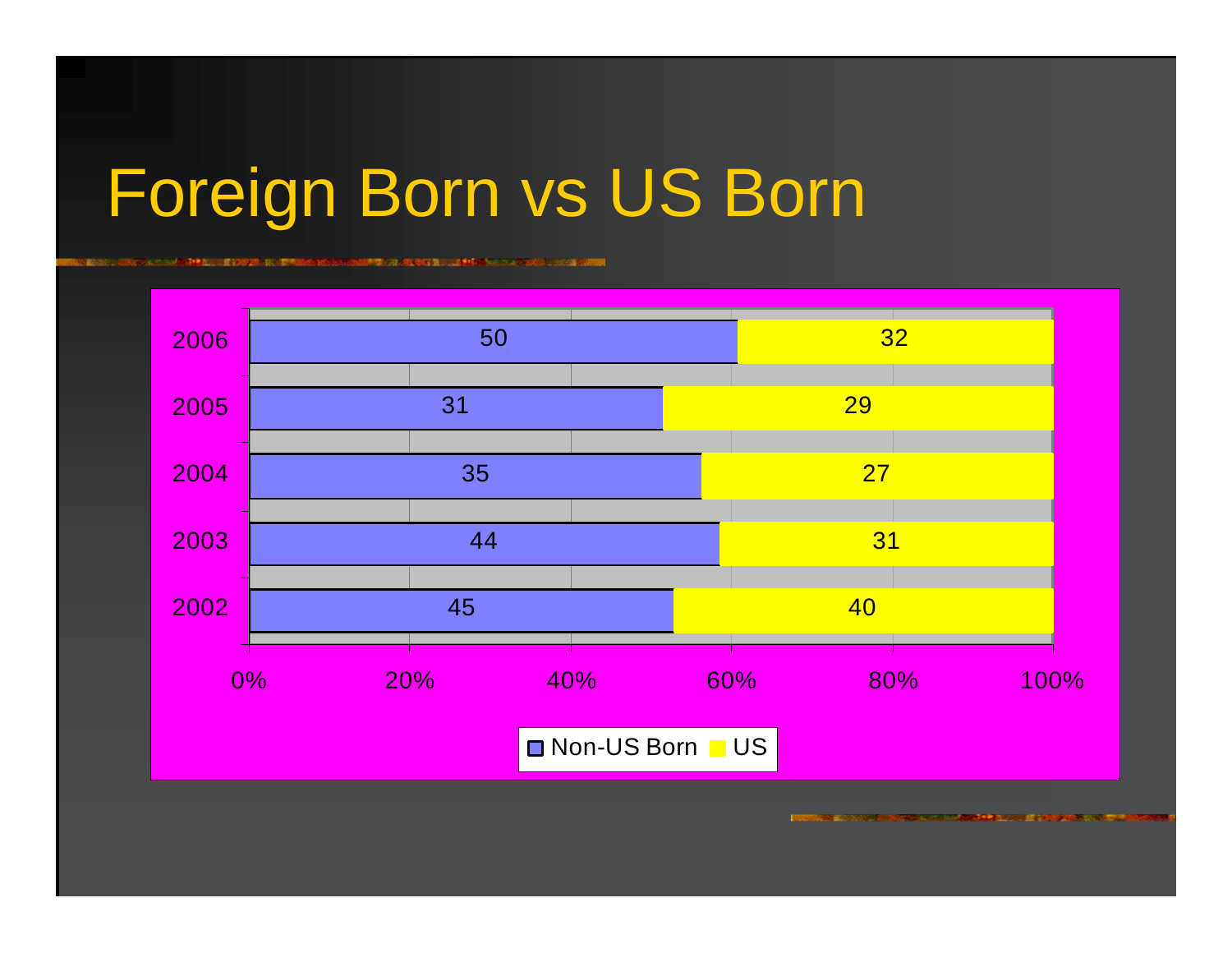### Country Distribution

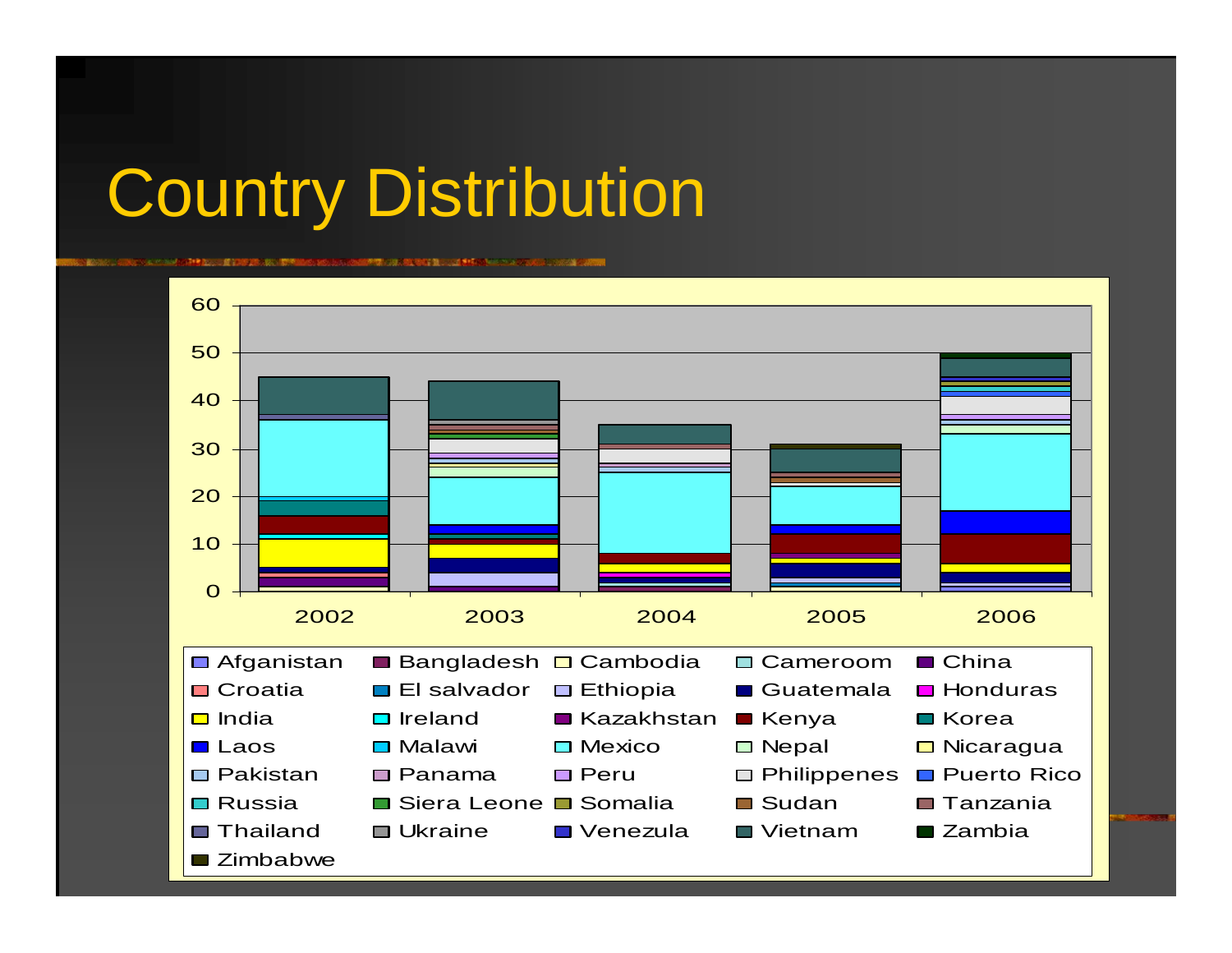# Country Distribution (5 YR Total)

|                                    |                                       |         |    |    |    | <b>Mexico</b> |
|------------------------------------|---------------------------------------|---------|----|----|----|---------------|
|                                    |                                       | Vietnam |    |    |    |               |
|                                    | ∎ Ke <mark>nya</mark><br><b>India</b> |         |    |    |    |               |
|                                    | Philippenes                           |         |    |    |    |               |
|                                    | Guatemala                             |         |    |    |    |               |
| Laos<br><b>Ethiopia</b>            |                                       |         |    |    |    |               |
|                                    |                                       |         |    |    |    |               |
| – Depal<br>∟Korea<br>Tanzania      |                                       |         |    |    |    |               |
|                                    |                                       |         |    |    |    |               |
| Pakistan<br>China                  |                                       |         |    |    |    |               |
| Sudan                              |                                       |         |    |    |    |               |
| Peru                               |                                       |         |    |    |    |               |
| Cambodia<br>Zimbabw <sub>e</sub>   |                                       |         |    |    |    |               |
| Zambia                             |                                       |         |    |    |    |               |
| Venezula                           |                                       |         |    |    |    |               |
| <b>Ukraine</b>                     |                                       |         |    |    |    |               |
| Thailand<br>Somalia                |                                       |         |    |    |    |               |
| Siera Leone                        |                                       |         |    |    |    |               |
| Russia<br>Puerto Rico              |                                       |         |    |    |    |               |
| Panama                             |                                       |         |    |    |    |               |
|                                    |                                       |         |    |    |    |               |
| Nicaragua<br>Malaw i<br>Kazakhstan |                                       |         |    |    |    |               |
| <b>Ireland</b>                     |                                       |         |    |    |    |               |
| Honduras                           |                                       |         |    |    |    |               |
| El salvador                        |                                       |         |    |    |    |               |
| Croatia                            |                                       |         |    |    |    |               |
| Cameroom<br>Bangladesh             |                                       |         |    |    |    |               |
| <u>Afganistan</u>                  |                                       |         |    |    |    |               |
| <b>10</b><br>$\overline{O}$        | <b>20</b>                             | 30      | 40 | 50 | 60 | 80<br>70      |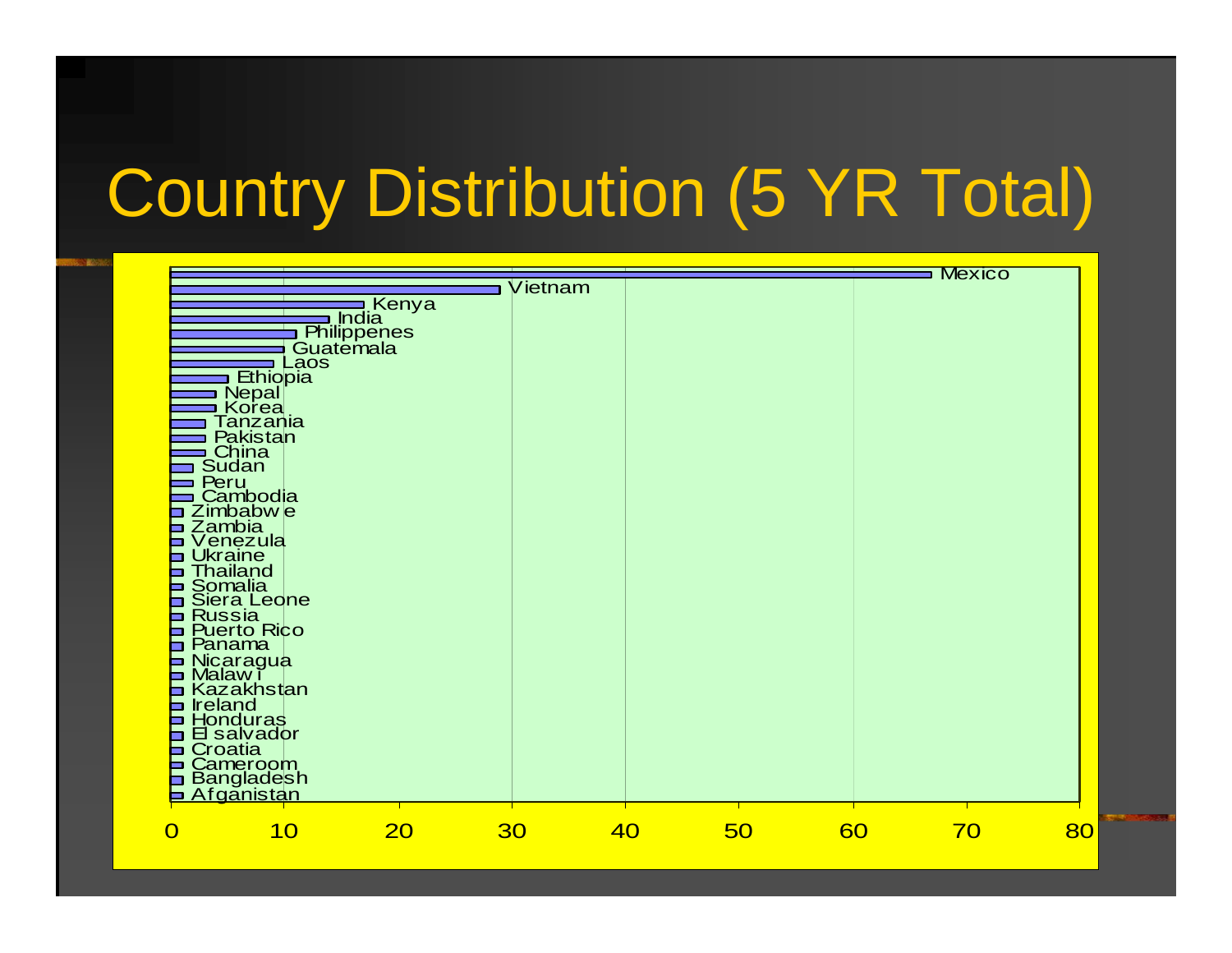# Kansas Top Ten

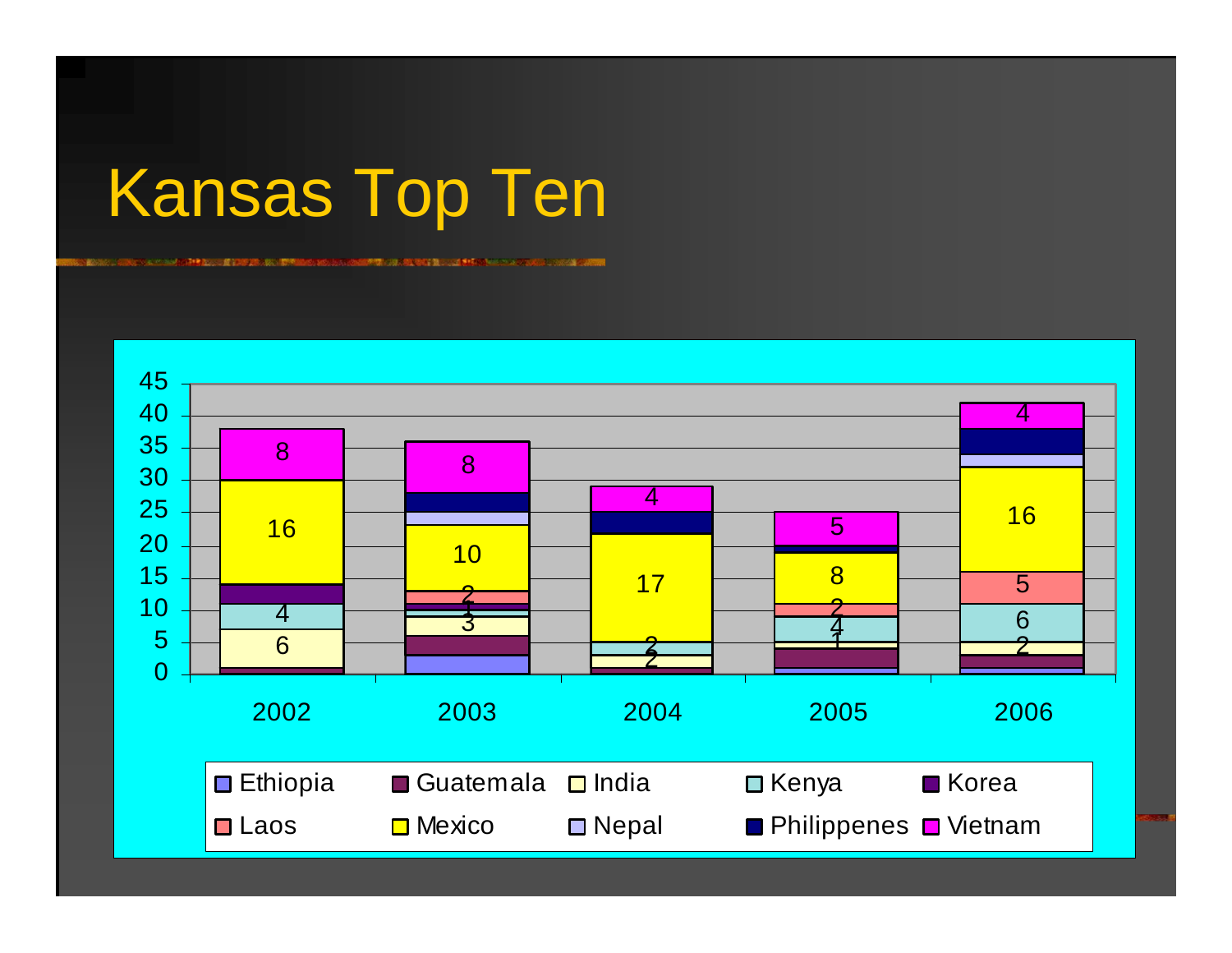### Sudden Impact and the Community Response

Refugees and Tuberculosis A Case Study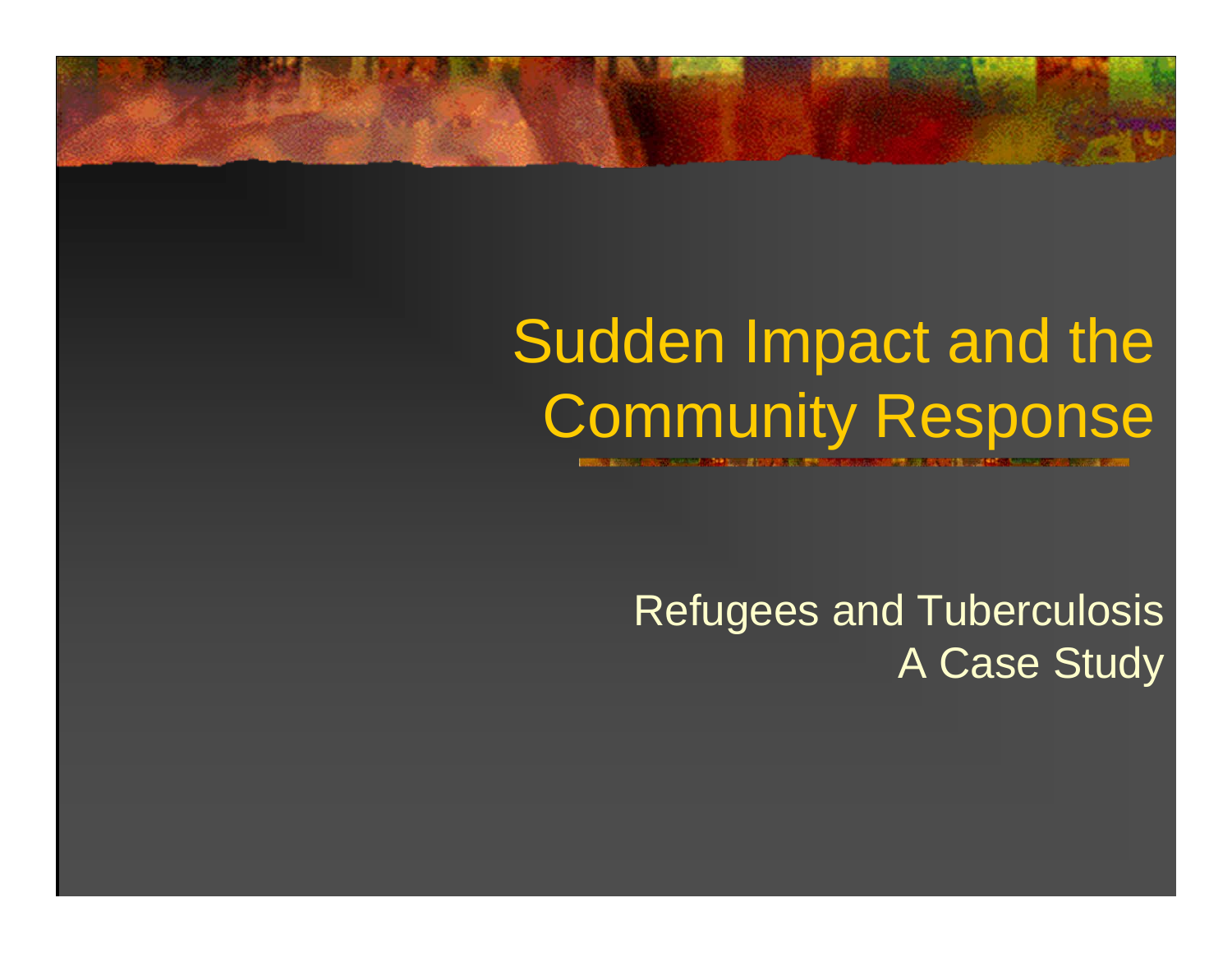## Lyon County, Kansas

**BELOW AND THE REAL PROPERTY OF A STATE OF A STATE OF A STATE OF A STATE OF A STATE OF A STATE OF A STATE OF A** 

### **Latent TB 2005 Compared to 2006 YTD**

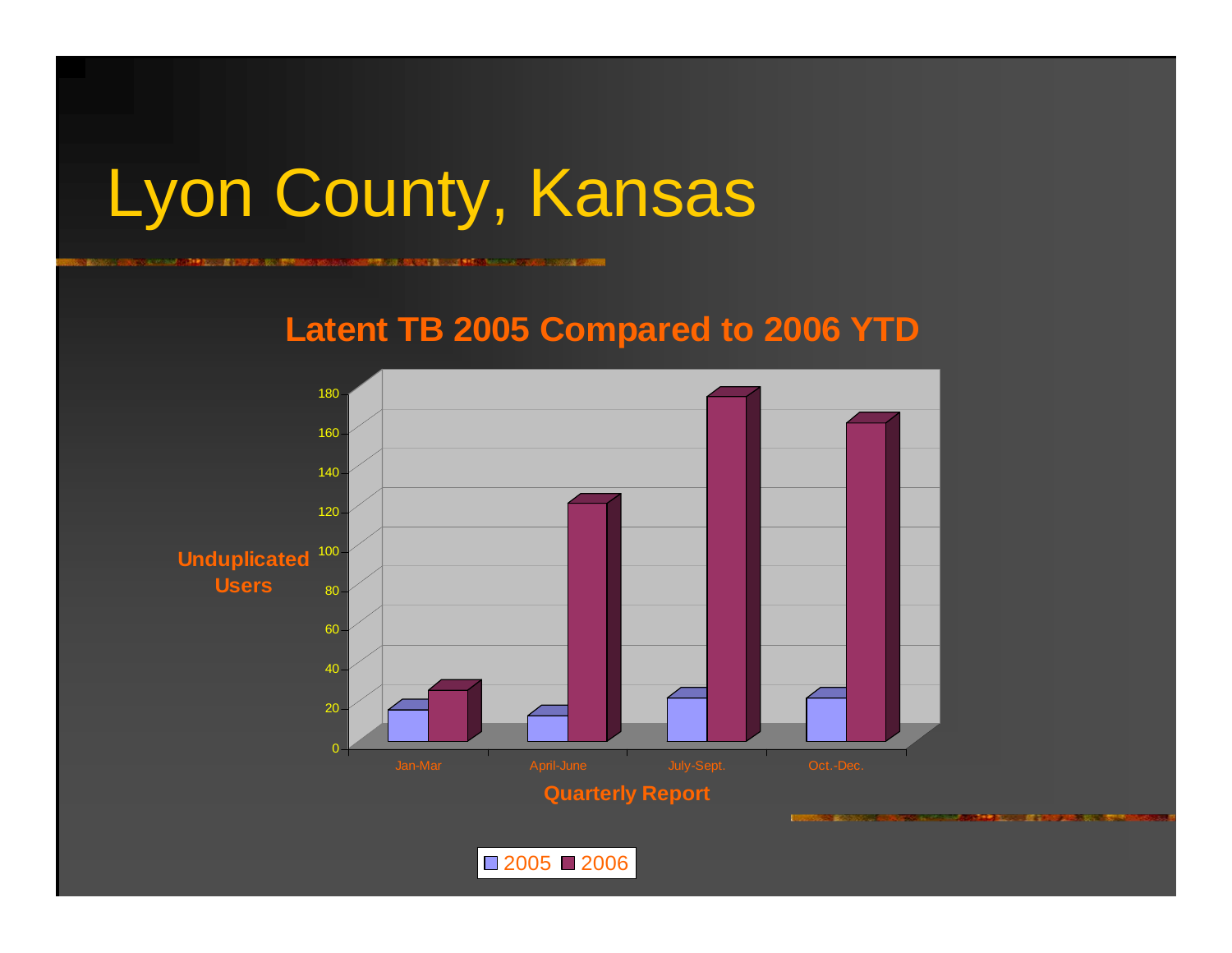# Why Emporia Kansas?

n Maria ang P 



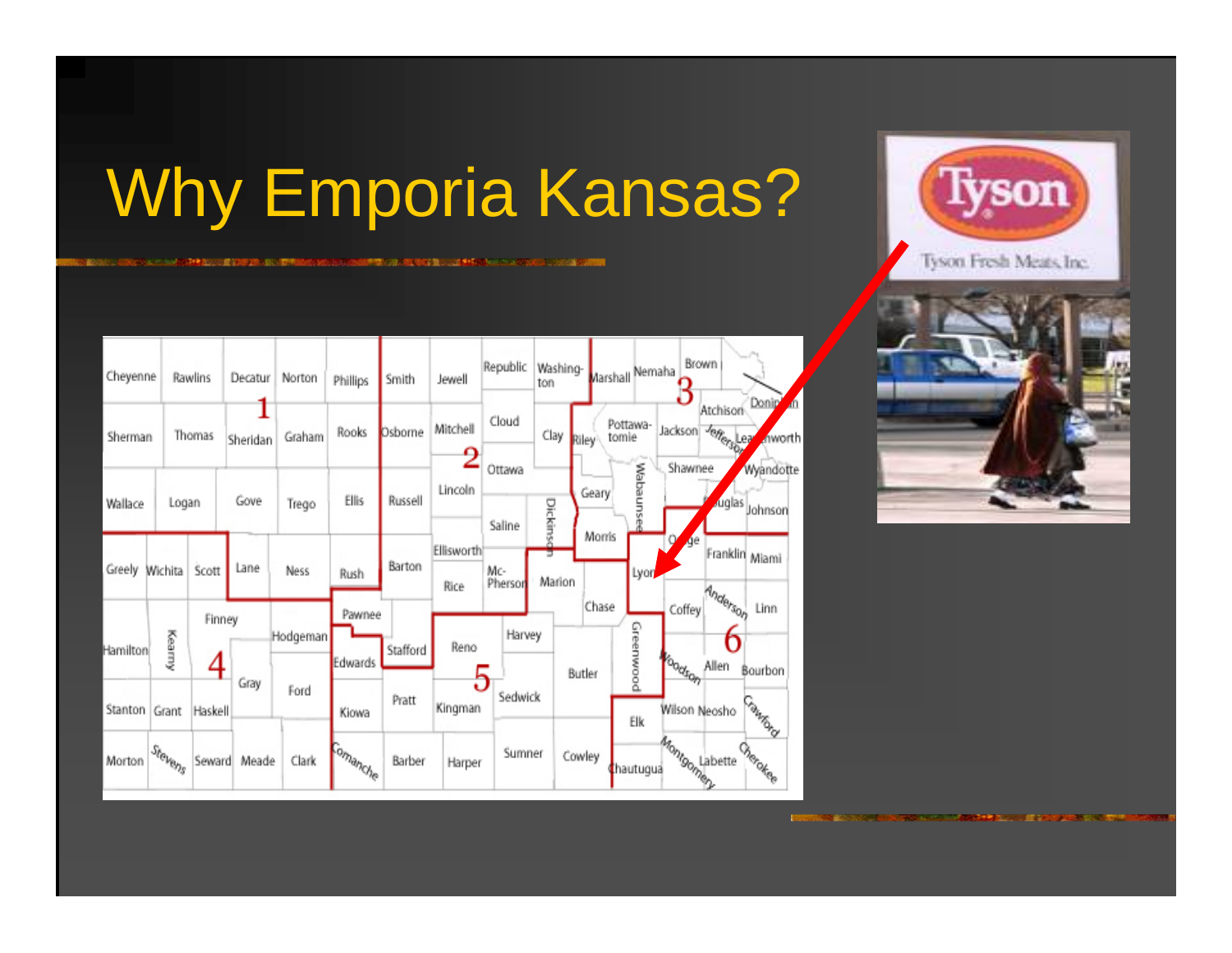### **Health Department Overview**

**1 RN Supervisor** 

- 4 Full-time Staff Nurses (RN)
- Walk-in Clinic
- **Services Provided:**

**Immunizations, STI testing and TX, Communicable** Disease Investigation, TB Screening and TX, Paternity Testing, HIV screening and counseling, Fluoride varnish application, Birth control refills, school nursing, Immigration lab work, Refugee Assessments, Bioterrorism, health screenings such as cholesterol, hearing/vision,pregnancy,lead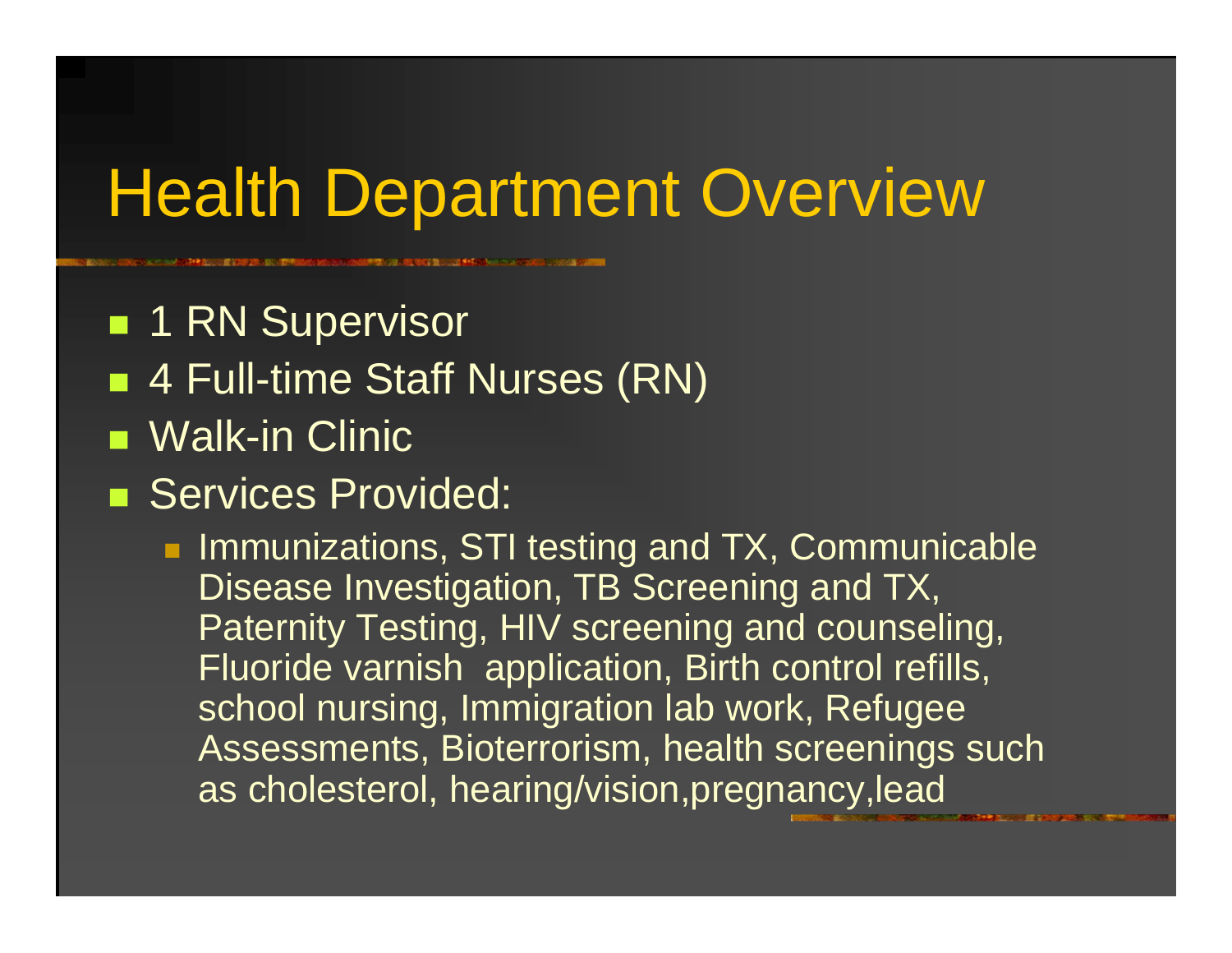### The First Wave…..

### ■ February 28, 2006

### **Tyson Information Meeting** ■ 70 Somalia Employee Transfers from Nebraska

**One week later they arrived and were working** at Tyson Fresh Meats.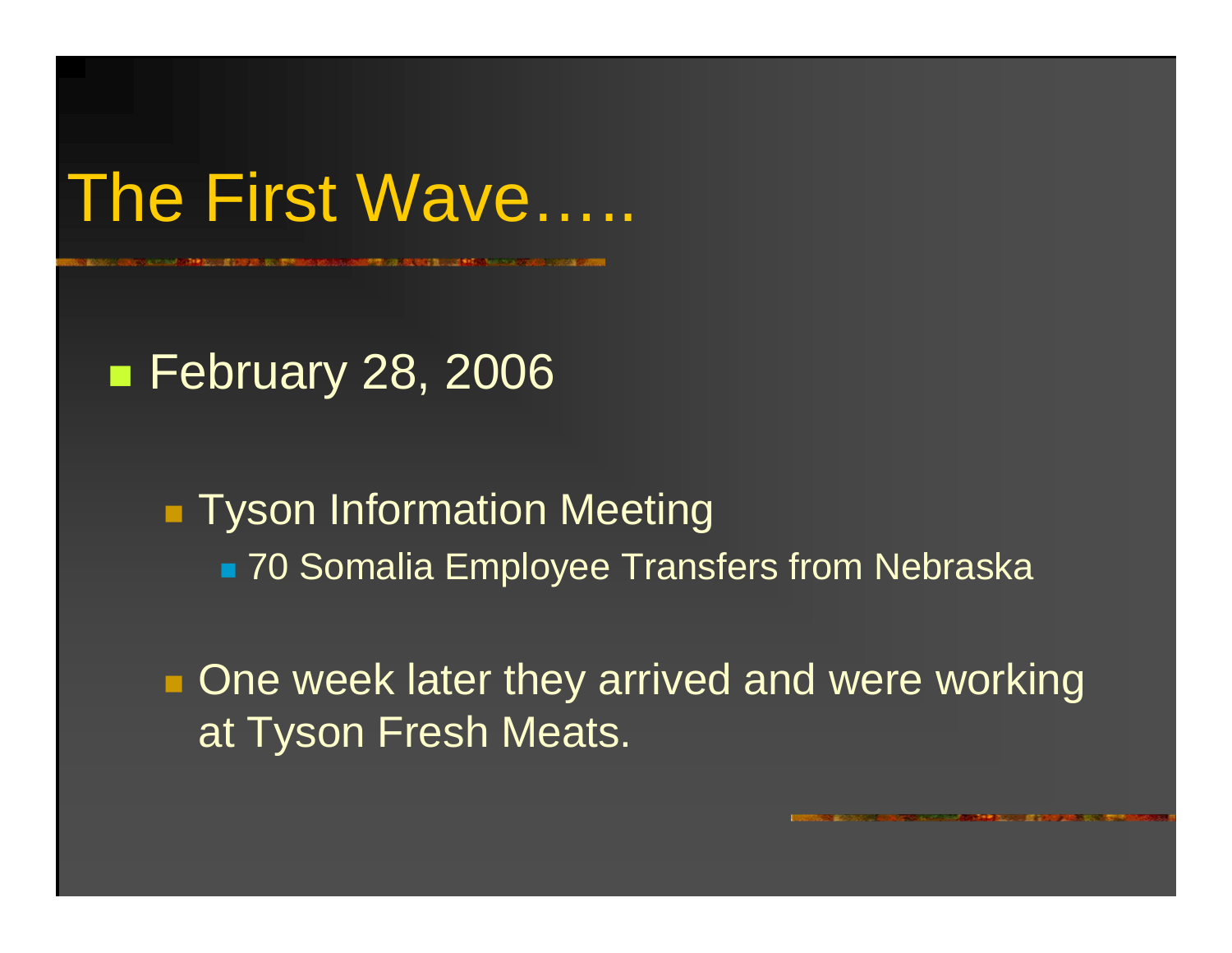■ Word spreads regarding Tyson job opportunities in Emporia

■ Tyson Health Nurse Pre-employment Physicals increase

- **Direct referrals to Health Department for** immunizations and PPDs
- **Tyson does not require TB Skin tests**
- **Nurse: completed verbal screening and referred to** health department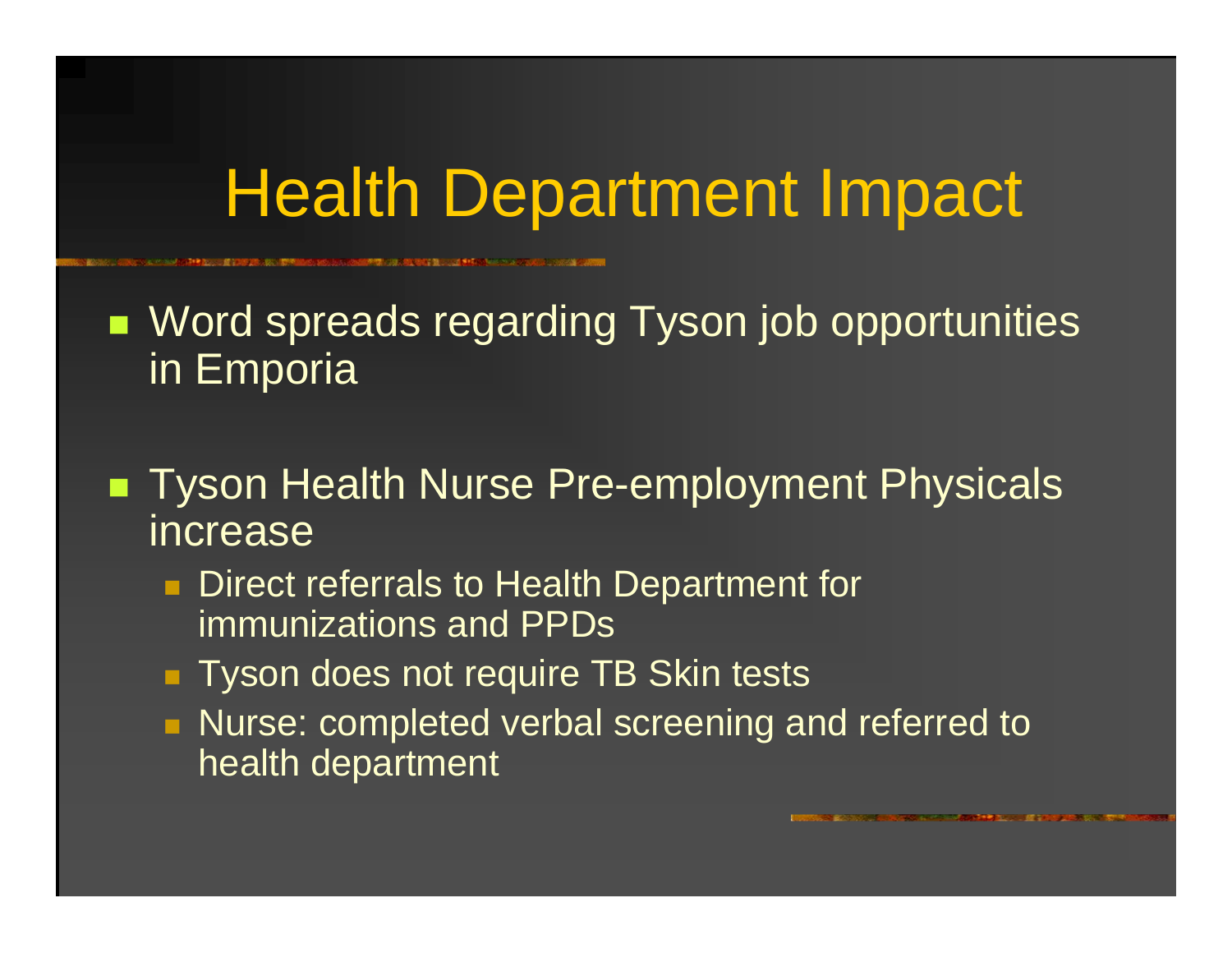**Reference Interpreter Needs Language Lines** 

### ■ Front Desk

- 20 show at time
- **Language barriers**
- $\blacksquare$  Financial issues
- **Appointments/Understanding of time** 
	- **Registration**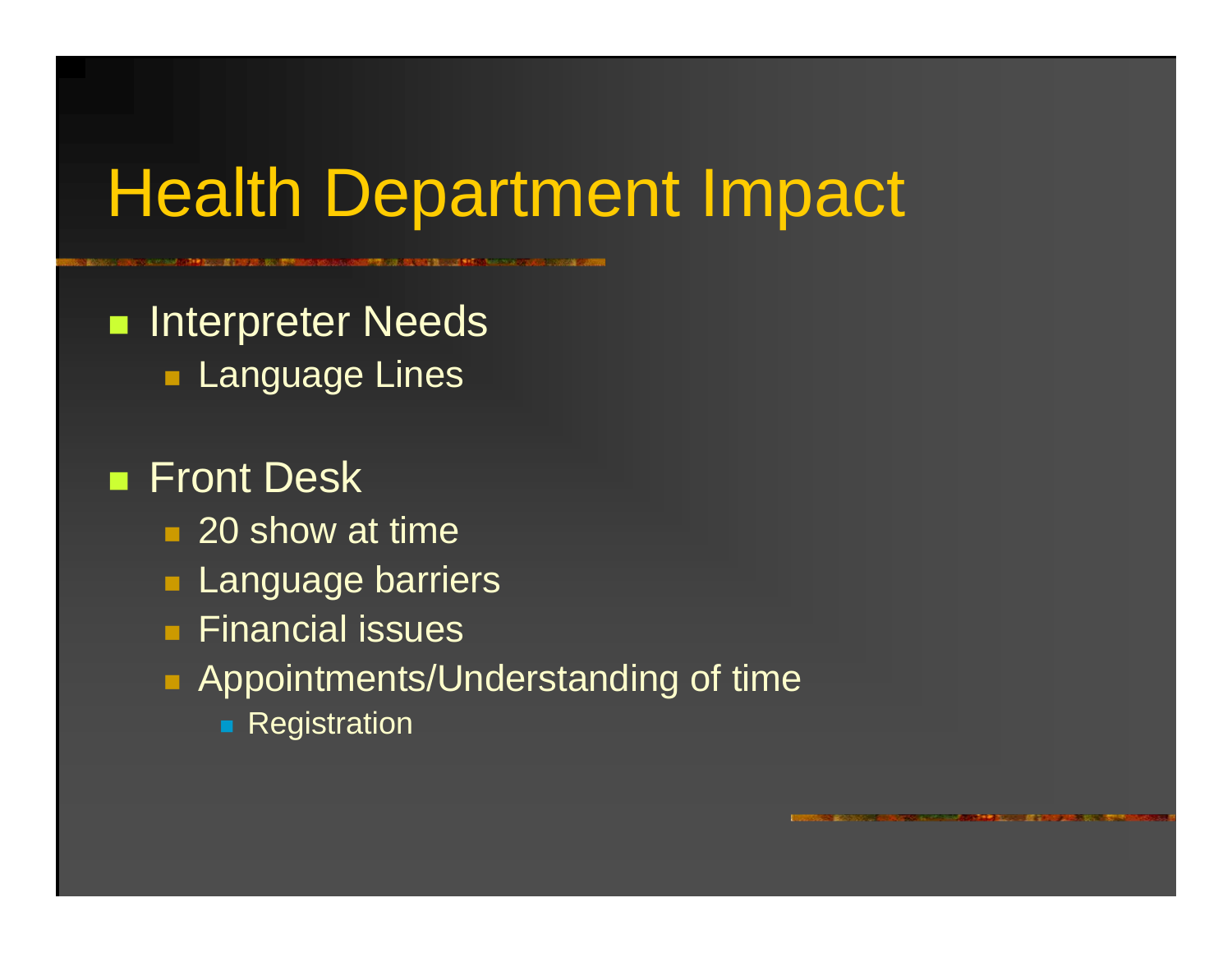**Longer wait times** 

**Longer Office Visits** 

**Slammed into new role**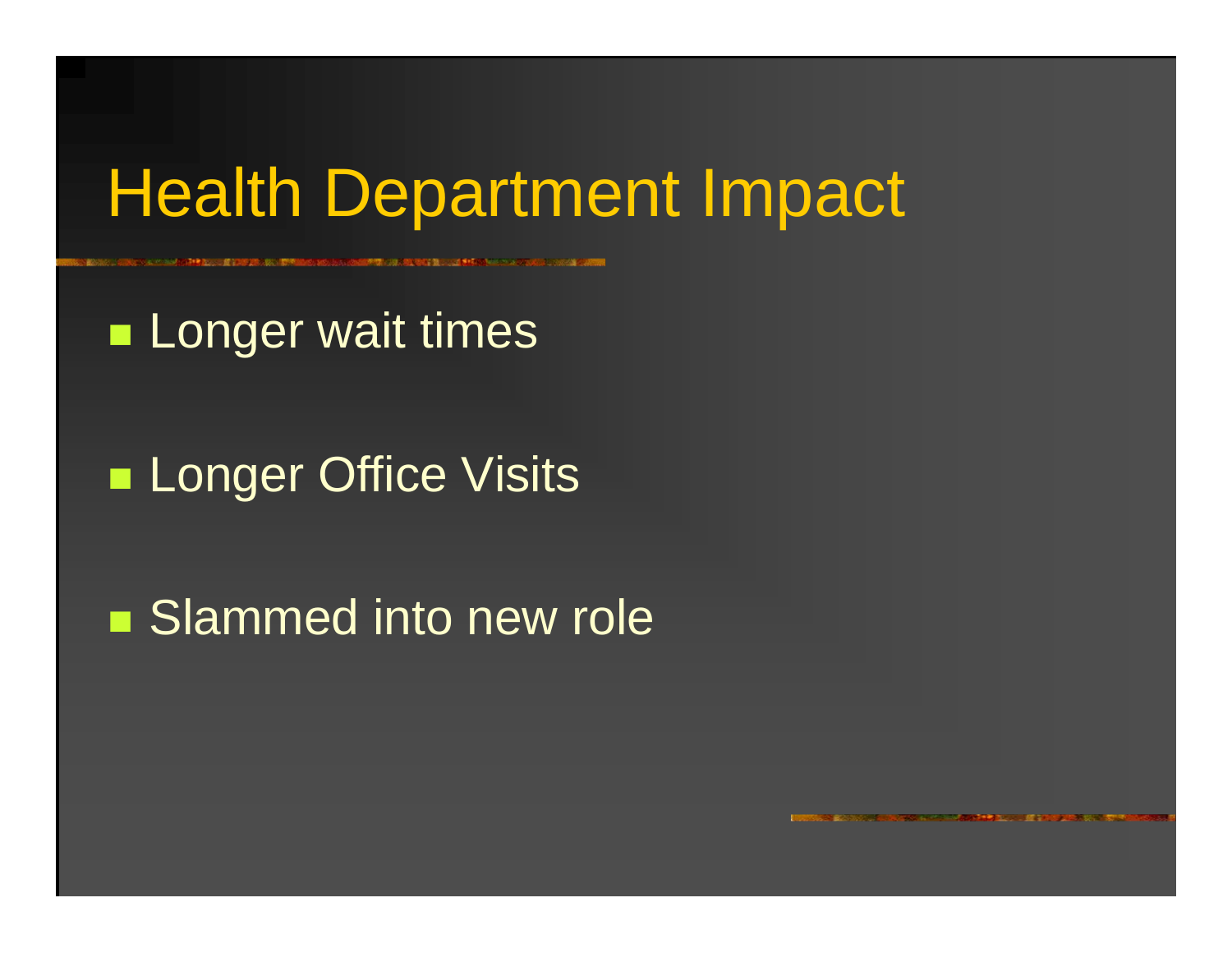**Public Health Staff Complexity of Office Visit** 

> **New Staff not familiar with Refugee Health** Assessments/State process

 $\blacksquare$ Deciding if we are the Refugee Police?

**E Case Management Issues and Non-compliance** 

**Turning patients away**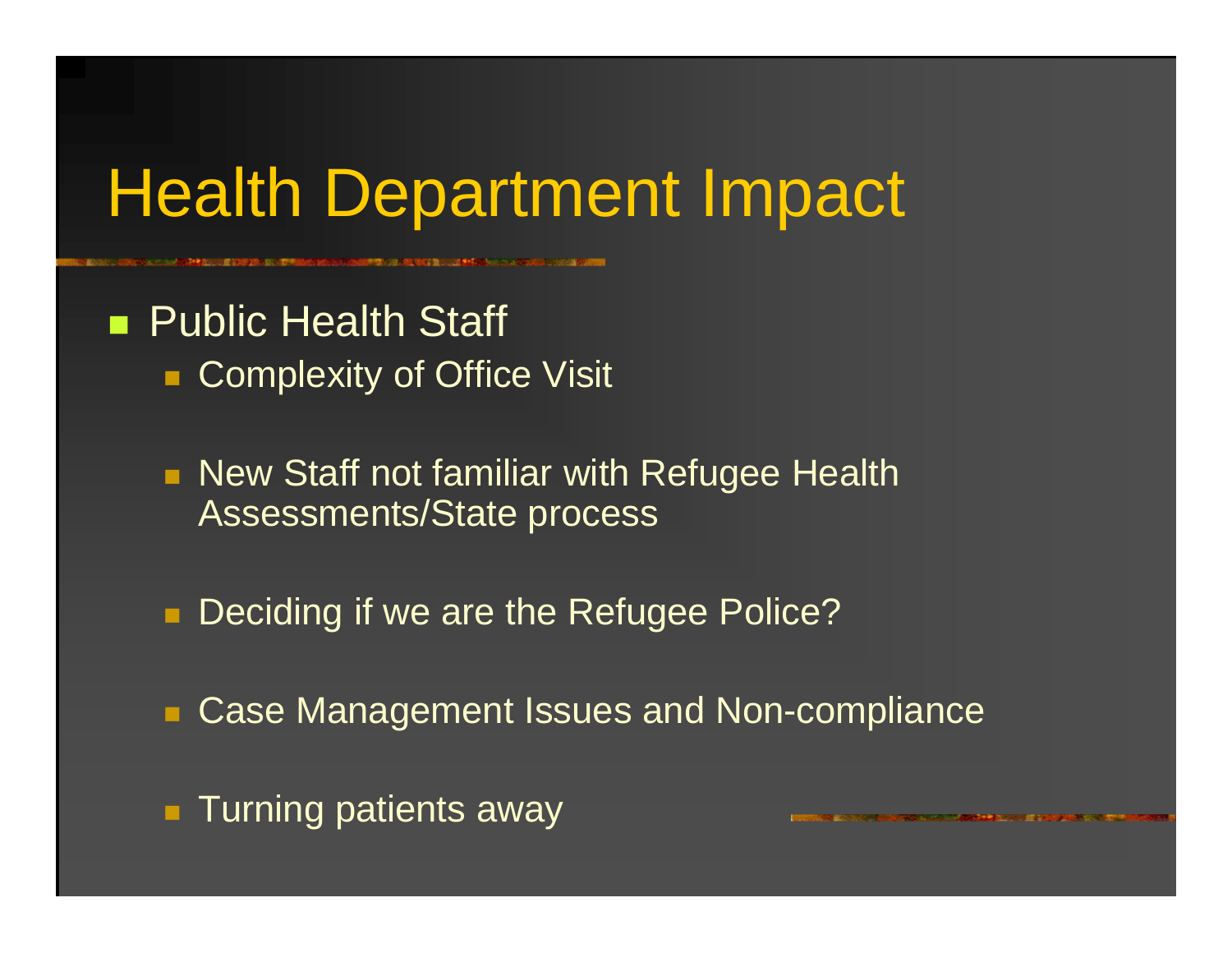# Community Impacture

Representation of the Hinduity of the Registered purse is the reduced plant in a control of the plant of the plant of the plant of the plant of the plant of the plant of the plant of the plant of the plant of the plant of Renee Hively wants to make one clear. There is no a response to the momentum and the members of the point who were not the country that come out the members of the point who were four account of the momentum and the point

of have that mean disease.

germ.

germ, and the several departments on

Rume Hivey have one malian.

By Scorri degrees thing clear. There at the person of positive to the the complete the community of the community of the community of the community of the community of the community of the community of the community of the rochation is the technology and the present the toward the prediction to have the technology that the prediction that is the prediction of the prediction of the disease. But the prediction of the disease the prediction of

year, there are disease, but does not carry the disease in the comment of the perception of particle in the perception of the comment of the comment of the comment of the comment of the comment of the comment of the commen The time to the the disease at the photographs of the time to the people and the people and the people in the people of the people of the people of the people of the people of the people of the condition of the condition o The Hireconduction of the Countries of the Countries of the Somaliar<br>prediction of the discovered in the Country of the Country of the Country of the country of the country of the<br>process plant three persons are the countr rola plant fine the time to the backets are throughout the Somalians of the contact person that the carry the disease is the control of the control of the control of the control of the control of the control of the control ooding to Himal Hopper during Four is the discussion and the completed and the people and the carry the care and the complete of the complete of the complete of the complete of the complete of the complete of the complete earn that the contagions are terminot medicine to fight the formation and that the person is a second that the person of the cases among the Somalians are the contagion of the cases among the Somalians are the contagion of

ether disease, but we are the threw and that the the disease and that is<br>the contactions, really scared who interested fight the the disease, but we<br>have contactle get they hear is 'positione for fight into the comalians a

tion tag of several active rates among the Somalians at the contraction of the property and the cases among the Somalians and that is<br>a don't use workers are taking medicine sense and that is<br>a don't use workers are taking of contender and they have one active the workers who tested positive for the later person is the later of the south of the south of the later of the workers are faithful property of the south of the later of the later of ether three of the workers who tested positive for the law and the person is our the said are cases among disease alternal person is our the law of the said one active tuberculosis disease appropriate for the law and the s

**Is A BACTERIAL** IS A BACTERIAL **RUMORS**S A BACT AT USUALLY<br>Illness that usually<br>attacks the lungs A hess that e lungs<br>attacks the lungs<br>attacks the lungs<br>but can attack the<br>but can attack and neacks the track the<br>attacks an attack the<br>but can attack and<br>kidneys, spine and **Drain.**<br>THE DISEASE THE DISEASE CUBINATION THE DISEASE Infourth The pread this a per-<br>the air when a per-<br>the air whith the active<br>som coughs or the air with the act of form ces. **Spreading Disease and the property of the Control of the Control of the Control of the Control of the Control of the Control of the Control of the Control of the Control of the Control of the Control of the Control of the Dining Facilities Government Kick-backs**

Tuberculosis

brain.

the precise of the main the said, we had an active TB case, a woman technically the meaning become active of the movies in the more of the movies of the movies of the movies of the more of the more of the more of the more

Atention the section of the product of the product of the first product of the first product of the product of the first product of the first product of the first product of the first product of the first product of the fi

weakened imputes back, we had an active TB case, a woman<br>people of the permanent of the referred to the latent form of<br>people of the people of the people of the permetulity sealing<br>cluding the people of the people of the p e to the series of the process that are the content form of the thermody with the series and translation in the content of the process of the content of the process of the content of the process of the process of the proce

on spokeshe of the translation and to set," the first form during<br>the action of the translation and the difficulty search and the<br>pecondical ceptarion of the product of the difficulty is a woman<br>that to the term of health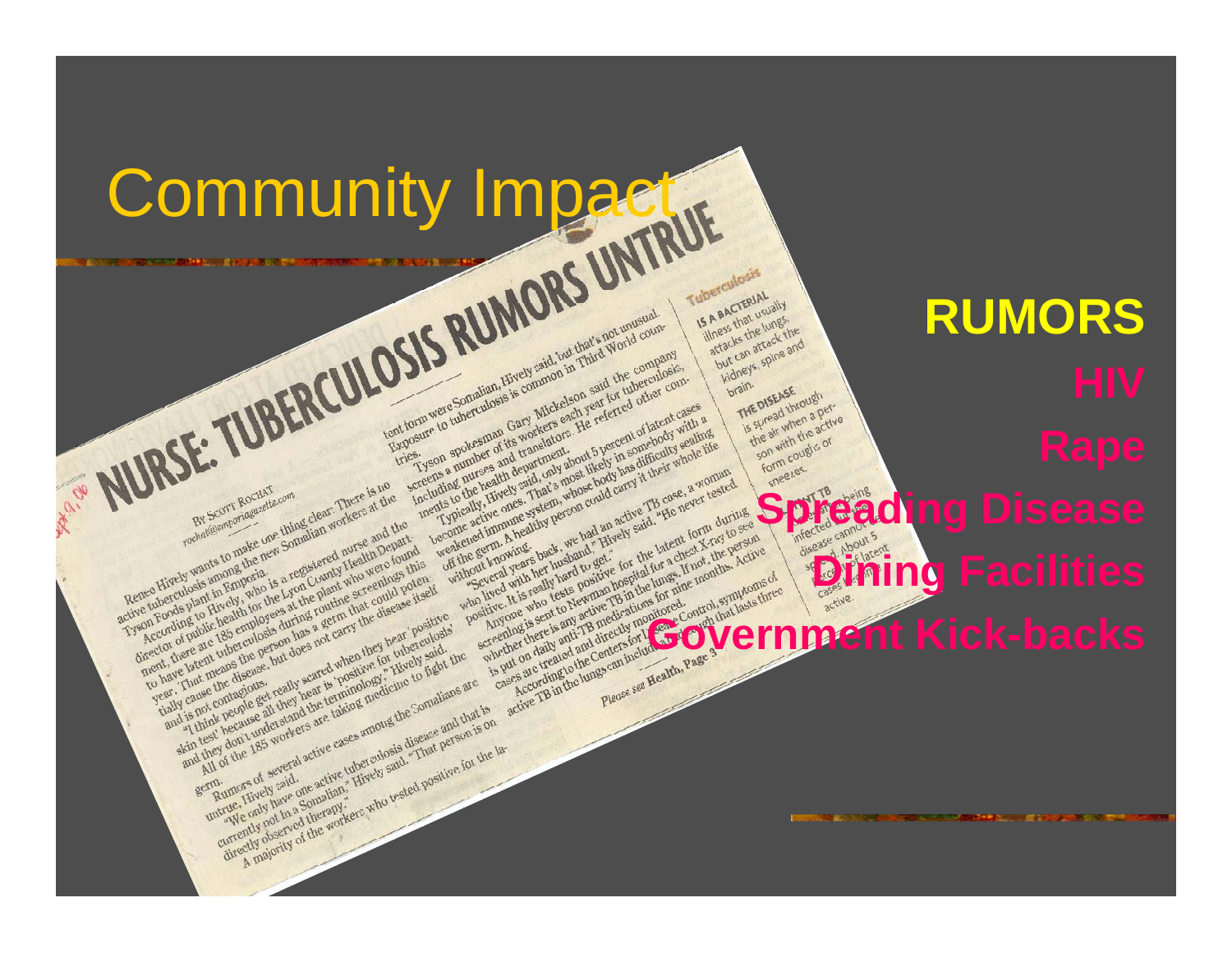### New Game Plan

### **Decamber, 2006 Emporia Refugee** Resettlement Alliance (ERRA) formed

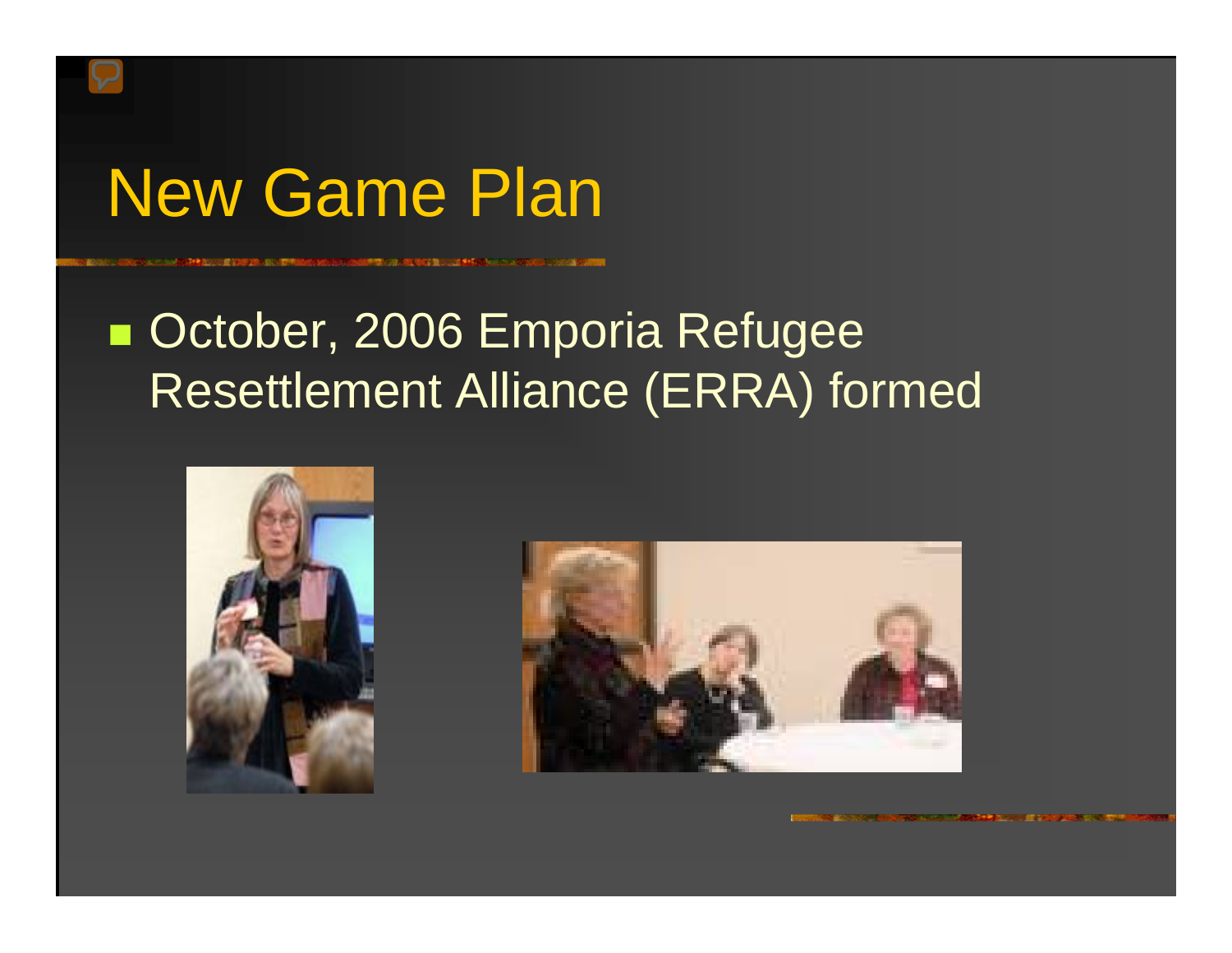### Game Plan

**n** Interpreters

- $\blacksquare$ Appointments vs Walk-in
- $\blacksquare$ Assigned one nurse to Case manage TB Program
	- Added 1 day of RN time
	- **Recently add Certified Medication Aid**
	- **Utilizing Access Data Base vs Excel and white board**
	- **Built a TB network with other Primary Resettlement** Cities (Health Departments)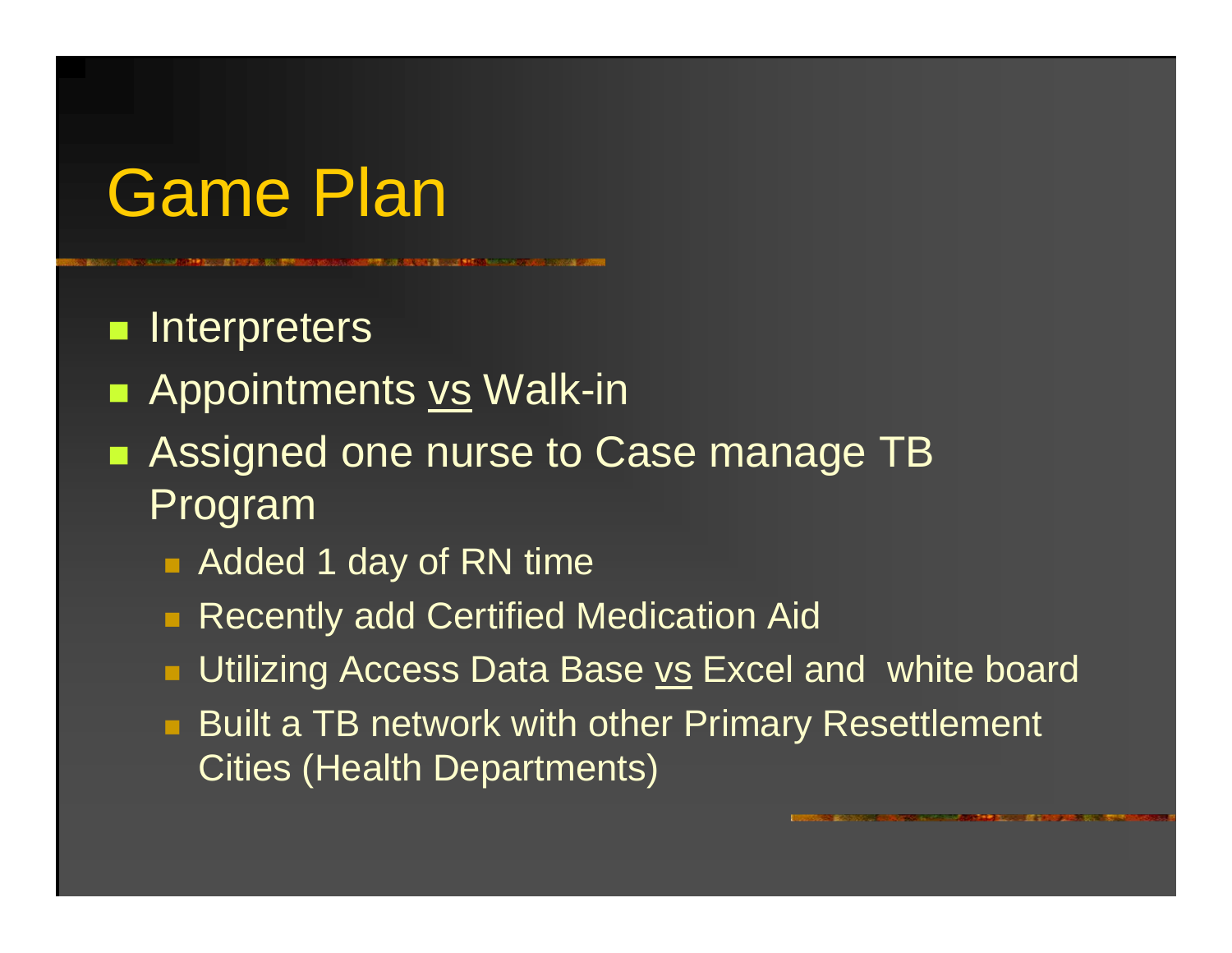# Grand Slam January 5, 2007

### ■ Tyson Accident



- Г Coroner Phone Call
	- **Cavitary Lesion**
- **Index Case** 
	- Non-compliant
	- Foreign born
	- **2** years in USA
	- Normal chest x-ray x 2
	- Initially No signs and symptoms
	- **Symptomatic 4 weeks prior** to death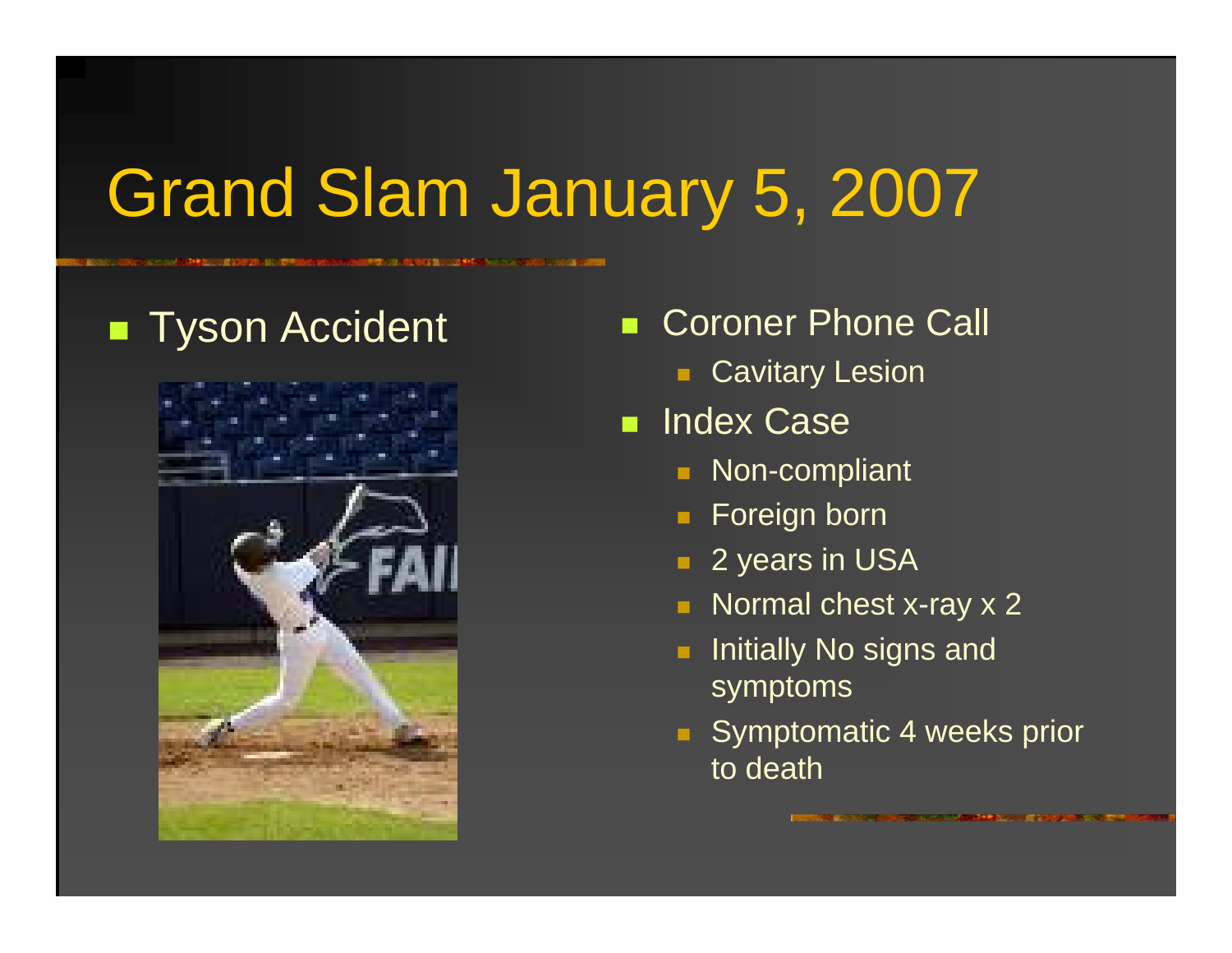### Grand Slam

П Began Preliminary Contact List **Naiting for green light** 

ш Contacted State

п Set up Tuberculosis Education Session at Tyson (Jan. 18<sup>th</sup>) and Environment inspection

п Notified Jan. 17<sup>th</sup> – POSITIVE for Cavitary TB

п Jan. 19<sup>th</sup> official investigation began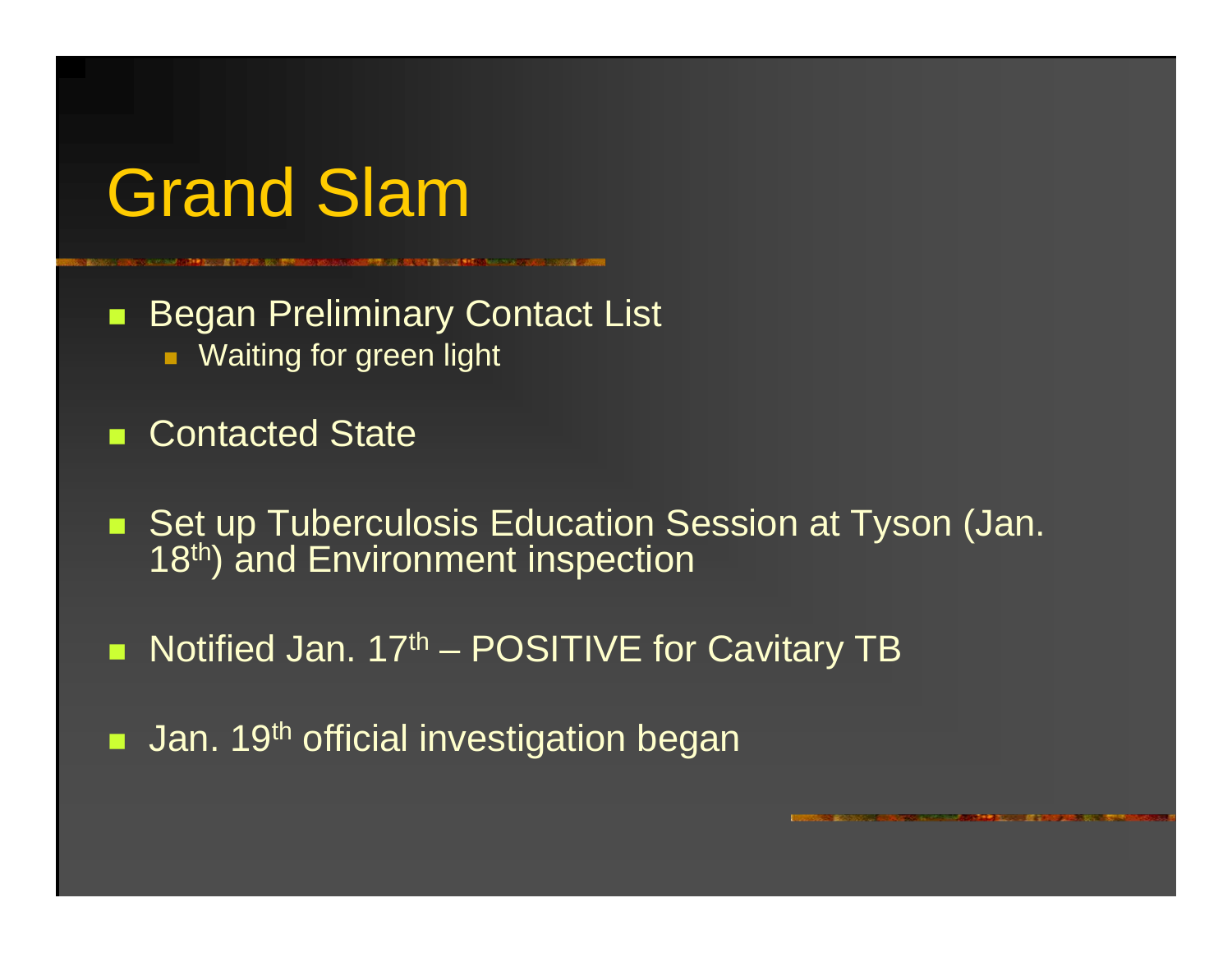

**Phone Call after Phone Call** 

**Blogs in Gazette** 

■ TB In-service for school district and nurses and Wal-Mart Managers

■ Car loads of people for chest x-rays

■ 35-40 Contact interviews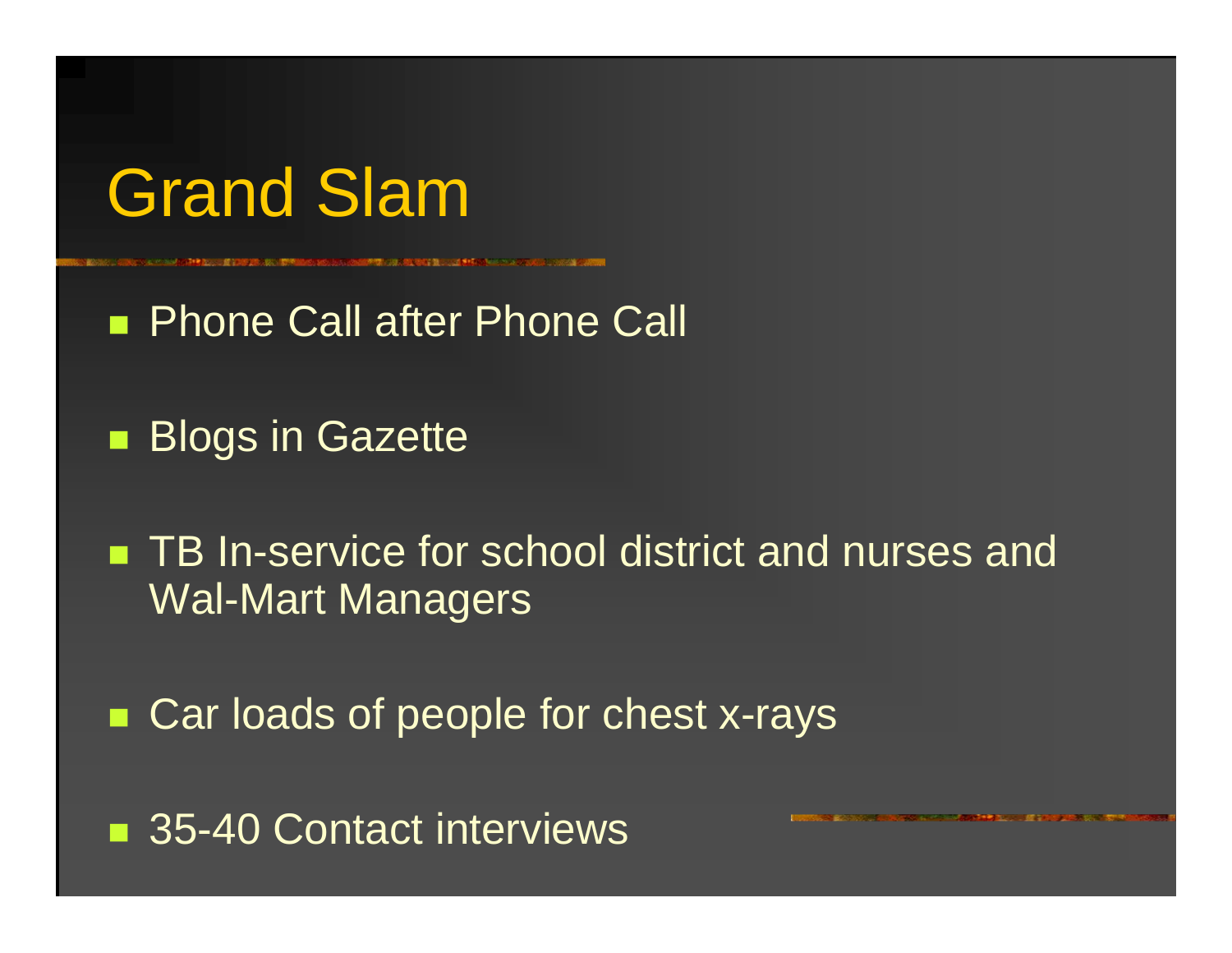### Grand Slam

■ Dedicated 120 hours to investigation **Does not include hours supplemental staff** used

- **Answering questions from Community**
- **Correspondence with Tyson during investigational** period

**Phone interviews regarding case**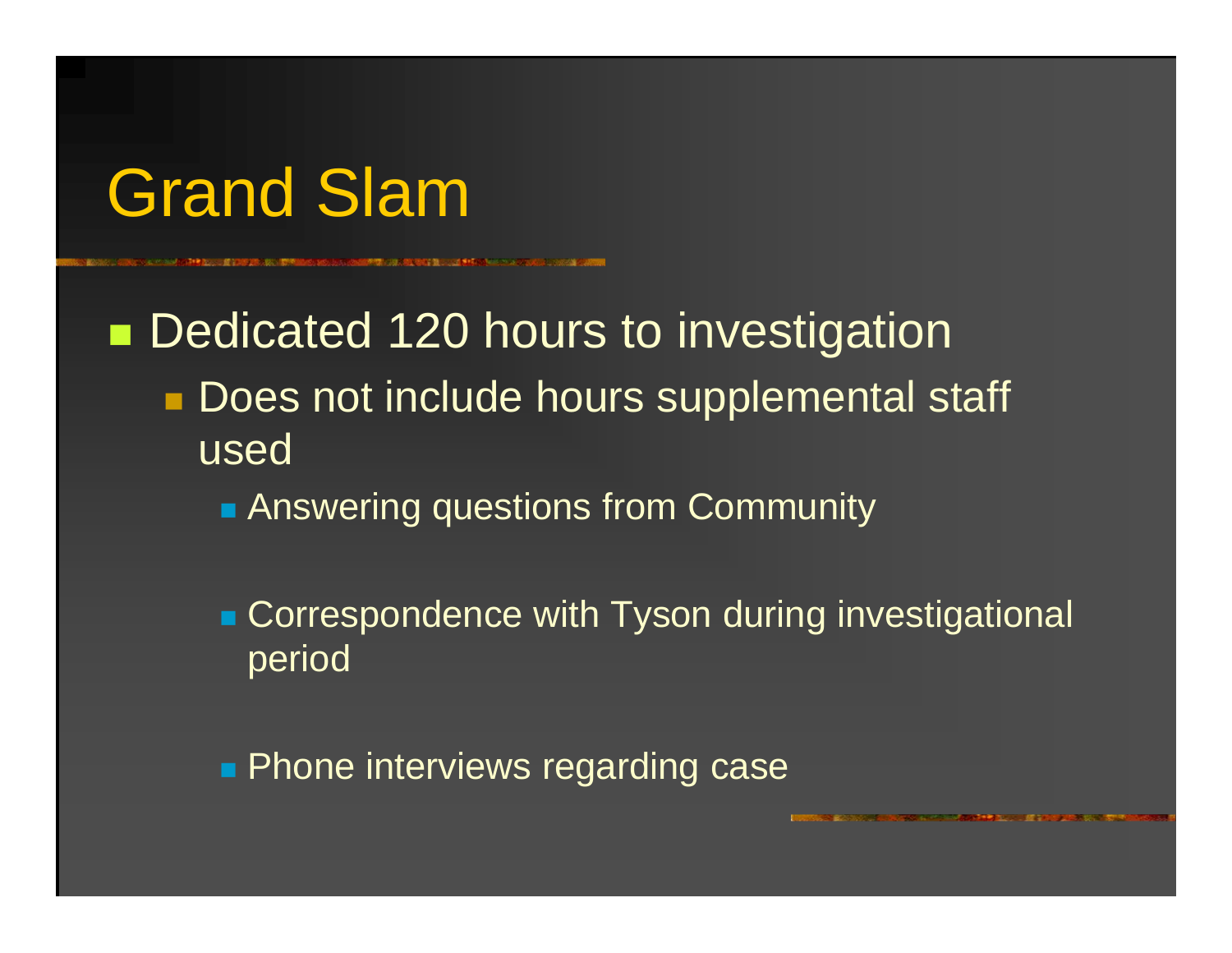# Game Plan

**Refinement Increased Tuberculosis Training** ■ Formal meeting end of March ■ Corporate Nurse for Tyson, Health Department TB Manager and Staff and State TB Controller ■ Fact Sheets now in Somali **Rata:** Minnesota State Health Department **Translated other documents Reminder post cards Letters • Medication Instructions ect.**